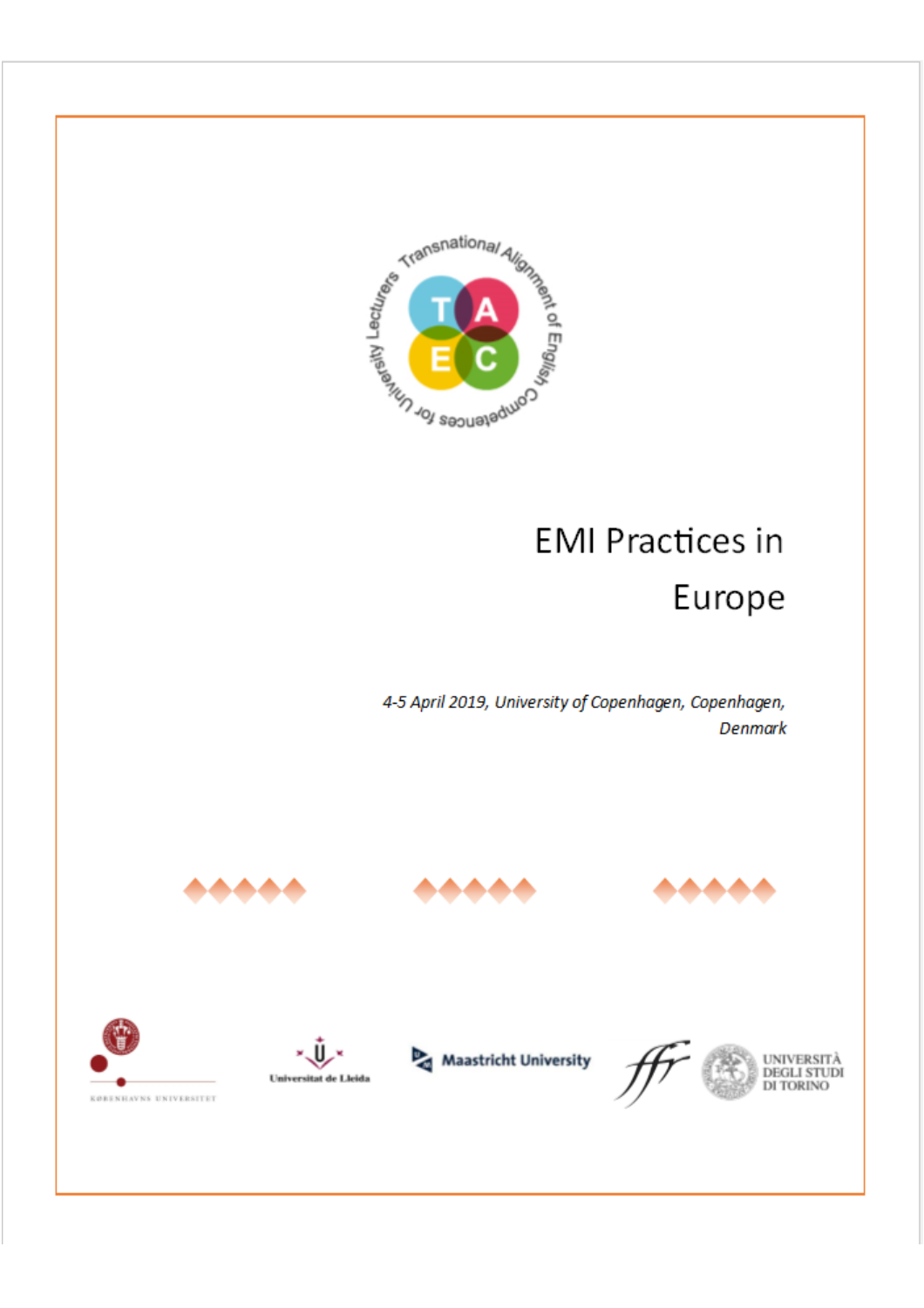

| <b>KEYNOTE</b>                                                  | TITLE                                                                                                                 |
|-----------------------------------------------------------------|-----------------------------------------------------------------------------------------------------------------------|
| Lasagabaster, David<br>University of the Basque Country UPV/EHU | The interaction between motivation,<br>investment and vulnerability in EMI settings:<br>Can language assistance help? |
| Smit, Ute<br>University of Vienna                               | Multilingual practices in EMI and<br>the research potential of the ROAD-<br><b>MAPPING framework</b>                  |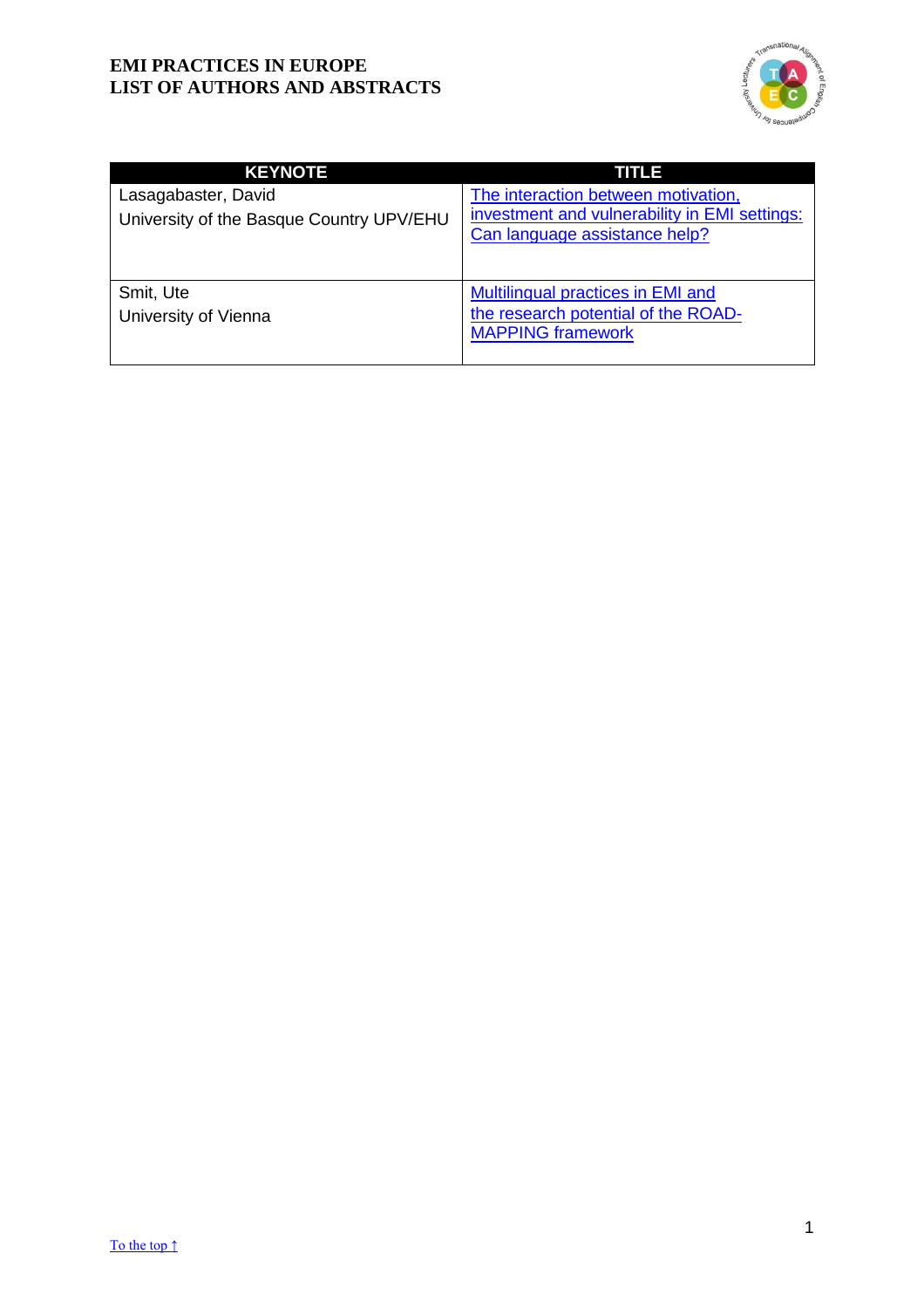

| <b>AUTHOR(S)</b>                           | <b>TITLE</b>                                                                  |
|--------------------------------------------|-------------------------------------------------------------------------------|
| <b>Ackerley, Katherine</b>                 | Italian lecturers' use of signposting                                         |
| University of Padova                       | strategies in an EMI context                                                  |
|                                            |                                                                               |
|                                            |                                                                               |
| Allan, Wiktoria                            | The role of serial and one-off observations                                   |
| Technische Hochschule Wildau               | in EMI lecturer development                                                   |
|                                            |                                                                               |
|                                            |                                                                               |
| <b>Bradbeer, Martin</b>                    |                                                                               |
| Technische Hochschule Wildau               |                                                                               |
|                                            |                                                                               |
| Arkin, Erkan                               | <b>Addressing EMI challenges of Turkish</b>                                   |
| Eastern Mediterranean University           | university lecturers through a support                                        |
|                                            | course                                                                        |
| Vanci-Osam, Ulker                          | (POSTER)                                                                      |
| Eastern Mediterranean University           |                                                                               |
|                                            |                                                                               |
| Osam, Necdet                               |                                                                               |
| Eastern Mediterranean University           |                                                                               |
|                                            |                                                                               |
|                                            |                                                                               |
| Arnbjörnsdóttir, Birna                     | A genre based curriculum for university EMI                                   |
| University of Iceland                      | programs: A gateway to writing in the<br>disciplines                          |
|                                            |                                                                               |
| Prinz, Patricia                            |                                                                               |
| <b>Mercy College</b>                       |                                                                               |
|                                            |                                                                               |
|                                            |                                                                               |
| Bier, Ada<br>Ca' Foscari University Venice | Towards a definition of the language-<br>teaching methodology interface: Some |
|                                            | preliminary findings from Italy                                               |
|                                            |                                                                               |
| Borsetto, Elena                            | English support service for the academic                                      |
| Università Ca' Foscari Venezia             | staff in EMI programmes                                                       |
|                                            |                                                                               |
|                                            |                                                                               |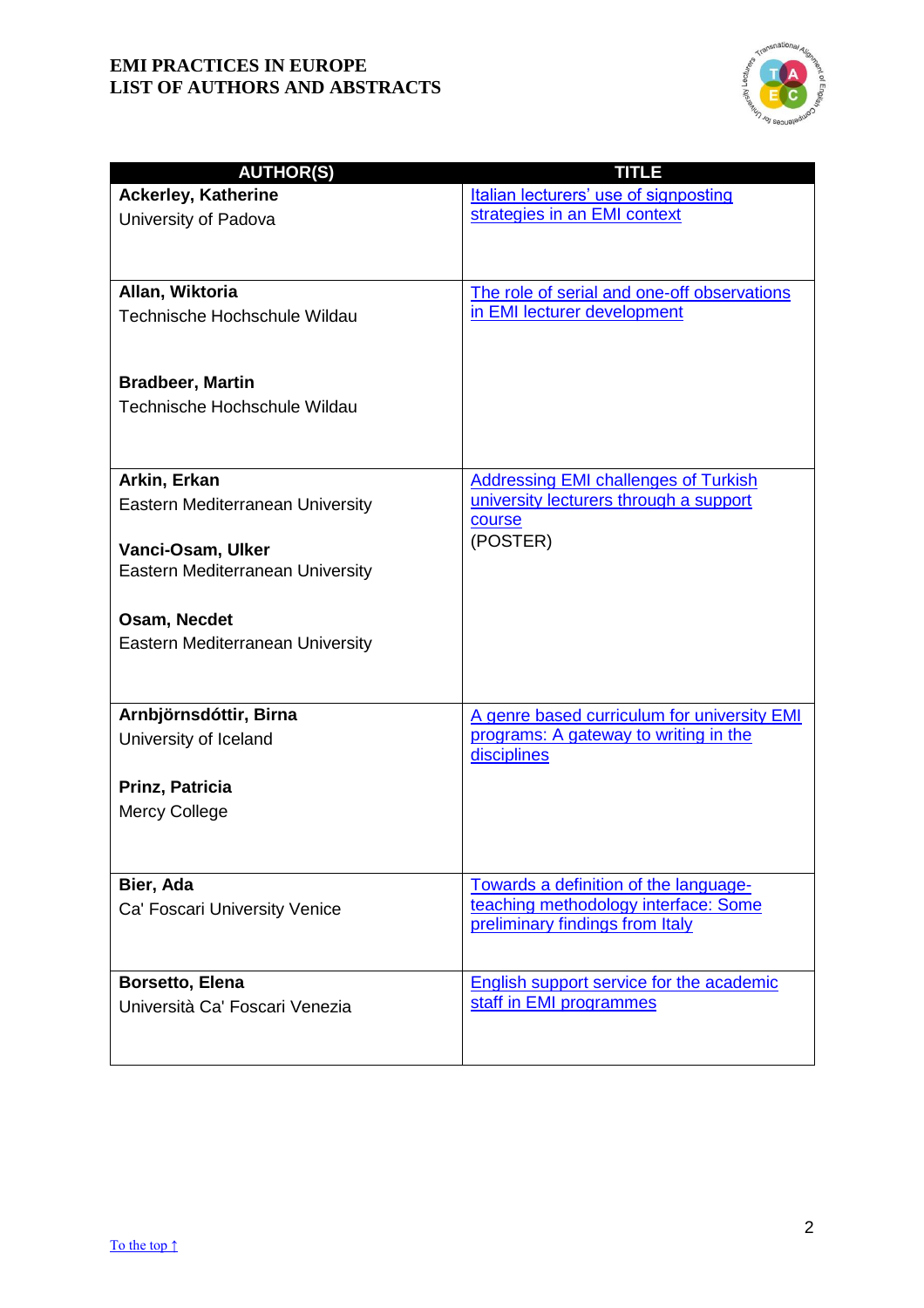

| <b>AUTHOR(S)</b>                       | <b>TITLE</b>                                 |
|----------------------------------------|----------------------------------------------|
| <b>Buntinx, Natacha</b>                | <b>Attitudes towards English-medium</b>      |
|                                        | instruction: Bringing Bourdieusian theories  |
| Université catholique de Louvain,      |                                              |
| University of Oslo                     | and affective variables into the picture     |
|                                        | (POSTER)                                     |
|                                        |                                              |
| Carloni, Giovanna                      | Content and language challenges in           |
| University of Urbino                   | English-taught programs: An Italian          |
|                                        | perspective                                  |
|                                        |                                              |
| Pavan, Elisabetta                      |                                              |
| University of Padova                   |                                              |
|                                        |                                              |
|                                        |                                              |
|                                        |                                              |
| Clua, Monica                           | The role of sitting in creating pedagogical  |
| Universitat Internacional de Catalunya | interaction in EMI: A multimodal analysis    |
|                                        |                                              |
|                                        |                                              |
| Evnitskaya, Natalia                    |                                              |
| Universitat Internacional de Catalunya |                                              |
|                                        |                                              |
|                                        |                                              |
| Costa, Francesca                       | Vorrei capire come differenziarlo meglio     |
| Università degli Studi di Bergamo      | rispetto ad un corso in italiano': EMI       |
|                                        | lecturers' perceived needs, before and after |
|                                        | training. A case study at an Italian         |
|                                        | university.                                  |
| Grassi, Roberta                        |                                              |
| Università degli Studi di Bergamo      |                                              |
|                                        |                                              |
|                                        |                                              |
| Crielesi, Sarah                        | <b>EMI at Maastricht University</b>          |
| <b>Maastricht University</b>           |                                              |
|                                        |                                              |
|                                        |                                              |
| <b>McAllister Wylie, Denise</b>        |                                              |
| <b>Maastricht University</b>           |                                              |
|                                        |                                              |
|                                        |                                              |
| <b>Dalziel, Fiona Clare</b>            | Language use in EMI: Student and lecturer    |
| University of Padova                   | practices and attitudes                      |
|                                        |                                              |
| Guarda, Marta                          |                                              |
|                                        |                                              |
| University of Padova                   |                                              |
|                                        |                                              |
|                                        |                                              |
| D'Angelo, Larissa                      | The language of VIVAs in an ELF context      |
| University of Bergamo                  |                                              |
|                                        |                                              |
|                                        |                                              |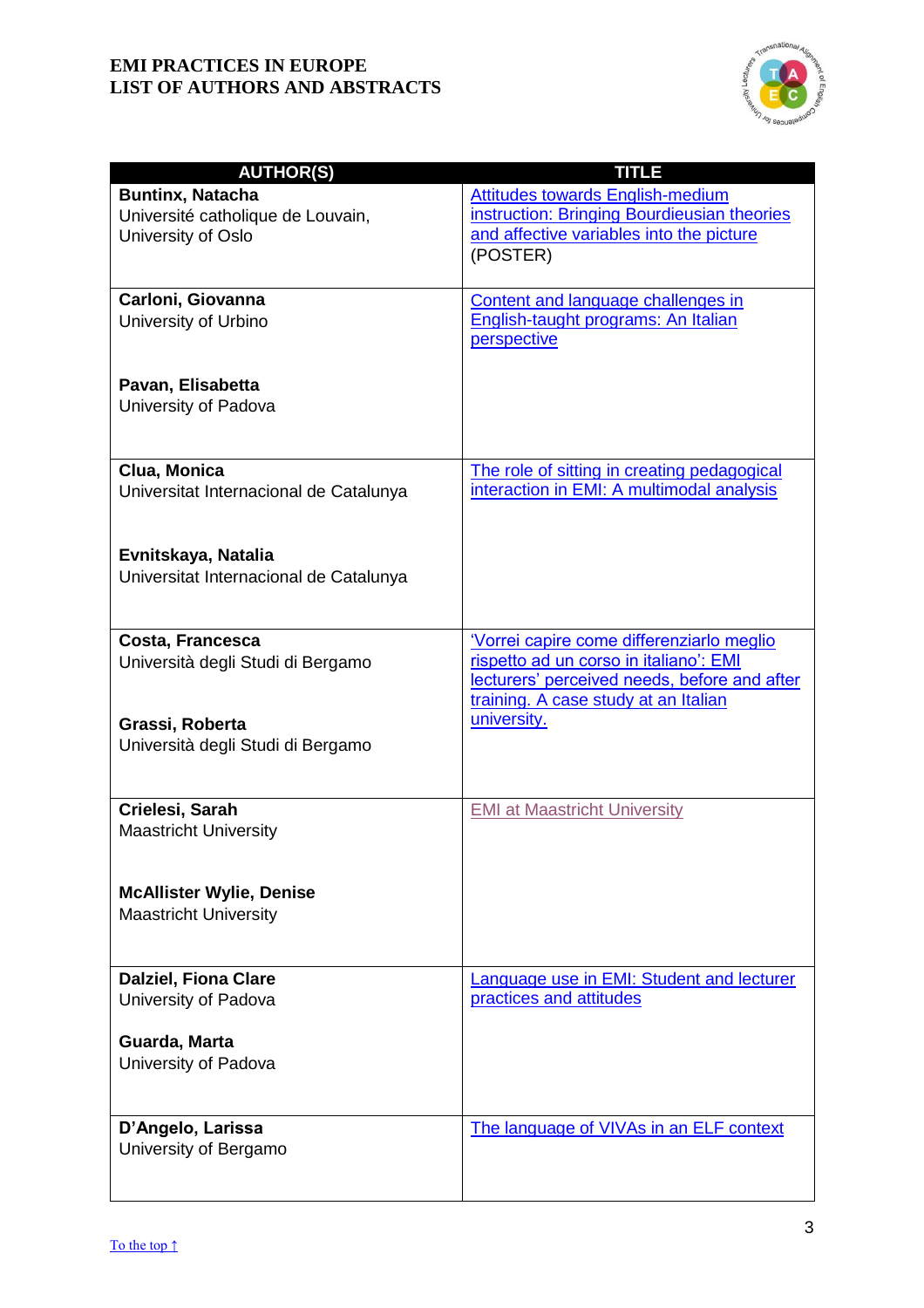

| <b>AUTHOR(S)</b>               | <b>TITLE</b>                                                    |
|--------------------------------|-----------------------------------------------------------------|
| Dippold, Doris                 | Spoken academic discourse in EMI                                |
| University of Surrey           | Anglophone and non-Anglophone higher                            |
|                                | education contexts                                              |
|                                |                                                                 |
| Heron, Marion                  |                                                                 |
| University of Surrey           |                                                                 |
| Drljača Margić, Branka         | English in an EMI doctoral programme in                         |
| University of Rijeka           | physics: From a no-brainer to an overkill                       |
|                                |                                                                 |
|                                |                                                                 |
| Meštrović Štajduhar, Irena     |                                                                 |
| University of Rijeka           |                                                                 |
|                                |                                                                 |
| Vodopija-Krstanović, Irena     |                                                                 |
| University of Rijeka           |                                                                 |
|                                |                                                                 |
|                                |                                                                 |
| Earls, Clive                   | Walking on eggshells - competing teaching                       |
| Maynooth University,           | and learning demands and expectations in<br>the EMI environment |
| National University of Ireland |                                                                 |
|                                |                                                                 |
| Gradečak-Erdeljić, Tanja       | <b>Exploring the unexplored territory of</b>                    |
| University of Osijek           | English-medium instruction in the local                         |
|                                | context of higher education in Croatia<br>(POSTER)              |
| Varga, Mirna                   |                                                                 |
| University of Osijek           |                                                                 |
|                                |                                                                 |
|                                |                                                                 |
| Hidalgo, Vanessa               | Swedish pre-university students write                           |
| Umeå University                | <b>English: An analysis of keystroke logs</b><br>(POSTER)       |
|                                |                                                                 |
| Knospe, Yvonne                 |                                                                 |
| Umeå University                |                                                                 |
|                                |                                                                 |
|                                |                                                                 |
| Sullivan, Kirk PH              |                                                                 |
| Umeå University                |                                                                 |
|                                |                                                                 |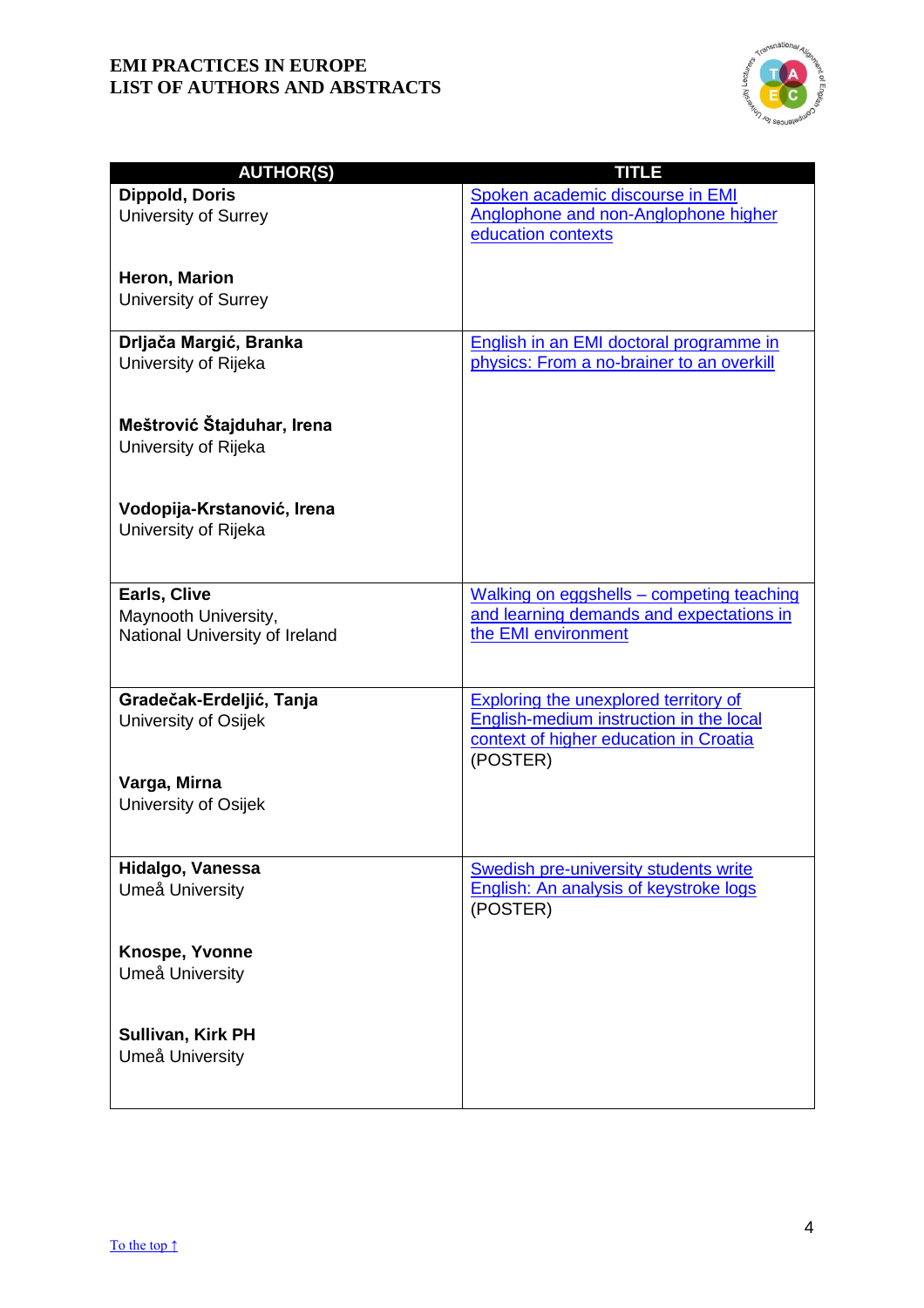

| <b>AUTHOR(S)</b>                            | <b>TITLE</b>                                                                               |
|---------------------------------------------|--------------------------------------------------------------------------------------------|
| Horbacauskiene, Jolita                      | Students and lecturers approach towards                                                    |
| Kaunas University of Technology             | possibilities and challenges of EMI: Case of                                               |
|                                             | <b>Kaunas University of Technology</b>                                                     |
|                                             | (POSTER)                                                                                   |
|                                             |                                                                                            |
| Hunter, Michelle                            | <b>EMI effectiveness at a German university:</b>                                           |
| University of York                          | <b>Affective strategies</b>                                                                |
|                                             |                                                                                            |
|                                             |                                                                                            |
| Kuteeva, Maria                              | Revisiting the 'E' in EMI: Students'                                                       |
| <b>Stockholm University</b>                 | perceptions of standard English, lingua                                                    |
|                                             | franca and translingual practices                                                          |
|                                             |                                                                                            |
| Lazarescu, Raluca Catalina                  | The challenge of writing appropriate emails                                                |
| Universidad Complutense Madrid /            | in an EMI setting                                                                          |
| Universidad Europea Madrid                  |                                                                                            |
|                                             |                                                                                            |
|                                             |                                                                                            |
| Llanos, Angela                              | Using the growth mindset approach to                                                       |
| Universidade da Coruña                      | enhance EMI teacher performance                                                            |
|                                             |                                                                                            |
|                                             |                                                                                            |
| Doolittle, Tim                              |                                                                                            |
| Universidade da Coruña                      |                                                                                            |
|                                             |                                                                                            |
| Crespo, Begoña                              |                                                                                            |
| Universidade da Coruña                      |                                                                                            |
|                                             |                                                                                            |
|                                             |                                                                                            |
| Mair, Olivia                                | <b>EMI professional development in Italy:</b>                                              |
| Università Cattolica del Sacro Cuore, Milan | Raising awareness of assessment practices                                                  |
|                                             | and needs in the international learning                                                    |
|                                             | environment                                                                                |
|                                             |                                                                                            |
| Malmström, Hans                             | <b>EMI and the vocabulary challenge:</b><br><b>Triangulating measures of receptive and</b> |
| <b>Chalmers University of Technology</b>    | productive academic vocabulary knowledge                                                   |
|                                             |                                                                                            |
| Pecorari, Diane                             |                                                                                            |
| <b>City University Hong Kong</b>            |                                                                                            |
|                                             |                                                                                            |
|                                             |                                                                                            |
| Mancho-Barés, Guzman                        | <b>Communicating disciplinary knowledge for</b>                                            |
| University of Lleida                        | assessment purposes in EMI: A preliminary                                                  |
|                                             | study following a corpus linguistics                                                       |
|                                             | approach                                                                                   |
|                                             |                                                                                            |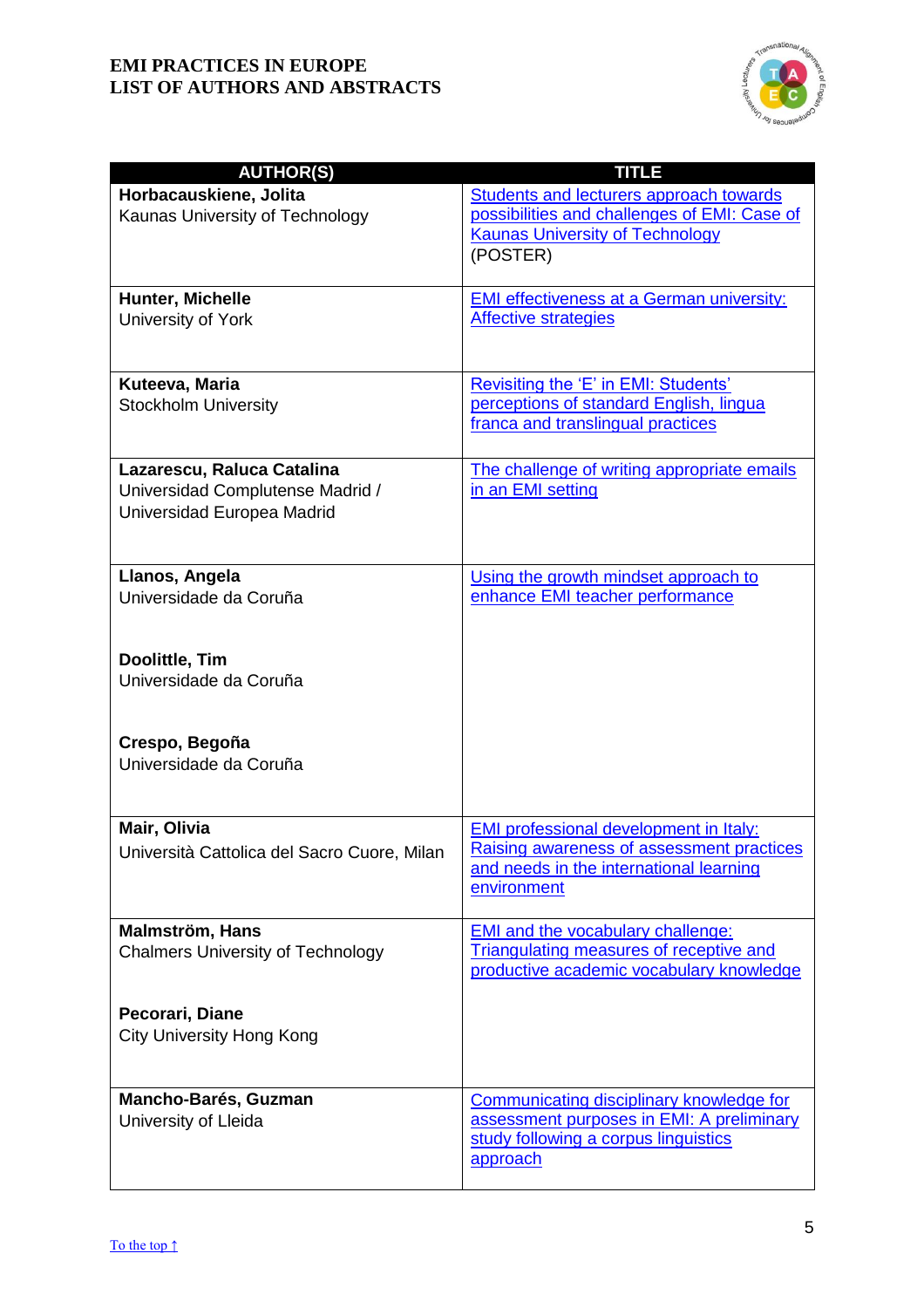

| <b>AUTHOR(S)</b>                                       | TITLE                                                                                |
|--------------------------------------------------------|--------------------------------------------------------------------------------------|
| <b>Moncada Comas, Balbina</b>                          | <b>CLIL-ised EMI in practice: Issues arising</b>                                     |
| Universitat de Lleida                                  |                                                                                      |
|                                                        |                                                                                      |
|                                                        |                                                                                      |
| <b>Block, David</b>                                    |                                                                                      |
| <b>ICREA &amp; Universitat de Lleida</b>               |                                                                                      |
|                                                        |                                                                                      |
|                                                        |                                                                                      |
| Nissen, Camilla Falk Rønne<br>University of Copenhagen | 'The answer is 'what is the question'?' - oral<br>exam interaction in an EMI context |
|                                                        |                                                                                      |
|                                                        |                                                                                      |
| Picciuolo, Mariangela                                  | 'And at the end we are all learners'.                                                |
| University of Bologna                                  | Assessing students' and lecturers' needs in                                          |
|                                                        | an EMI context at an Italian university                                              |
|                                                        |                                                                                      |
| Johnson, Jane                                          |                                                                                      |
| University of Bologna                                  |                                                                                      |
|                                                        |                                                                                      |
| Quick, Emma                                            | Aligning policy and practice: Linguistic and                                         |
| <b>UCL Institute of Education</b>                      | pedagogical strategies for the EMI                                                   |
|                                                        | classroom (POSTER)                                                                   |
|                                                        |                                                                                      |
| <b>Reitbauer, Margit</b>                               | <b>Balancing content and language in EMI:</b>                                        |
| University of Graz                                     | Cognitive load theory and teacher training                                           |
|                                                        |                                                                                      |
|                                                        |                                                                                      |
| Fürstenberg, Ulla<br>University of Graz                |                                                                                      |
|                                                        |                                                                                      |
|                                                        |                                                                                      |
| Kletzenbauer, Petra                                    |                                                                                      |
| University of Applied Sciences FH                      |                                                                                      |
| <b>JOANNEUM</b>                                        |                                                                                      |
|                                                        |                                                                                      |
|                                                        |                                                                                      |
| Marko, Karoline<br>University of Graz                  |                                                                                      |
|                                                        |                                                                                      |
|                                                        |                                                                                      |
| Romanowski, Piotr                                      | Perceptions of translanguaging among the                                             |
| University of Warsaw                                   | students and teachers of EMI classrooms in                                           |
|                                                        | Poland                                                                               |
|                                                        |                                                                                      |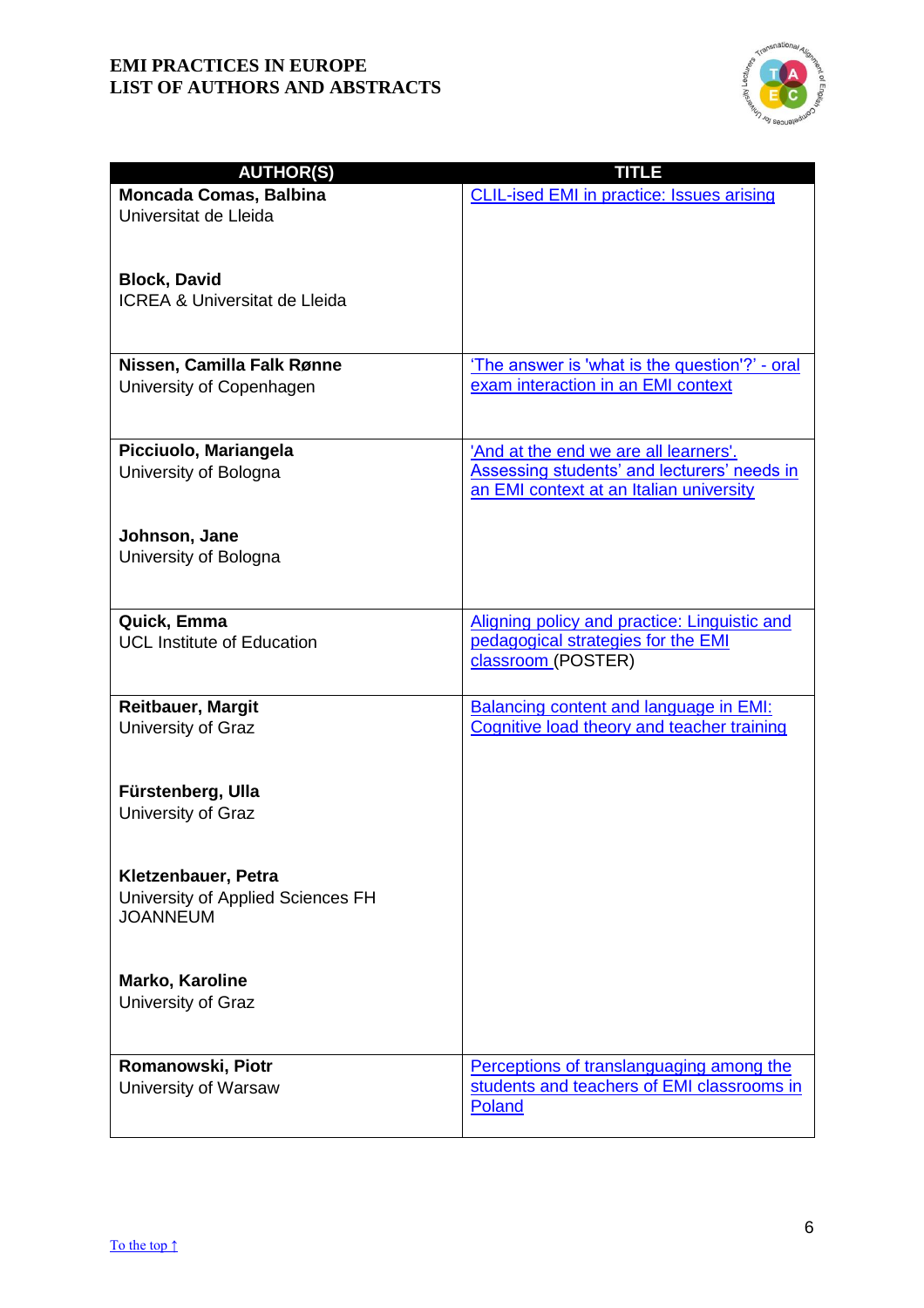

| <b>AUTHOR(S)</b>                                          | <b>TITLE</b>                                                                                                                                                                          |
|-----------------------------------------------------------|---------------------------------------------------------------------------------------------------------------------------------------------------------------------------------------|
| Sahan, Kari<br>University of Oxford                       | <b>Implementing English-medium instruction:</b><br>Language policies and practices in<br>engineering classrooms in Turkey                                                             |
| Schüppert, Anja<br>University of Groningen                | Parallel language use in practice: A pairwise<br>comparison of speech samples from two HE<br><b>lecturers</b>                                                                         |
| Senn, Léa Dominique<br>University of Bath                 | Quality assessment and assurance of<br>international programmes delivered in<br>English: A misalignment of policy and<br>quality indicators in the Italian higher<br>education system |
| <b>Swerts Knudsen, Sophie</b><br>University of Copenhagen | From onsite to online EMI support                                                                                                                                                     |
| van Hilten, Myrte<br>Radboud in'to Languages              | 'What we are going to talk about today':<br>Metadiscourse and communicative<br>effectiveness in lectures in English as a<br>lingua franca                                             |
| Walaszczyk, Julie<br>University of Mons                   | Podcasting in a CLIL context: Voicing<br>teachers' concerns                                                                                                                           |
| <b>Falkenauer, Anne</b><br>University of Mons             |                                                                                                                                                                                       |
| Zangara, Giacomo<br>University of Mons                    |                                                                                                                                                                                       |
| Zuaro, Beatrice<br><b>Stockholm University</b>            | Language policy in Italian higher education:<br><b>Exploring ideas around multilingualism and</b><br>internationalization in policy documents                                         |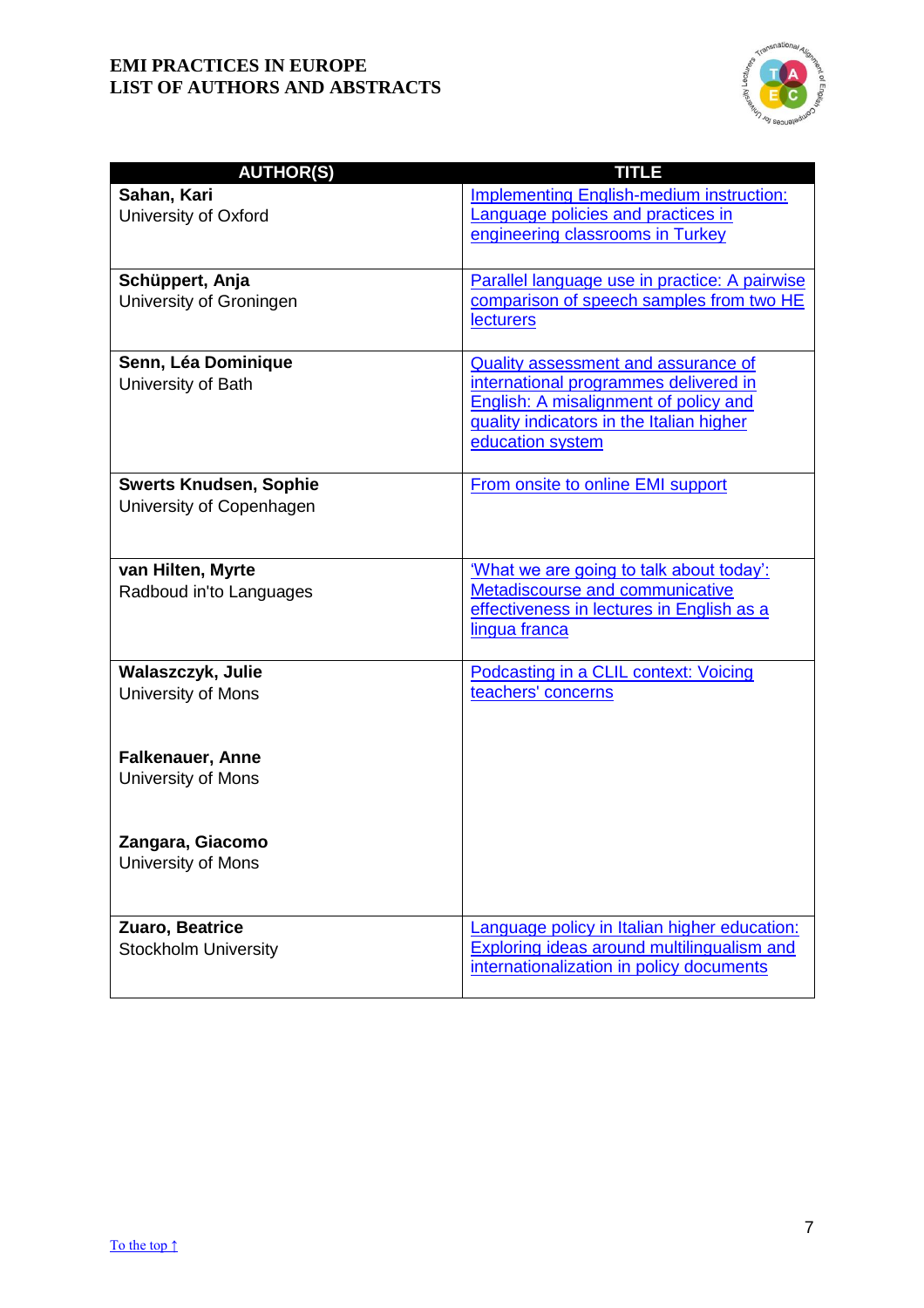

# <span id="page-8-0"></span>**Keynote abstracts**

## **Lasagabaster, David**

# **The interaction between motivation, investment and vulnerability in EMI settings: Can language assistance help?**

<span id="page-8-1"></span>EMI is taking place in university contexts in which many of the professionals teaching are non-native speakers teaching to mostly non-native students. In order to implement successful EMI programmes, teachers and learners need to feel motivated as future users of English. EMI participants invest in English because they anticipate an increase in their economic and cultural capital and in their chances of playing a more substantial role in the social sphere. However, EMI participants often feel that they have to make a great effort to avoid the vulnerability caused by using a foreign language, a situation that usually contributes to a sense of insecurity as they feel more vulnerable in English than in their L1. With this in mind, I will discuss the relevance of the interplay between teachers' and students' motivation and the constructs of investment and vulnerability. It is at this stage when language assistance delivered through team teaching may help overcome the difficulties EMI participants come across. Thus, in this presentation I will also consider teachers' and students' opinions about the collaboration between content and language teachers and how it should be carried out.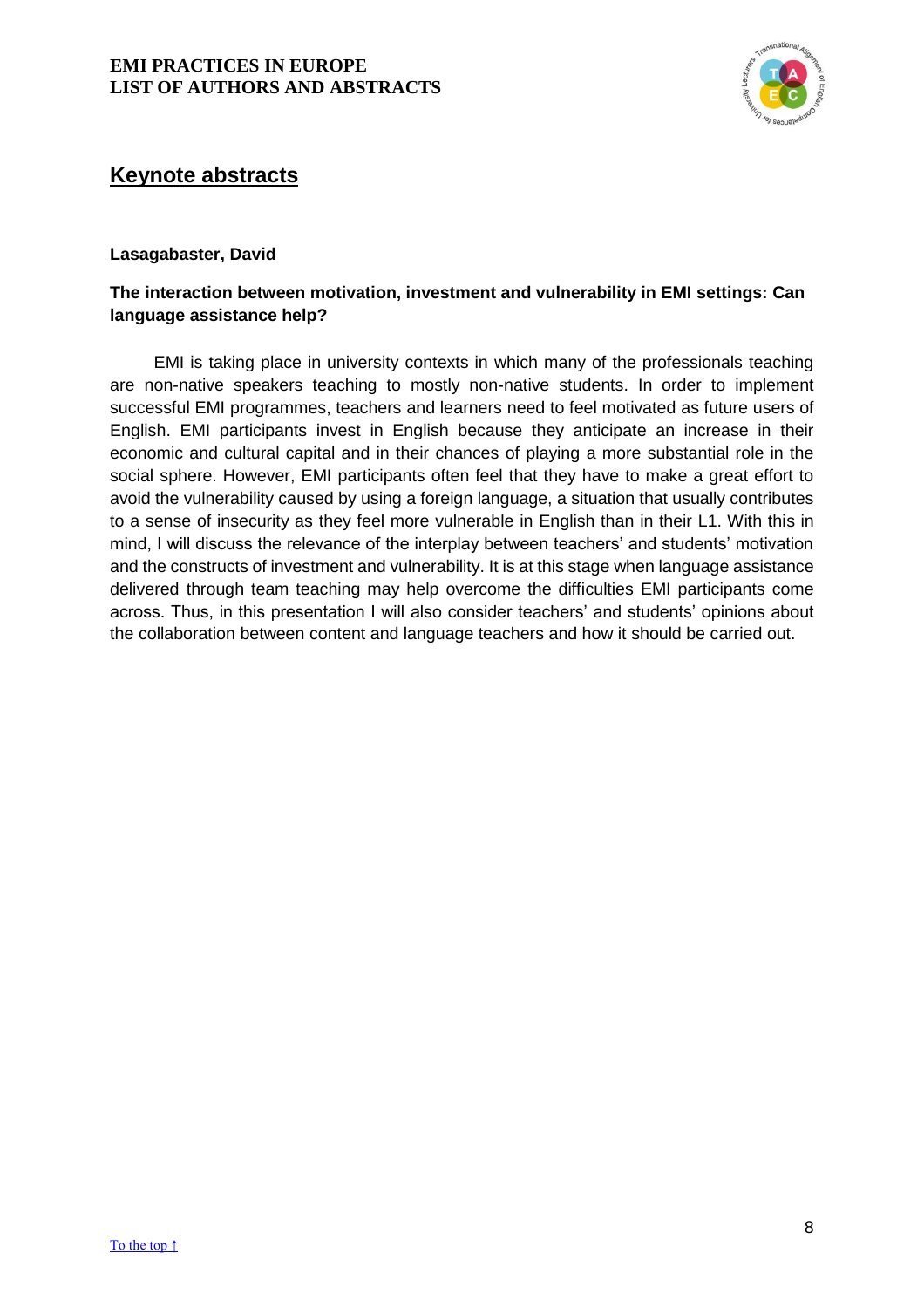

**Smit, Ute**

# **Multilingual practices in EMI and the research potential of the ROAD-MAPPING framework**

Internationalisation has shaped higher educational institutions (HEIs) so lastingly since the beginning of the millennium that it has become the leading research focus in HE studies (Yemini & Sagie, 2016). However, multilingualism has attracted less interest in this research tradition, underlining the importance of the impressive body of recent applied linguistic work on English-medium instruction (EMI) in HEIs (Wilkinson, 2017) in 'non-English dominant contexts' (Hultgren, Jensen, & Dimova, 2015). While not directly visible in the terminology used, but usually acknowledged in the studies themselves, at stake here are the roles and functions of English and of all other language(s) that form part of the sociolinguistic constellation of the respective educational sites.

Against this background, this plenary address will approach multilingual practices in English-medium education in internationalised university settings from various angles. To theorise the institutionalised interactional practices of the multilingual participants, I will argue for a combination of existing conceptualisations of language choice, code switching and translanguaging (Smit, 2019), recognising that multi-layered descriptions benefit from integrating both views of 'language-as-product' and of 'language-as-process' (Hawkins & Mori, 2018). From an empirical point of view, illustrative cases will offer insights into site-specific multilingual practices enacted in different classroom realities. Finally, I will introduce the ROAD-MAPPING framework (Dafouz & Smit, 2016), which regards English-medium education as a social phenomenon and views discourse as access point to six relevant dimensions, namely Roles of English (in relation to other languages), Academic Disciplines, (language) Management, Agents, Practices and Processes, and Internationalization and Glocalization. With the help of the framework, the empirical findings can then be interpreted, leading to a comprehensive and multi-scalar analysis of English-medium discourse practices across sites. Overall, it is argued that such a comprehensive reframing bears remarkable potential for comparing and assessing interactional research.

## **References:**

Dafouz, E., & Smit, U. (2016). Towards a Dynamic Conceptual Framework for English-Medium Education in Multilingual University Settings. Applied Linguistics, 37(3), 397–415. https://doi.org/10.1093/applin/amu034

Hawkins, M. R., & Mori, J. (2018). Considering 'Trans-' Perspectives in Language Theories and Practices. Applied Linguistics, 39(1), 1–8. https://doi.org/10.1093/applin/amx056

Hultgren, A. K., Jensen, C., & Dimova, S. (2015). English-medium Instruction in European Higher Education: From the North to the South. In S. Dimova, A. K. Hultgren, & C. Jensen (Eds.), Englishmedium Instruction in European Higher Education: English in Europe (Vol. volume 4, pp. 1–15). Boston; Berlin: De Gruyter Mouton.

Smit, U. (2019). Classroom Discourse in EMI: On the Dynamics of Multilingual Practices. In K. Murata (Ed.), English-Medium Instruction from an English as a Lingua Franca Perspective (pp. 99–122). London ; New York: Routledge.

Wilkinson, R. (2017). Trends and Issues in English-Medium Instruction in Europe. In K. Ackerley, M. Guarda, & F. Helm (Eds.), Sharing Perspectives on English-medium Instruction (pp. 35–75). Bern ; New York: Peter Lang.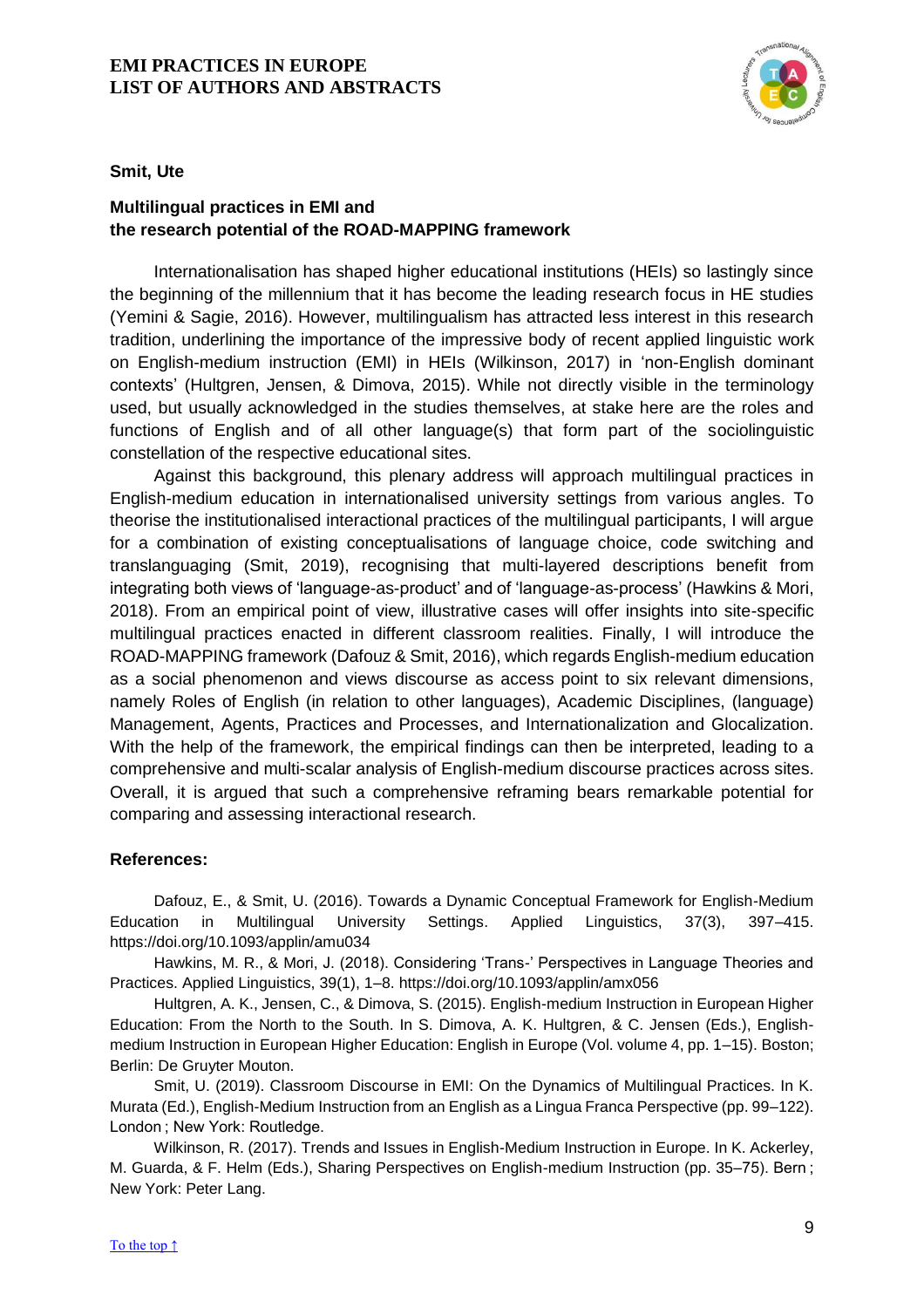

Yemini, M., & Sagie, N. (2016). Research on Internationalisation in Higher Education - Exploratory Analysis. In D. Law & M. Hoey (Eds.), Perspectives on the Internationalisation of Higher Education (pp. 4–12).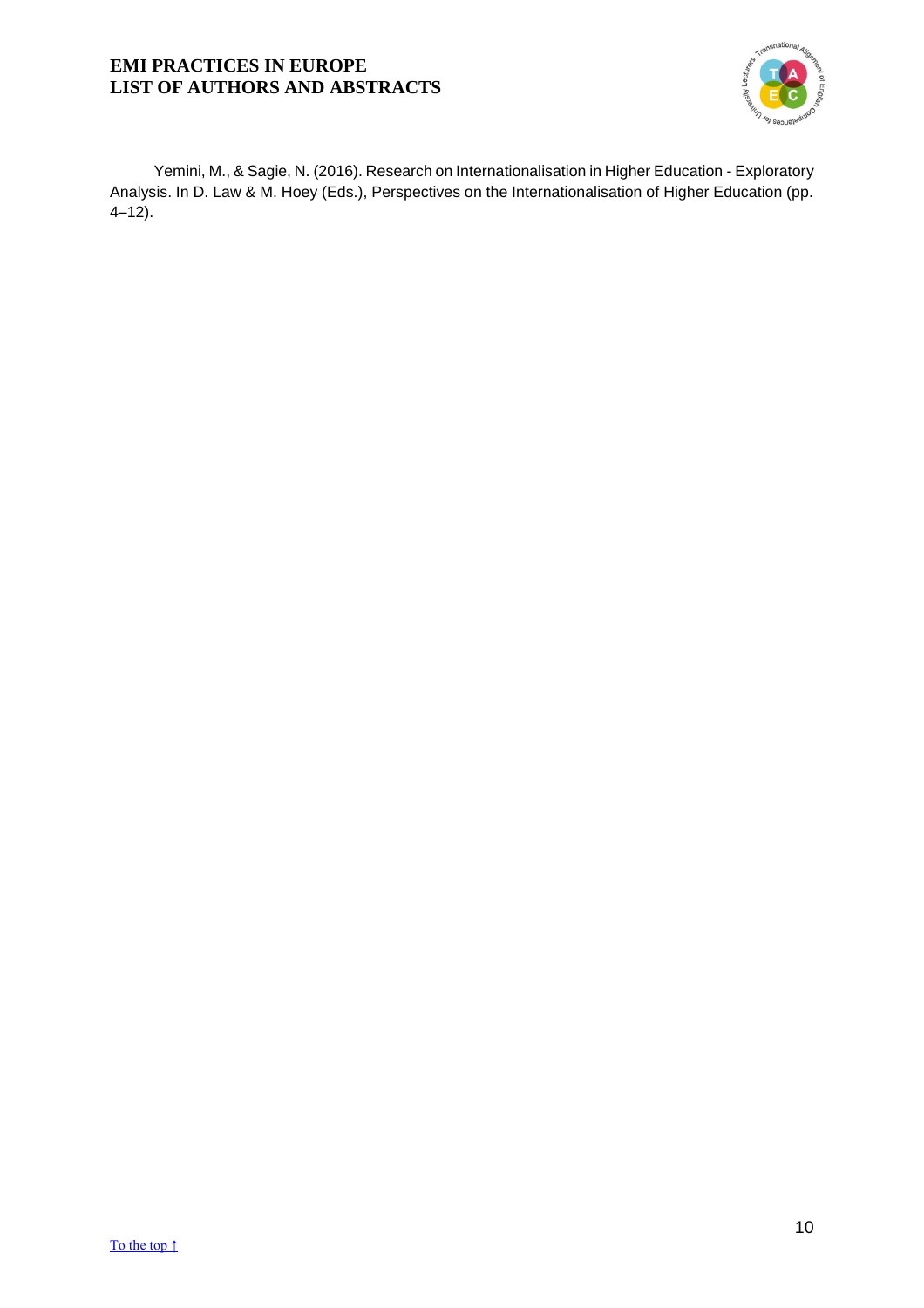

# **Paper and poster abstracts**

## **Ackerley, Katherine**

## <span id="page-11-0"></span>**Italian lecturers' use of signposting strategies in an EMI context**

Signposting refers to the linguistic strategies adopted by lecturers to guide their listeners through their lessons. It is of particular importance in an EMI context where often both lecturers and students are operating in a language in which they may not be fully proficient. While producing content specific language is rarely a problem for lecturers, they may not have ready access to the language needed to produce appropriate signposting. A study of metadiscursive devices used by Spanish lecturers (Dafouz Milne & Núñez Perucha 2010) revealed that they tend to make greater use of signposting strategies when lecturing in Spanish than when than teaching in English, indicating that EMI teacher training initiatives could focus more on the role of signposting in structuring university lessons.

Students may find it taxing to listen to extended stretches of academic discourse in a second language. Problems focusing on and processing new, challenging content may affect their ability to fully comprehend lessons. Numerous studies have shown that signposting language, in particular macro-markers (Chaudron & Richards 1986), can have a positive effect on L2 students' comprehension of lectures (see Jung 2003, 2006; Eslam & Eslami-Rosekh 2007) as they act as guidelines, enhancing the students' ability to interpret the information they receive.

This study is based on a corpus collected between 2017-18 of 8 lessons in different disciplines at an Italian university. It investigates the signposting strategies used by the lecturers, their frequency and how they are linguistically realised. The results have implications for teacher training, in that they should raise greater awareness of the role and types of signposting in lectures. They will also be of significance in the development of materials for training students in academic listening skills.

#### **References:**

- Chaudron, C., & Richards, J. C. (1986). The Effect of Discourse Markers on the comprehension of lectures. *Applied linguistics* 7(2): 113-127.
- Dafouz Milne, E. & Núñez Perucha, B. (2010). Metadiscursive devices in university lectures. A contrastive analysis of L1 and L2 teacher performance. *Language Use and Language Learning in CLIL Classrooms*. 7. 213-231.
- Eslami, Z. R., & Eslami-Rasekh, A. (2007). Discourse markers in academic lectures. *Asian EFL Journal*, 9 (1), 22-38.

Jung, E. (2003). The effect of organization markers on ESL learners' text understanding. *TESOL Quarterly*, 37 (4), 749-759.

Jung, E. (2006). Misunderstanding of academic monologues by non-native speakers of English. *Journal of Pragmatics*, 38, 1928-1942.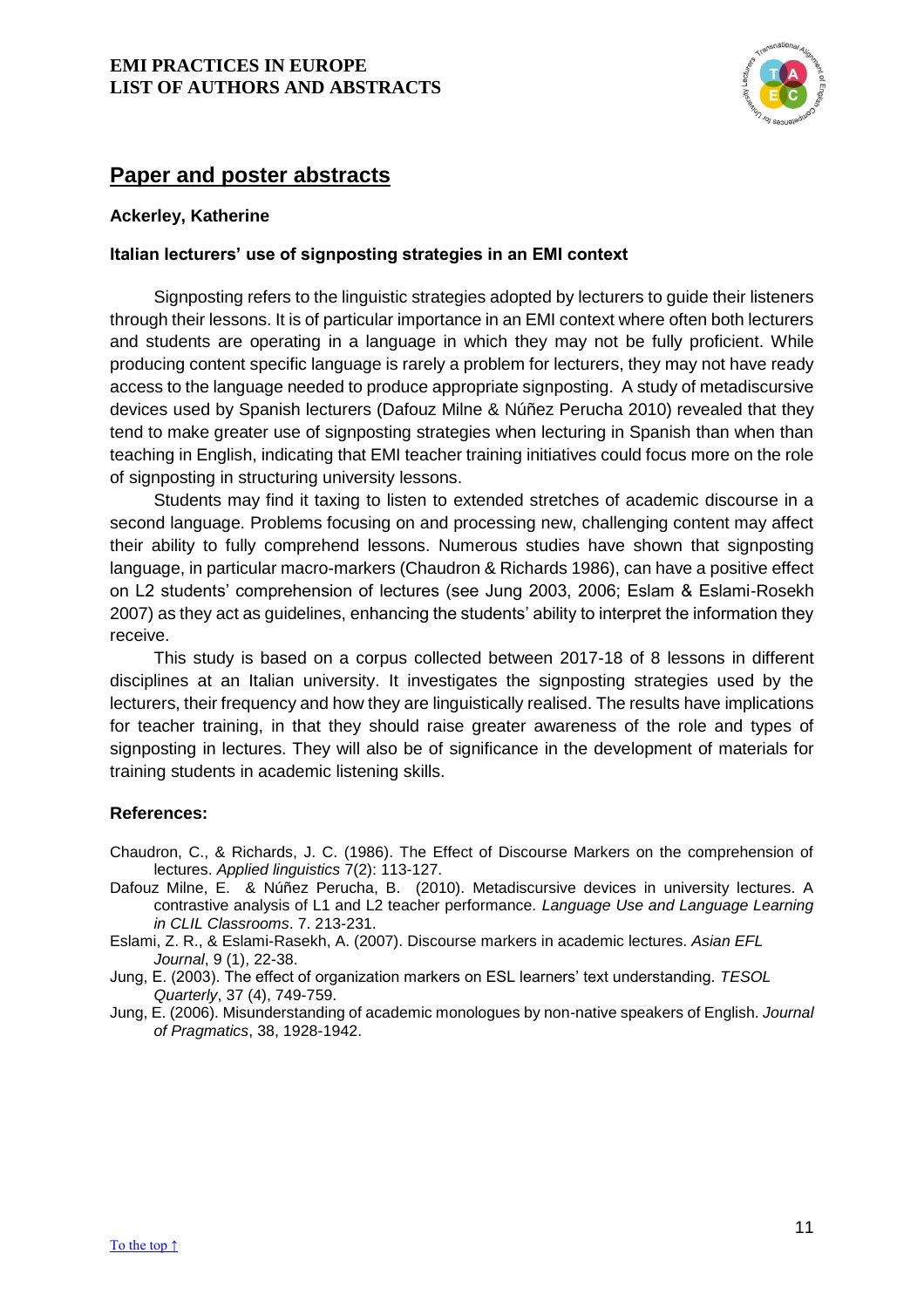

## **Allan, Wiktoria and Bradbeer, Martin**

#### <span id="page-12-0"></span>**The role of serial and one-off observations in EMI lecturer development**

Our paper focuses on a case study of an Austrian EMI professor at the German university. The case study is part of an ongoing research project on the efficacy of in-class observations—and subsequent feedback—in the professional and linguistic development of EMI lecturers. The overarching research question is whether it is active or passive feedback during a lecture which has the biggest impact on language development. In order to answer these questions, we observed two EMI professors over several weeks and offered each of them either active—i.e. during the lecture—or passive feedback. We used identical student questionnaires before and after the observation period to find patterns. Unfortunately, due to poor student engagement, the questionnaires failed to yield conclusive results. However, we plan to repeat the study with a different year group and hope for better participation.

The situation for this particular case study arose when students expressed their difficulties following the content of a lecture due to the instructor's advanced English level. We were invited to visit the professor's lecture and he welcomed our written feedback. We were surprised to find that even one visit to a lecturer's course could have such a positive impact on the students' perception of the course. We take a closer look at this to determine what exactly caused the positive development; whether it was the specific feedback, the knowledge that language and pedagogical support is available, or simply the opportunity for self-reflection. Our talk aims to present this case from start to finish and to invite participants to share similar stories and the processes they have in place to deal with one-off cases such as these.

Data sources for our research include questionnaires, interviews, and informal student and lecturer reports.

**Keywords**: EMI language support, professional development, pedagogy, internationalization, teacher psychology, international students

#### **References**:

Banks, Matthew. "Exploring EMI Lecturers' Attitudes and Needs." *EPiC Series in Language and Linguistics*, vol. 3, 2018, pp. 19–26., doi:10.29007/gjc1.

Denver, Louise, et al. "Good Enough to Teach? A Study of EMI Lecturers' Language Skills and Metadiscourse." Moderna Språk, vol. 110, no. 2, 2016, ojs.ub.gu.se/ojs/index.php/modernasprak/article/download/3307/3078.

Guarda, Marta, and Francesca Helm. "'I Have Discovered New Teaching Pathways': the Link between Language Shift and Teaching Practice." *International Journal of Bilingual Education and Bilingualism*, vol. 20, no. 7, Dec. 2016, pp. 897–913., doi:10.1080/13670050.2015.1125848.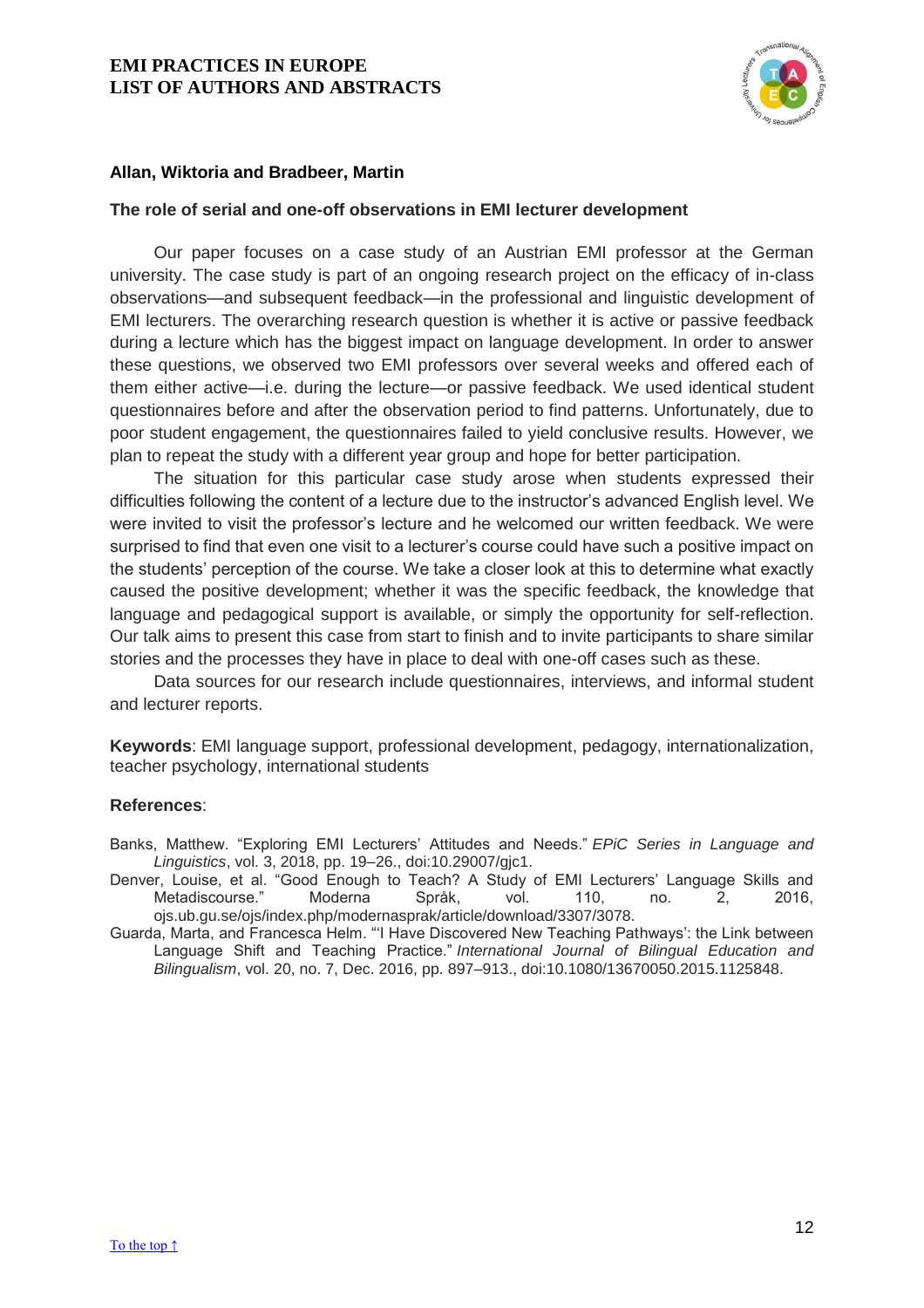

## **Arkin, Erkan, Vanci-Osam, Ulker and Osam, Necdet**

#### <span id="page-13-0"></span>**Addressing EMI challenges of Turkish university lecturers through a support course**

The purpose of this paper is to describe the design and evaluation of a support course for English-medium instruction (EMI) run for a group of lecturers who were asked to teach in the newly offered EMI programmes at the Faculty of Health Sciences at a university in the Turkish context.

Most of the course participants, despite being experienced content instructors offering courses in Turkish-medium programmes of the same faculty, had no or little EMI experience. According to the results of a needs analysis survey distributed prior to the course, the most common concerns among all the twenty participants were about language (i.e. accuracy, fluency and pronunciation) and pedagogy (lecturing through EMI and managing communication in a multicultural environment). The course content was specifically tailored based on the highlighted needs and is now being delivered in weekly sessions (two hours each) and will be completed in eight weeks (sixteen hours in total) by the end of Fall 2018 academic term.

Evaluation of the course will be done via a post-course survey in which the participants will be asked whether and to what extent the course has met their expectations and if they still have any concerns about EMI. Findings from the analysis of qualitative data from pre- and post-course surveys will be considered for possible next steps in the support scheme.

The results are important because EMI has been under scrutiny in the context of the study, through evaluation of students' perceptions in a report by the European University Association (2007) and the process of disciplinary learning through EMI in a case study (Arkin & Osam, 2015). However, contrary to various research conducted in other European contexts (Dimova, Hultgren & Jensen, 2015), the initiative described above is a very first attempt to describing perceptions and addressing challenges of university lecturers in the present setting.

**Keywords**: English-medium instruction (EMI), non-native university lecturers, EMI concerns and experiences, EMI teacher training and support

- Arkın, E., & Osam, N. (2015). English-medium higher education: A case study in a Turkish university context. In S. Dimova, A. K. Hultgren, & C. Jensen (Eds.), *English-Medium Instruction in European Higher Education* (pp. 177-200). Berlin: De Gruyter Mouton.
- Avrupa Üniversiteler Birliği [European University Association] (2007). Doğu Akdeniz Üniversitesi Değerlendirme Raporu [Eastern Mediterranean University Evaluation Report]. Gazimagusa, KKTC: EMU Printing House.
- Dimova, S., Hultgren, A. K., & Jensen, C. (Eds.) (2015). *English-Medium Instruction in European Higher Education*. Berlin: De Gruyter Mouton.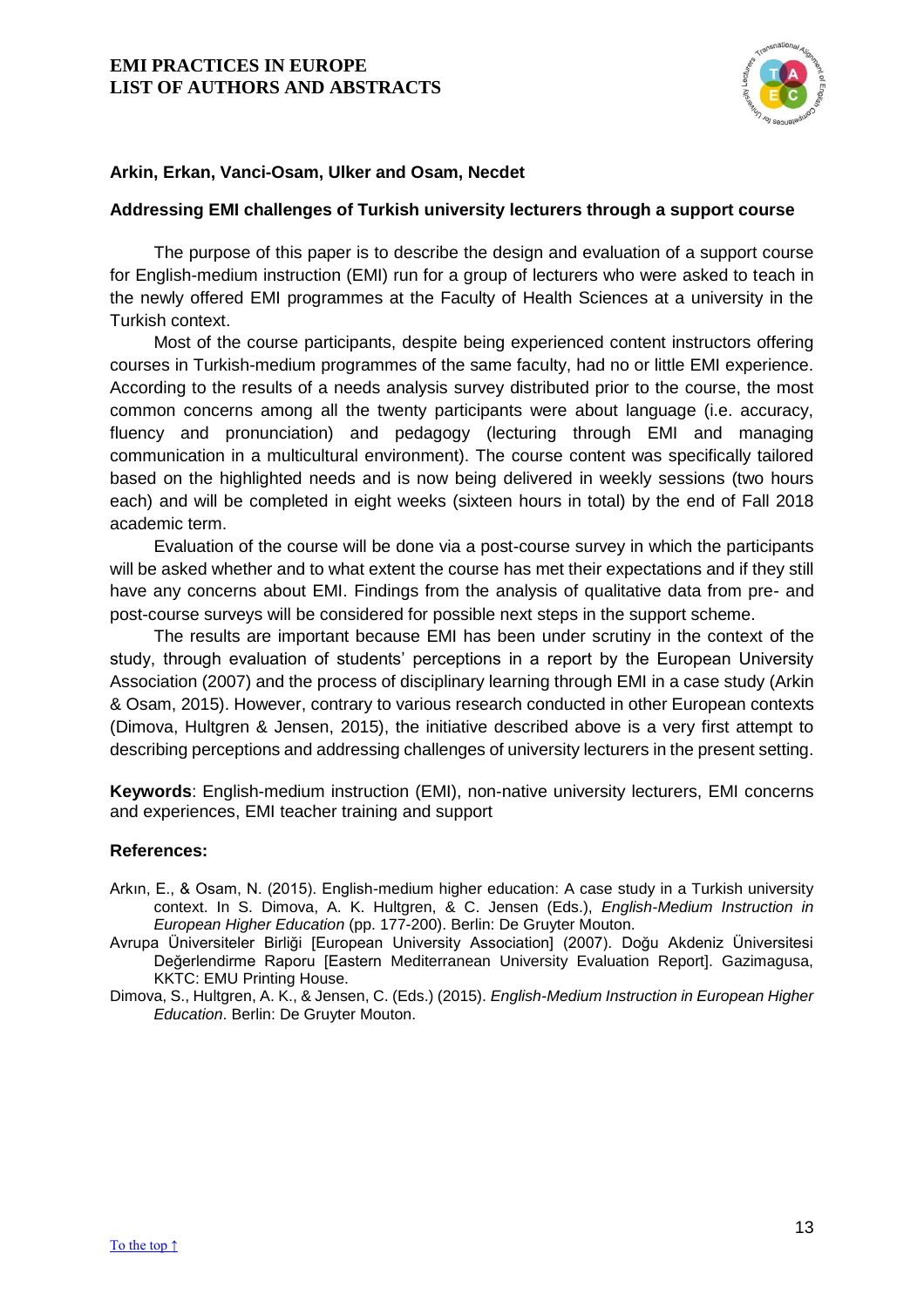

## **Arnbjörnsdóttir, Birna and Prinz, Patricia**

# <span id="page-14-0"></span>**A genre based curriculum for university EMI programs: A gateway to writing in the disciplines**

The growth of EMI programs in international universities has exposed limitations in EFLbased pedagogies in preparing students to study though EMI (Dearden 2015, Dimova, et al. 2015, Prinz and Arnbjörnsdóttir 2014; Arnbjörnsdóttir and Ingvarsdóttir 2018). One of the principal challenges faced by students is using written academic discourse in the disciplines. This presentation reports results from a study of a genre-based writing curriculum designed improve the academic writing of students studying through EMI at the University of Iceland. The program targets the unique needs of students with extensive prior EFL instruction by building on their conceptual knowledge of writing. Pre-study surveys indicated students' welldeveloped theoretical knowledge of principles of academic writing. Yet, students failed to apply these principles to discipline-specific writing tasks. The program endeavored to transform students' conceptual knowledge about writing into self-regulated, functional writing skills within a semester. Drawing on L1 and L2 research, the curriculum focuses on the deeper cognitive processes of competent writers and writing components which students transfer to disciplinespecific genres (Gardner & Nesi, 2012). Explicit instruction incorporates modeling, guided practice, and independent production; individually mastered skills are progressively integrated into increasingly complex writing assignments; graphic presentation minimizes reading loads; and guided reflections foster metacognitive awareness and self-regulation. Previous measurements of the success of this approach revealed moderate improvements in awareness of genre-specific features and perceptions of self-regulation (Arnbjörnsdóttir & Prinz, 2017). This presentation reports preliminary findings of analysis of approximately 200 pre- and post-intervention students writing samples students. Writing was scored based on organization, content, and coherence with subcategories which includes introductions, conclusions, transitions, quality of thesis, and use of evidence.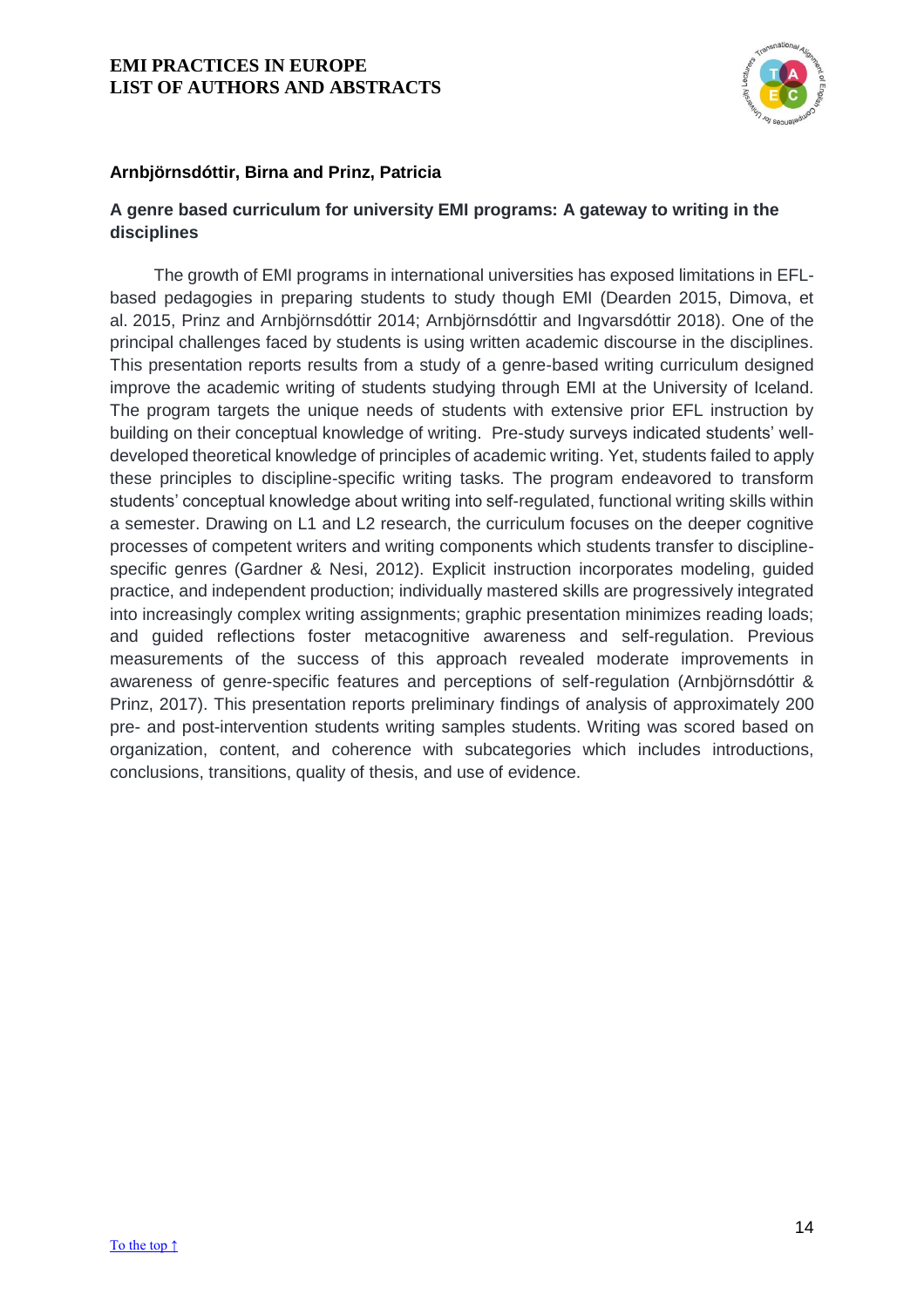

#### **Bier, Ada**

# <span id="page-15-0"></span>**Towards a definition of the language-teaching methodology interface: Some preliminary findings from Italy**

In the wake of the Bologna process, many universities all over Europe are now offering single courses and/or entire degree programs taught in English, thus contributing to the fast growth of EMI (English Medium Instruction). However, lecturing through English represents a challenge for lecturers who are non-native English speakers. Several scholars emphasise that lecturers would benefit from courses focusing on teaching methods: it is reported, however, that academics seem to be reluctant about the prospect of attending such courses and would prefer linguistic training. It is interesting to observe that in studies dealing with these issues, the language dimension and the methodological dimension are often kept separated, as if they were two distinct and independent entities. Under the dual assumption that lecturing means communicating effectively, and that communication is a linguistic action, language being the first and most important tool that a lecturer needs, the guiding hypotheses of our post-doc research project are twofold: 1) the two dimensions — language and teaching methodology do not have precise boundaries yet represent two sides of the same construct, i.e. the language-teaching methodology *interface*; 2) the activation of the interface may reveal the *lecturer's language awareness*, conceived as the degree to which s/he is aware of the role of language as a teaching tool.

A preliminary model attempting to explain both the *interface* and the concept of *lecturer language awareness* in a unitary framework is briefly presented, and some initial results of the present post-doc research are discussed.

**Keywords:** English Medium Instruction, English as a Lingua Franca in the academia, lecturers, teaching methodology, academic language issues, language awareness

- Ackerley, Katherine; Guarda, Marta; Helm, Francesca (Eds.) (2017). *Sharing perspectives on English-Medium Instruction*. Bern, Switzerland: Peter Lang.
- Andrews, Stephen (2007). *Teacher Language Awareness*. Cambridge, UK: Cambridge University Press.
- Björkman, Beyza (2013). *English as an Academic Lingua Franca. An Investigation of Form and Communicative Effectiveness*. Berlin, Boston: De Gruyter Mouton.
- Costa, Francesca (2016). *CLIL through English in Italian Higher Education*. Milano, Italia: Edizioni Universitarie di Lettere Economia Diritto-LED.
- Cots, Josep M. (2013). "Introducing English-Medium Instruction at the University of Lleida, Spain: Intervention, Beliefs and Practices". In Doiz, Aintzane; Lasagabaster, David; Sierra, Juan M. (Eds.), *English-Medium Instruction at Universities: Global Challenges* (pp. 106-127). Bristol, UK: Multilingual Matters.
- Klaassen, Renate G. (2008). "Preparing lecturers for English-medium instruction". In Wilkinson, Robert; Zegers, Vera (Eds.), *Realizing Content and Language Integration in Higher Education* (pp. 32-42). Maastricht, The Netherlands: Maastricht University Press.
- Van Lier, Leo (2004). *The Ecology and Semiotics of Language Learning: A Sociocultural Perspective*. Boston, MA: Kluwer Academic Publishers.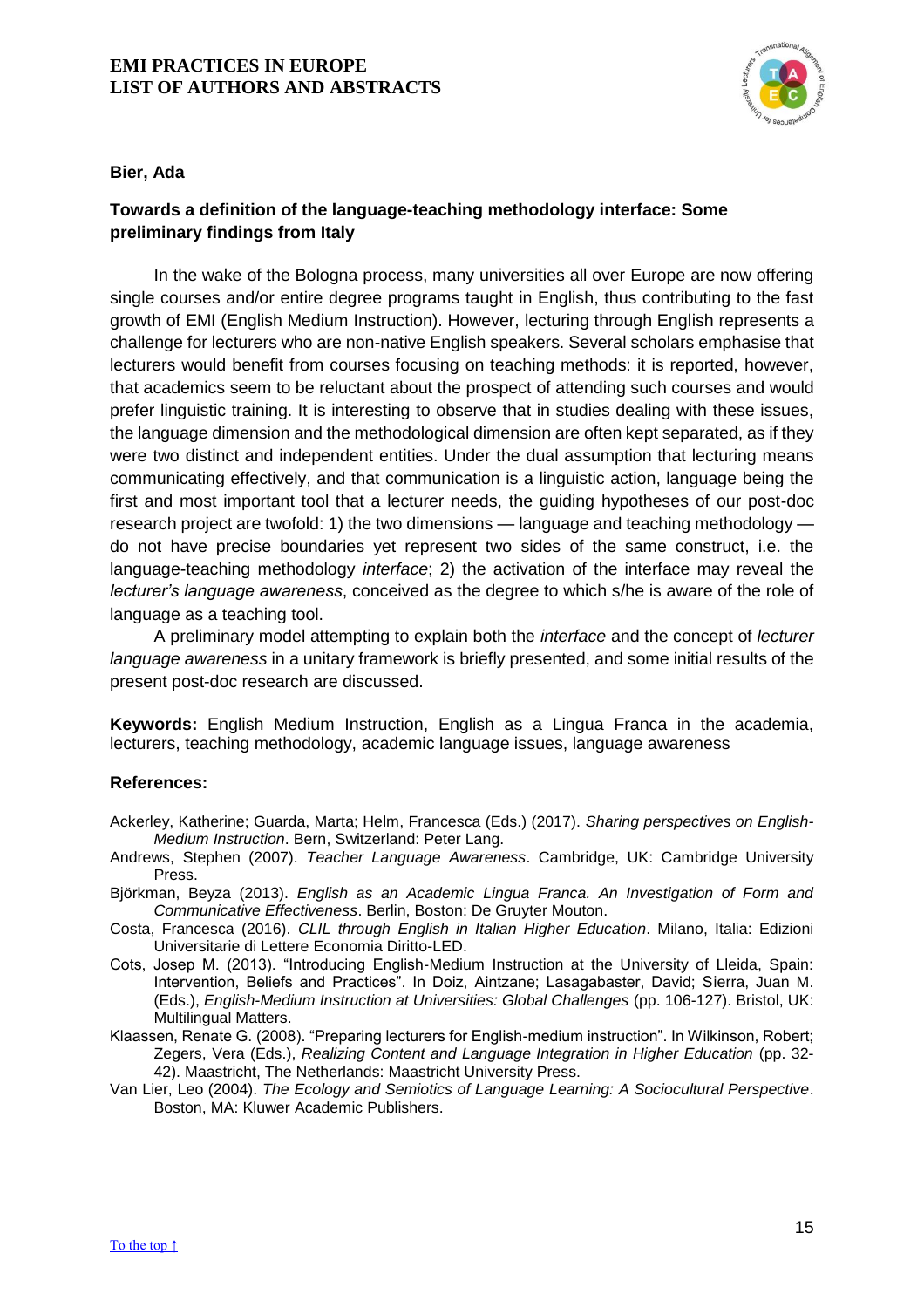

## **Borsetto, Elena**

## <span id="page-16-0"></span>**English support service for the academic staff in EMI programmes**

The increasing number of English-taught programmes offered by European universities has had an impact on lecturers, who are required to switch the language in which they teach from their L1 to English, as well as on the administrative staff, who have to use it to communicate with the incoming international students. Therefore, some universities introducing EMI programmes have also provided some forms of training for their staff, to help them cope with the change. With this purpose, the Department of Management at the University of Venice, in Italy, started a pilot project in 2015-16. This project consists of a support service, in which the members of the Department can book appointments at a help desk with two different tutors, to discuss linguistic and didactic issues about the use of English in their academic activities. The project investigated the difficulties and needs of the participants, and qualitative data were collected through the field notes taken during the help desk sessions. The analysis of the data revealed that the main problems were of lexical nature, followed by pronunciation and grammatical problems. Further details about psychological aspects emerged from the interviews conducted on some of the participants, who gave their feedback about the help desk. After a brief presentation of the project and its characteristics, the main linguistic and communication problems found will be described. Finally, the results of the project will be discussed, together with the potentialities and drawbacks of this kind of support service.

#### **Keywords**: EMI, support project, academic staff professional development

- Ackerley, K., Guarda, M., & Helm, F. (2017). *Sharing perspectives on English-medium instruction*. Bern: Peter Lang.
- Airey, J. (2011). Talking about teaching in English: Swedish university lecturers' experiences of changing teaching language. *Ibérica*, 22, 35-54.
- Ball, P., and Lindsay, D., (2013). Language Demands and Support for English-Medium Instruction in Tertiary Education. Learning from a Specific Context. In Doiz, A., Lasagabaster, D., and Sierra, J. M. (Eds.), *English-Medium Instruction at Universities: Global Challenges*, Bristol (etc.): Multilingual Matters, pp. 44-61.
- Costa, F. (2015). English Medium Instruction (EMI). Teacher Training Courses in Europe. *RiCognizioni, Rivista di Lingue, Letterature e Culture Moderne*, 2(4), 127-135.
- Jones, E. (2013). The global reach of universities*:* leading and engaging academic and support staff in the internationalization of higher education. In Sugden, R., Wilson, J. R., and Valania M. (Eds.), *Leadership and Cooperation in Academia: Reflecting on the Roles and Responsibilities of University Faculty and Management*, Cheltenham: Edward Elgar, pp. 161-183.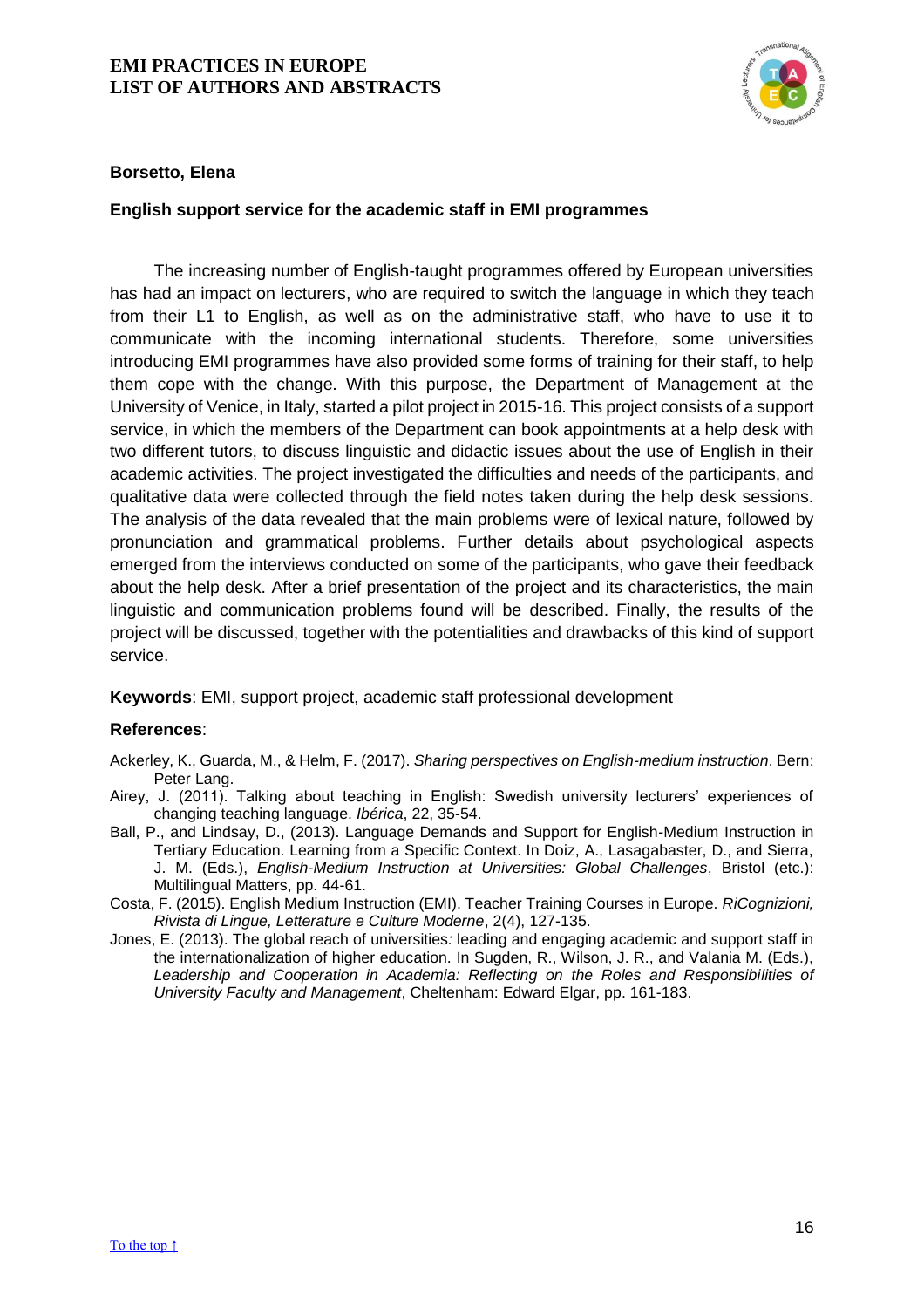

## **Buntinx, Natacha**

# <span id="page-17-0"></span>**Attitudes towards English-medium instruction: Bringing Bourdieusian theories and affective variables into the picture**

Following Macaro et al. (2018), English-medium instruction (henceforth EMI) refers to the use of English as a language of instruction in settings in which English is not an official language. Whilst several researchers have highlighted the potential dividing effect of EMI, leading to the creation of a proficient English-speaking elite (Shohamy 2013; Wilkinson 2013), research generally overlooks attitudes toward English as a language acquired at university, despite mentions of proficiency issues.

My aim is to address this gap and investigate correlations between students' attitudes and socio-affective variables, namely motivation, language anxiety, imagined community, possible self and self-efficacy beliefs. Students' attitudes to EMI are explored in the light of Bourdieusian theories and are conceptualized as a habitus, that is, a mindset leading to predispositions to behave in specific ways, oriented by the perceived chance of linguistic profit, in other words the legitimacy given to EMI, the perception of its necessity, and the perceived chance of success in EMI (Bourdieu 1977: 24). More specifically, the two research questions I am investigating are:

RQ1. What are university students' attitudes towards EMI in French-speaking Belgium and in Norway?

RQ2. How do attitudes to EMI relate to socio-affective variables involved in language learning?

The study starts with a quantitative investigation through questionnaires, followed by a qualitative study based on semi-structured interviews. Questionnaires have been submitted and interviews are currently being conducted; by the time of the conference, results from the quantitative study will be available.

**Keywords**: EMI, attitudes, second language acquisition, socio-affective variables

#### **References:**

Bourdieu, P. (1977). L'économie des échanges linguistiques. *Langue française, 34*, 17-34.

- Macaro, E., Curle, S., Pun, J., An, J., & Dearden, J. (2018). A systematic review of English medium instruction in higher education. *Language Teaching, 51*(1), 36-76.
- Shohamy, E. (2013). A critical perspective on the use of English as a medium of instruction at universities. In A. Doiz, D. Lasagabaster & J. M. Sierra (Eds.), *English-Medium Instruction at Universities: Global Challenges* (pp. 196-212). Bristol: Multilingual Matters.
- Wilkinson, R. (2013). English-medium instruction at a Dutch university: Challenges and pitfalls. In A. Doiz, D. Lasagabaster & J. M. Sierra (Eds.), *English-Medium Instruction at Universities: Global Challenges* (pp. 3-26). Bristol: Multilingual Matters.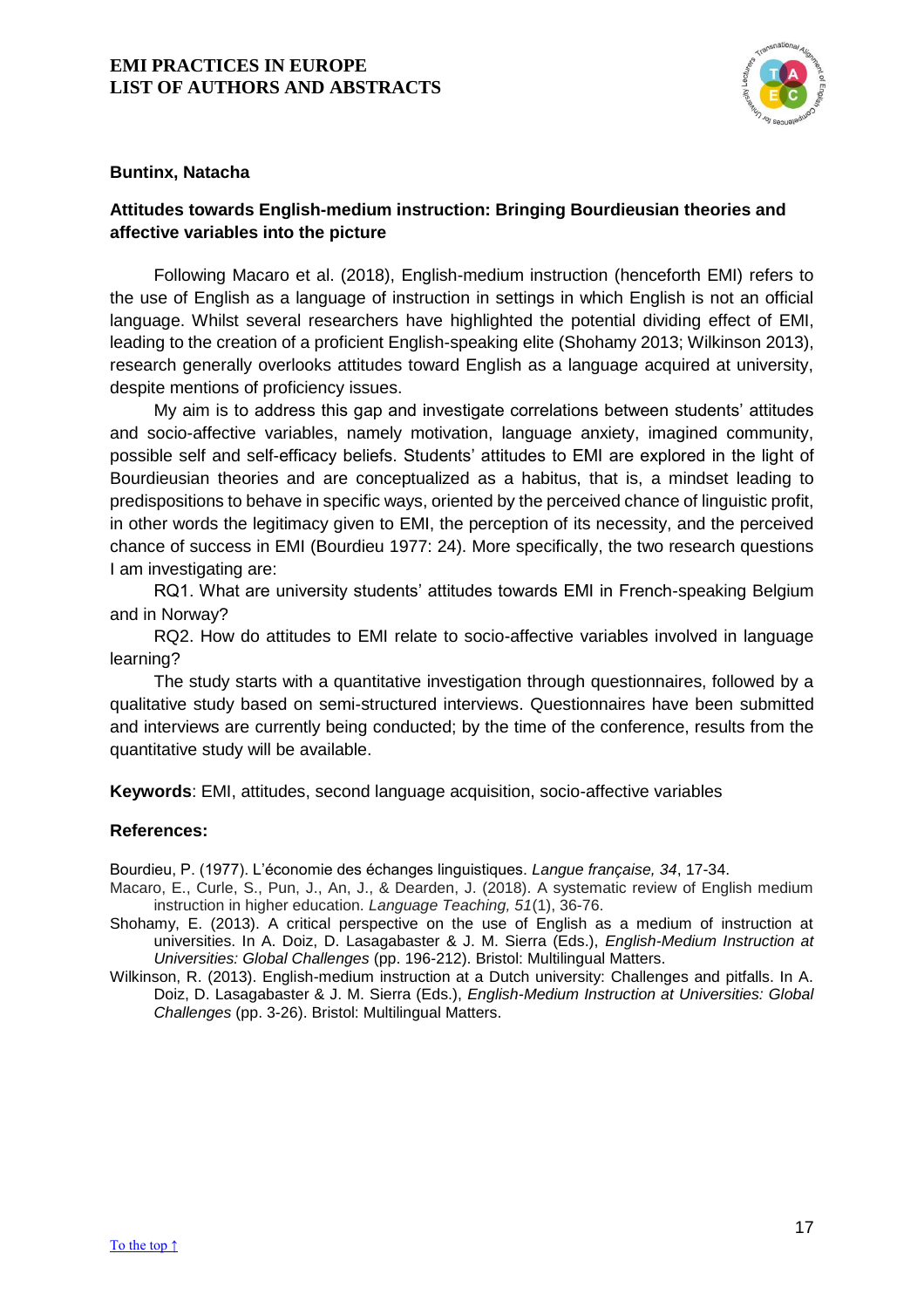

## **Carloni, Giovanna and Pavan, Elisabetta**

#### <span id="page-18-0"></span>**Content and language challenges in English-taught programs: An Italian perspective**

In English-Taught Programs (ETPs), a wide range of teaching and learning strategies and techniques needs to be implemented to enable students to process incoming input, produce output, and negotiate meaning thereby fostering content knowledge and language development. In these learning contexts, the scaffolding provided to students is especially instrumental when learners' English language proficiency is not very high. This presentation aims to illustrate: (1) how courses taught in English at the University of Urbino are scaffolded through digital learning and corpus-informed activities; (2) how the University of Padova has been training and supporting its EMI staff on language, teaching methodologies and intercultural issues.

At the University of Urbino, disciplinary knowledge development and learners' various levels of English proficiency, the latter being one of the main challenges of ETPs in Higher Education in Southern Europe (Wächter and Maiworm 2014), are catered through coursecustomized, technology-enhanced, corpus-informed teaching materials and activities – created with the methodological support of CLIL experts – used both in class and online. To examine the effectiveness of the CLIL learning environments implemented, the scaffolding provided will be analyzed along with instructor and student perceptions.

At the University of Padova more than 600 course units are held in English, staff involved in EMI has been trained to develop its language skills, perceived as the first and most important issue in EMI: summer and winter schools, blended learning and one-to-one service of language support are offered. Furthermore, issues related to teaching methodologies, both for EMI teachers and for teachers not involved in EMI, are dealt with in training events. A third topic, intercultural issues in EMI teaching and in intercultural classrooms, is part of the lecturer training programme.

**Keywords***:* teacher training, teacher support, disciplinary content development, digital learning, intercultural issues

#### **References:**

Wächter B., Maiworm F. (eds.) (2014). *English-Taught Programmes in European Higher Education*. *The State of Play in 2014*. Bonn: Lemmens.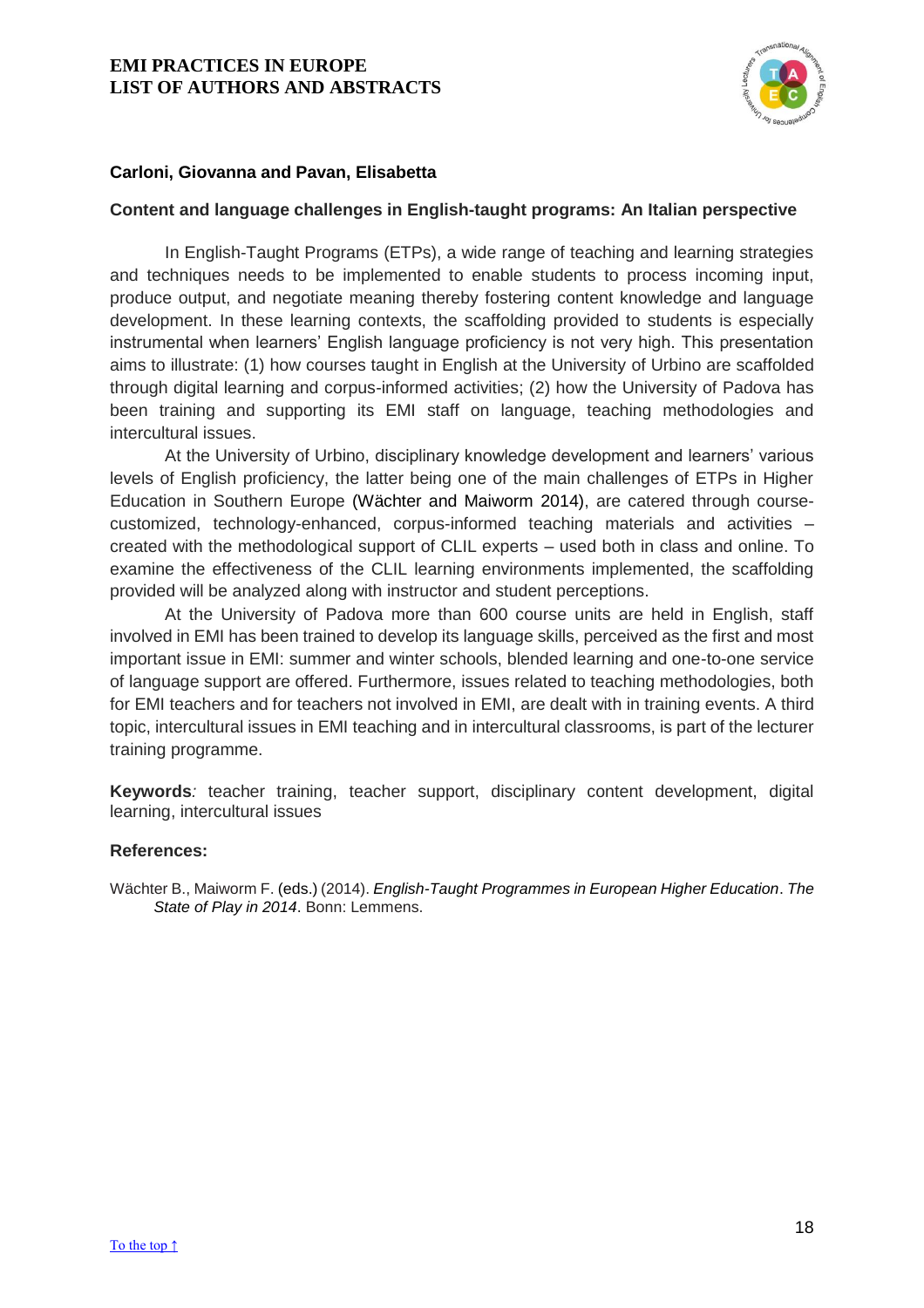

## **Clua, Monica and Evnitskaya, Natalia**

#### <span id="page-19-0"></span>**The role of sitting in creating pedagogical interaction in EMI: A multimodal analysis**

EMI teaching strategies not only rest on content and language knowledge, but also on the situated management of interactional spaces as part of the pedagogical process, as the position, spatial orientation and movement of the teacher in the classroom contributes to the learning experience (Lim, O'Halloran & Podlasov, 2012). Nonetheless, to our knowledge no study has explored the pedagogical role of teacher sitting in the classroom and how this change in body position reconfigures the interactional space. The present study thus aims to fill in this gap by examining this phenomenon as part of university lecturers' practices. The dataset comprises 15 instances of sitting taken from two different EMI lectures in the Faculty of Medicine and Health Sciences of a Catalan university. The data is analysed through the prisms of participation frameworks (Goffman, 1981) to understand how institutional roles bear on the interaction, and multimodality, the synergic interplay of co-occurring embodied modes to create meaning (Jewitt et al., 2016; Mondada, 2018), to understand how shifts in the participation frameworks are multimodally accomplished and to what pedagogical effect. The sequences analysed demonstrate sitting (and subsequent standing) as initiating a shift in teacher stance (footing) within the participation framework in which differentiated pedagogical goals are bracketed. Concretely, change in spatial position from the more 'authoritative' standing to sitting spatially orientated to the students seems to shorten the institutional distance as it is a visual representation of proximity and solidarity. This consequently encourages students to offer their contributions to the discussion thereby establishing more informal and less face-threatening dialogical exchanges with the students. This study hopes to inform EMI teacher training sessions by raising awareness of the interactional nature of the university lecture and the fundamental contribution embodied modes make to the creation of spaces for learning.

**Keywords:** EMI, sitting, pedagogical interaction, health sciences, multimodality

#### **References:**

Goffman, E. (1981). Footing. *Forms of talk*. Philadelphia: University of Pennsylvania Press, 124-159. Jewitt, C. Bezemer, J. & O'Halloran, K. (2016). *Introducing multimodality*. London and NY: Routledge.

Lim, F.V., O'Halloran, K.L., Podlasov, A. (2012). Spatial pedagogy: Mapping meanings in the use of classroom space. *Cambridge Journal of Education*, 42(2), 235-251.

Mondada, L. (2018). Multiple temporalities of language and body in interaction: challenges for transcribing multimodality. *Research on Language and Social Interaction*, 51(1), 85-106.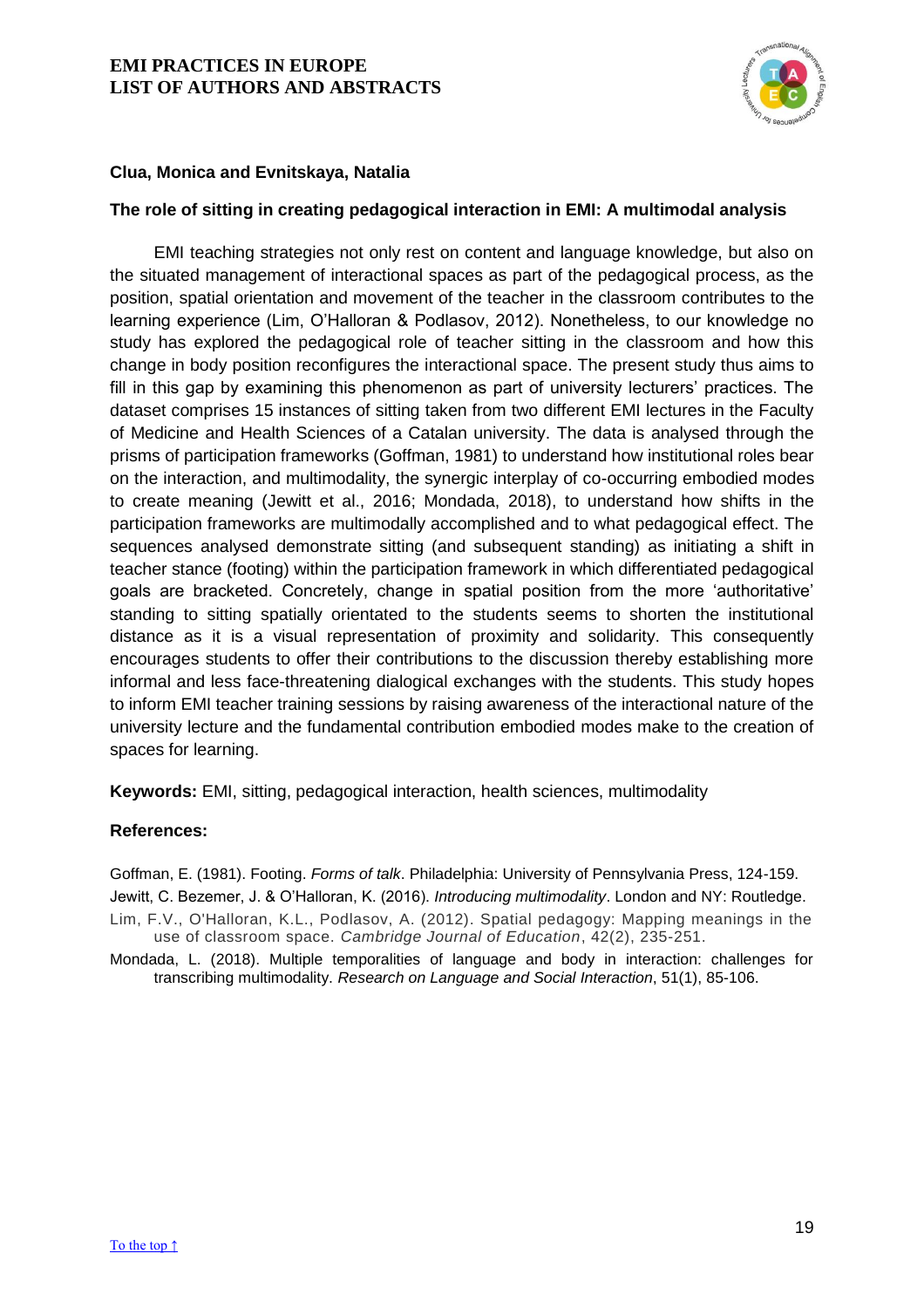

## **Costa, Francesca and Grassi, Roberta**

# <span id="page-20-0"></span>**'***Vorrei capire come differenziarlo meglio rispetto ad un corso in italiano***': EMI lecturers' perceived needs, before and after training. A case study at an Italian university**

English-medium Instruction has seen significant development over the last 15 years in Italy (Campagna and Pulcini, 2014; Molino and Campagna, 2014; Ackerley, Guarda and Helm, 2017; Broggini and Costa, 2017). In an effort to improve quality for their EMI programmes, it is now common practice in some Italian universities to offer specific training sessions for the teaching staff involved in the "internationalised" courses (Costa, 2015). This paper presents the results of a case study carried out using a triangulation of data on: 1. the analysis of a lecturer questionnaire on EMI 2. the description of the EMI lecturers training course undertaken by following the lecturers' (perceived) needs 3. the analysis of the feedback questionnaire received at the end of the course. The study was performed in a public medium-sized university in the north of Italy which has 6 faculties and is growing in terms of students. The lecturer questionnaire was sent to 440 lecturers in order to investigate, among other things, if the teaching staff of EMI courses actually perceived the need to be trained, if they had any concerns about their teaching, if they were more interested in improving language proficiency or in developing teaching methodologies and if there was a difference in their perceived needs according to the discipline they were teaching. After this feasibility study a training course was developed and offered for free from the university Language Centre to 15 lecturers from the faculties of Economics, Engineering, Humanities and Law. The course design (both linguistic and methodological) will be presented in light of the results of the questionnaire; these will be then compared with those of the feedback questionnaire administered to the participants after the course itself in order to understand if the actual experience of an EMI training course effected the lectures' naïve perceptions. Because of the variety of experiences observed it is important to analyse every single context. In turn every context might provide insight into the training of lecturers which may very well be applicable to other countries.

**Keywords**: EMI, teacher training, international courses, quality assurance

- Ackerley K., Guarda M., Helm F., 2016, *Sharing Perspectives on English-Medium Instruction*, Berlin-New York, Peter Lang.
- Broggini, S. & Costa, F., 2017, "A Survey of English-medium instruction in Italian Higher Education: An updated perspective from 2012 to 2015", *Journal of Immersion and Content-Based Language Education*, *5*(2), 240-266.
- Campagna, S., & Pulcini, V., 2014, "English as a medium of instruction in Italian universities: Linguistic policies, pedagogical implications". In M.G. Guido, & B.
- Seidlhofer (Eds.), *Textus. English Studies in Italy. Perspectives on English as a Lingua Franca, XXVII*(1), 173-190.
- Costa, F., 2015, "EMI teacher-training courses in Europe", *RiCognizioni. Rivista di lingue, letterature straniere e culture moderne*, *2*(4), 119-127.
- Molino, A., & Campagna, S., 2014, "English-mediated Instruction in Italian universities: Conflicting views", *Sociolinguistica: Internationales Jahrbuch für europäische Soziolinguistik*, *28*(1), 155-171.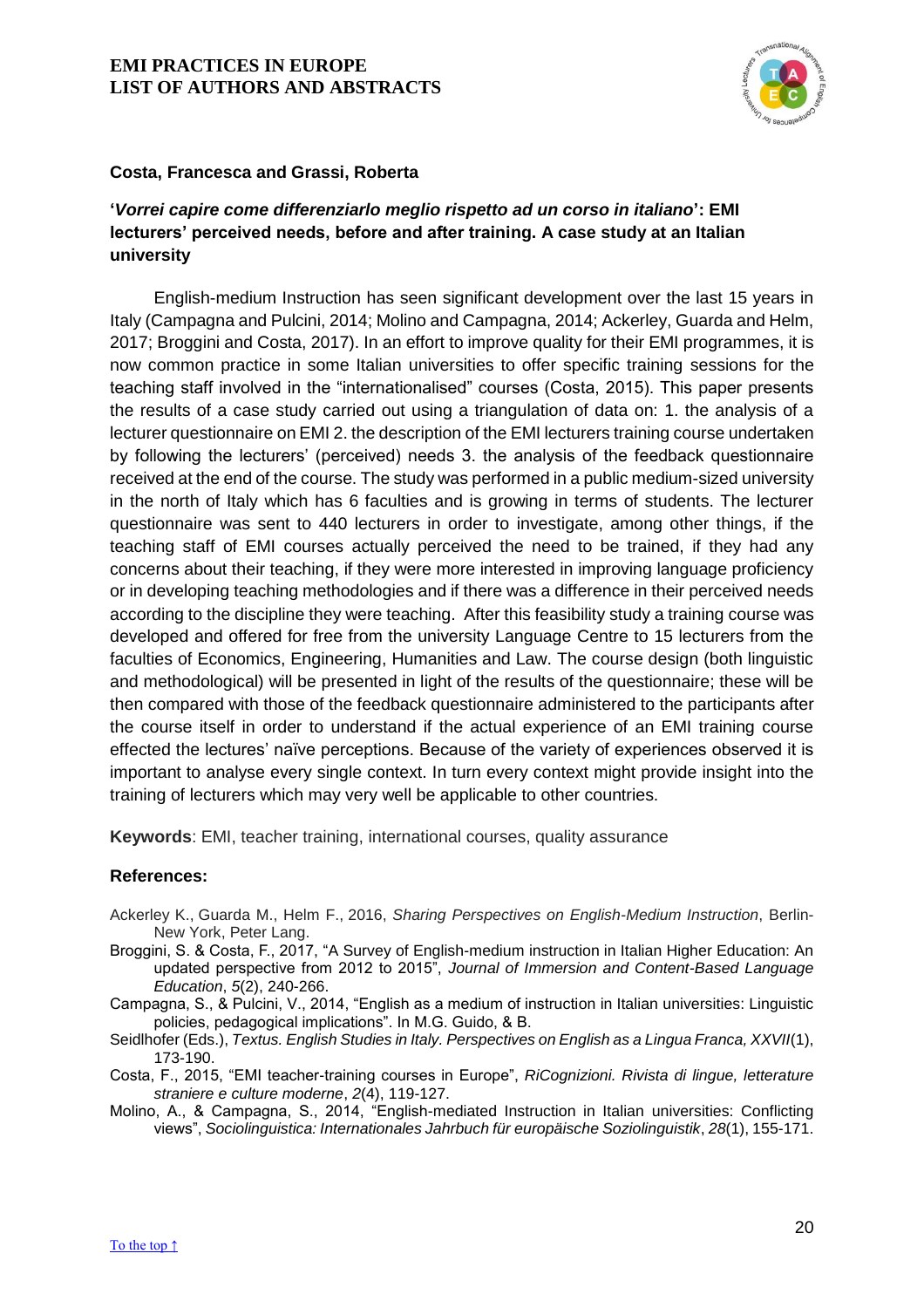

## **Crielesi, Sarah and McAllister Wylie, Denise**

#### <span id="page-21-0"></span>**EMI at Maastricht University**

Maastricht University (UM), a young university in the heart of Europe, founded in 1976, has a distinct global perspective and a strong focus on innovative education and research strategies. In fact, it was one of the first EMI universities in Europe. With over fifty percent of its student body and thirty percent of its staff coming from outside of the Netherlands, it is first and foremost an open and inclusive academic community, addressing local, European and global issues in its education and research programmes. Keeping its mission and strategy in mind, UM has been a beacon because of its policies, training programmes and the language levels of both its staff and students. However, being an EMI university in a country where the national language base is so small can sometimes present problems both at administrative and academic levels, in terms of intercultural communication, language and pedagogy. Nonetheless, throughout the years, UM has been able to ride elegantly into a new age of teaching and learning. Although the implementation of strategic language and teaching policies has greatly helped move the university forward, not all of the policies have been easy to implement, check and develop in an environment that gives each faculty a high level of autonomy. Therefore, there is ongoing analysis of university-wide versus faculty-wide policies to identify and address key gaps and potential areas for further development. One new policy recently brought in by UM is the standardisation of English language proficiency requirements (C1 level) for both administrative and academic staff. This is a crucial policy as it presents key issues that need to be addressed.

Research has shown a direct relationship between classroom interaction and communicative competence. Therefore students' learning outcomes are directly affected by university language policies and the ways in which they are implemented. Students with C1 levels and above may benefit from lectures from academic staff who are native or near-native speakers and who use complex language and various World Englishes. However, at the same time, consideration should be given to those students who have lower levels of English language proficiency. In this scenario, university admissions policies need careful scrutiny and should faculties be allowed discretion in selection, some lecturers may need to adapt their own use of language, their teaching style and their approach.

University language centres are centres of expertise not only in languages but also in assessment techniques and criteria, linguistics, applied linguistics, neurolinguistics, sociolinguistics, language acquisition, didactics, academic writing, intercultural communication and internationalisation. Nevertheless, they often they have no defined role in EMI policymaking decisions at a university level. Consultation with language centres, whilst formulating new policies, may make implementation easier through the early identification of logistical, practical and intercultural challenges. Furthermore, consideration should be given to the possible advantages of funding language centres to play supportive roles in the implementation of EMI policies through continual assessment programmes and staff training courses to facilitate better integration, and higher teaching and learning standards in a multicultural and international university environment.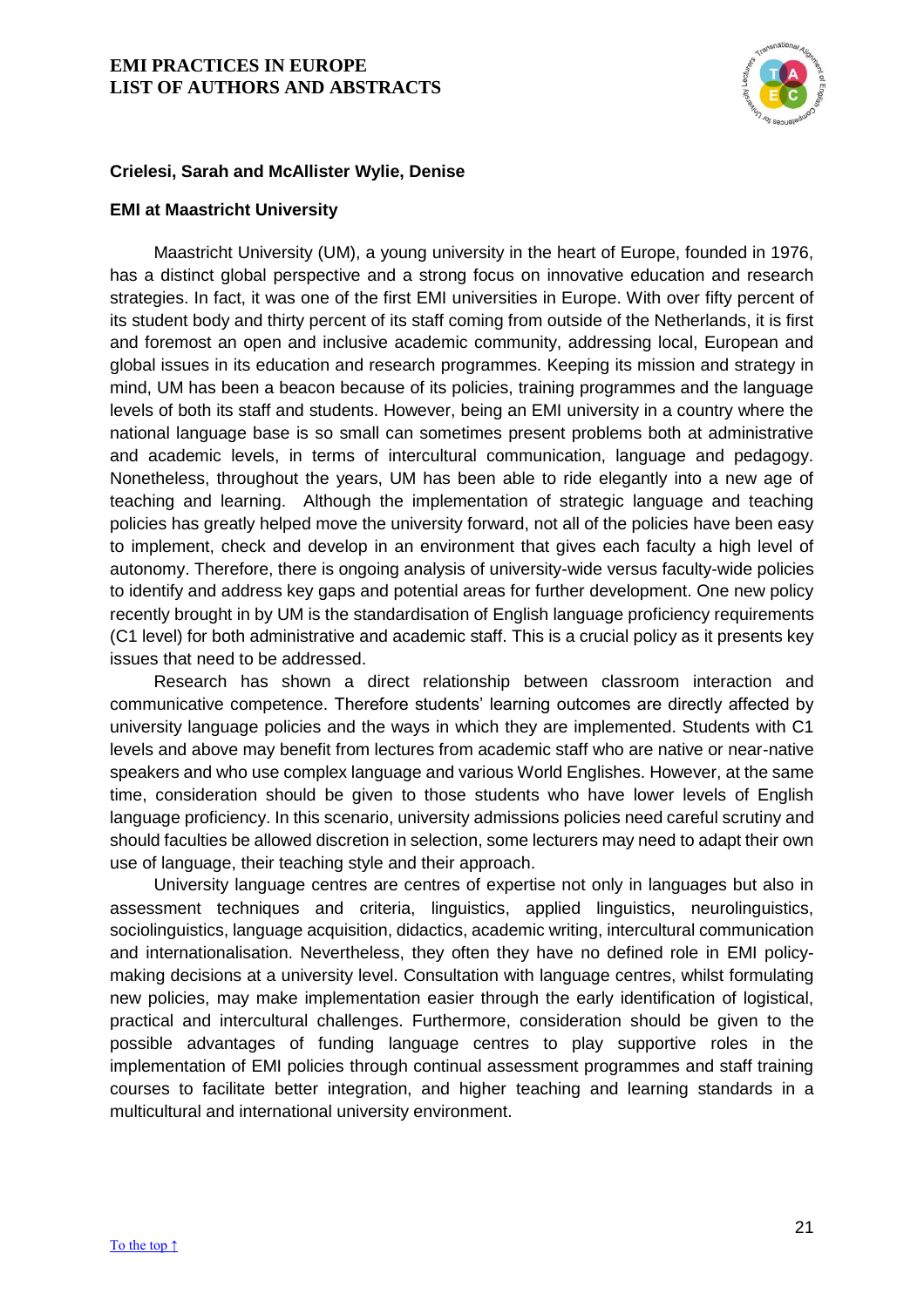

## **D'Angelo, Larissa**

## <span id="page-22-0"></span>**The language of VIVAs in an ELF context**

Over the years, numerous studies have provided interesting insights into spoken genres thanks to analyses based on spoken corpora such as the British Academic Spoken English (BASE) corpus and the Michigan Corpus of Academic Spoken English (MICASE) (Simpson-Vlach & Leicher, 2006; Thompson & Nesi 2001). However, 'viva voce' are seldom found in spoken corpora and few studies have analysed this oral genre from a pragmatic point of view, focusing instead on the process itself (Carter 2012; Rehman et al. 2012) and the educational and cultural value of these important oral productions (Crossouard 2011; Pearce & Lee 2009). I seek here to widen the current knowledge of 'viva voce' by devising and analysing a corpus of graduate oral dissertation defences, collected within an academic ELF context, spanning from soft sciences to applied and hard sciences. The quantitative and qualitative analysis focuses on the rhetorical discourse constructed by the candidates and the interaction between candidates and examiners. In particular, the peculiarities of this genre are revealed by considering on the one hand the cognitive organization of discourse (through the use of markers of textual/conceptual/procedural coherence, cohesion markers and frame markers), and on the other, the patterns of convergence and divergence of communication behaviour detectable in the transcripts, based on Communication Accommodation Theory (CAT).

- Carter, Susan. (2012). English as an Additional Language (EAL) "viva voce": The EAL Doctoral Oral Examination Experience. *Assessment & Evaluation in Higher Education, 37*(3), 273-284.
- Crossouard, B. (2011). The doctoral viva voce as a cultural practice: The gendered production of academic subjects. *Gender and Education*, *23*(3), 313-329.
- Pearce, G., & Lee, G. (2009). Viva voce (oral examination) as an assessment method: Insights from marketing students. *Journal of Marketing Education*, *31*(2), 120-130.
- Rehman, R., Syed, S., Iqbal, A., & Rehan, R. (2012). Perception and performance of medical students in Objective structured practical examination and viva voce. *Pak J Physiol*, *8*(2), 33-36.
- Simpson-Vlach, R. C., & Leicher, S. (2006). *The MICASE handbook: A resource for users of the Michigan corpus of academic spoken English*. University of Michigan Press.
- Thompson, P., & Nesi, H. (2001). Research in progress, The British Academic Spoken English (BASE) Corpus Project. *Language Teaching Research*, *5*(3).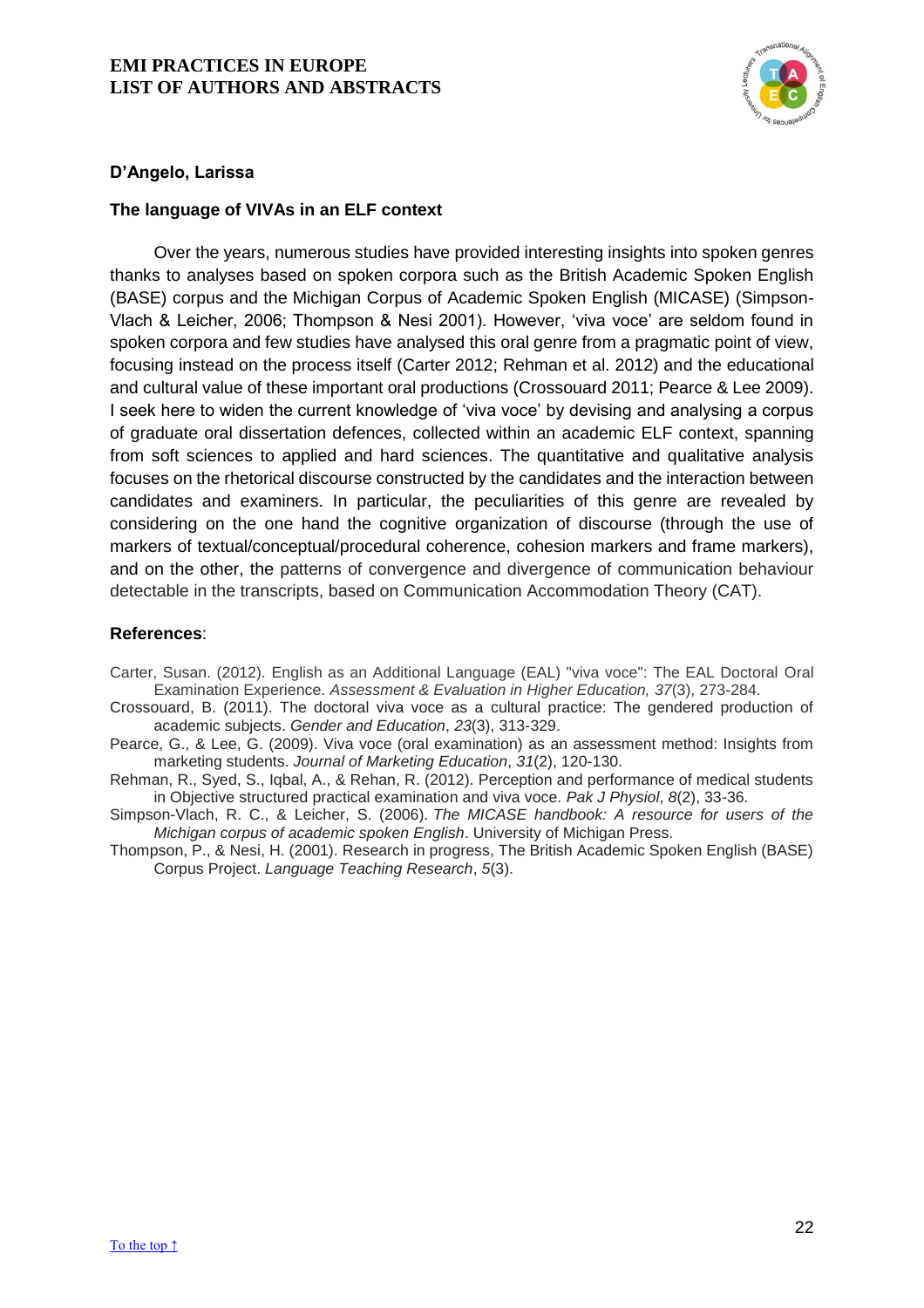

## **Dalziel, Fiona Clare and Guarda, Marta**

#### <span id="page-23-0"></span>**Language use in EMI: Student and lecturer practices and attitudes**

This paper will explore language use in EMI at an Italian university, with a focus on translanguaging practices. The study presented has two main objectives: first, it will investigate the practices of students and lecturers by means of transcriptions of EMI lessons; second, on the basis of semi-structured interviews, it will report on student and lecturer attitudes to flexible language use. Translanguaging is seen as practices such as code-switching, co-languaging and translation, which may be adopted in order to facilitate the learning of contents in settings where more than one language is available to participants (Mwinda & Van der Walt, 2015). Definitions of EMI (see for example Macaro et al., 2018) do not specify the relationship between English and the local language in the instructional setting, yet in many classes both lecturers and students make use of the local language in their meaning-making practices (see for example Gotti, 2015). As the university in question is still in the process of developing an official Language Policy document, no guidelines are provided for lecturers regarding classroom language use and choices are determined by the views of degree course heads or individual lecturers. The data analyzed for this paper have been collected as part of a wider and ongoing research project, which aims to look at student experiences of EMI. The methodology adopted is rooted in qualitative thematic analysis combined with applied corpus linguistics. Research undertaken so far would seem to indicate that students generally perceive local language use on the part of the lecturers in a negative light, indicating a lack of competence. On the other hand, in group work or in questions after class, adopting more flexible language strategies is common and seen as a way of ensuring understanding of content.

**Keywords:** EMI, translanguaging, local language, meaning-making practices, Language Policy

- Gotti, M. (2015). Code-switching and plurilingualism in English-medium education for academic and professional purposes. *Language Learning in Higher Education,* 5(1), 83-103.
- Macaro, M., Curle, S., Pun, J., Jiangshan, A., & Dearden, J. (2017). A systematic review of English medium instruction in higher education. *Language Teaching*, 51(1), 36-76.
- Mwinda, N. & Van der Walt, C. (2015). From 'English-only' to translanguaging strategies: Exploring possibilities. *Per Linguam,* 31 (3), 100-118.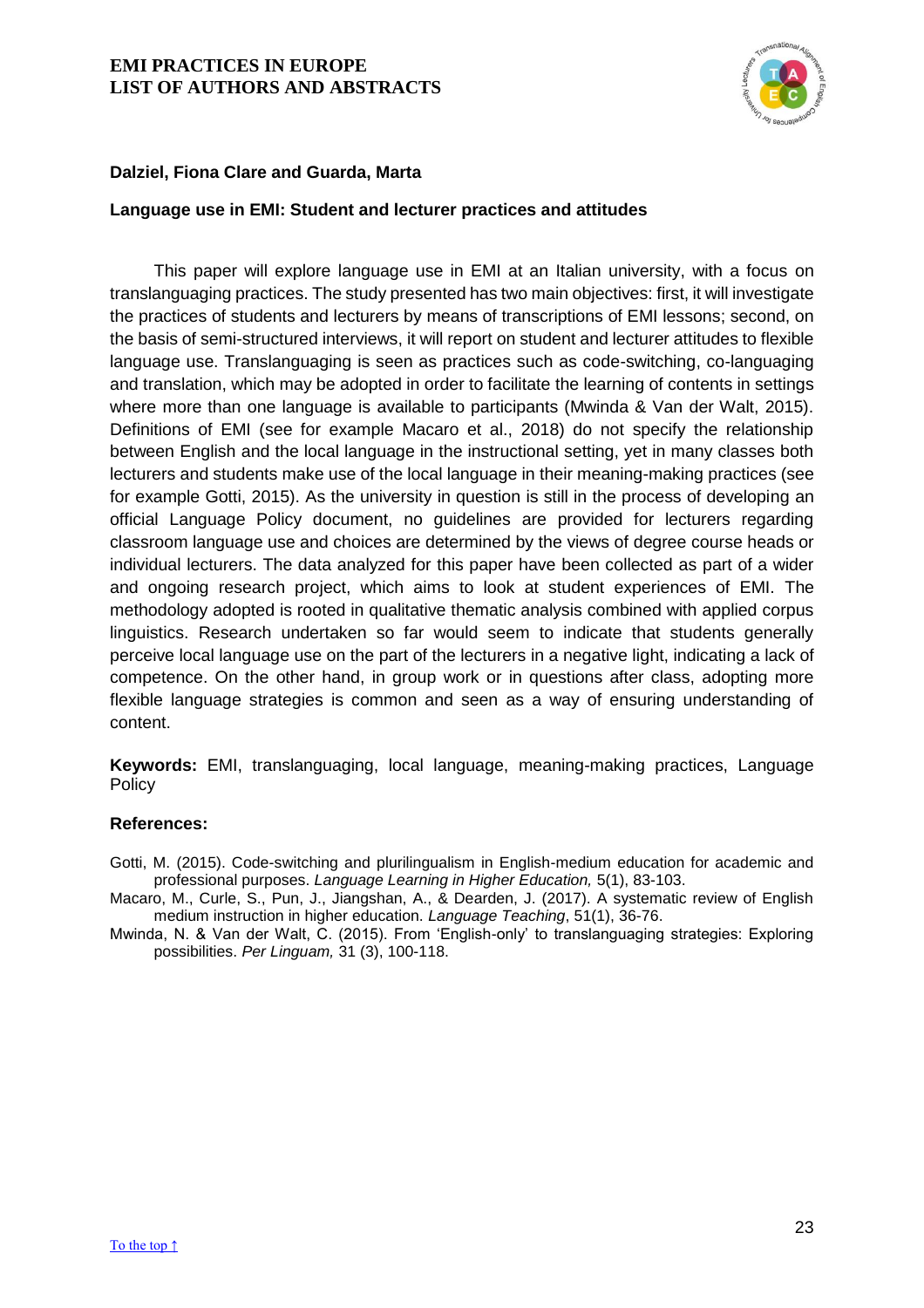

## **Dippold, Doris and Heron, Marion**

## <span id="page-24-0"></span>**Spoken academic discourse in EMI Anglophone and non-Anglophone higher education contexts**

The changing nature of pedagogy in higher education to more active learning approaches inevitably places demands on students in terms of speaking skills (Doherty et al, 2011). Lectures are becoming more interactive and seminars require a high level of verbal participation (Engin, 2017). Oral presentations are becoming a common form of oral assessment (Joughin, 2007) and effective group work participation is often a pre-requisite for a final assessed assignment (Doherty et al, 2011). In general support for these oral academic practices is provided to ESL students through pre-sessional EAP programmes. However, few empirical studies explicitly focus on how students transfer pre-sessional skills to their disciplines.

This paper will discuss how students transfer spoken academic skills from pre-sessional programmes skills to their disciplinary studies. It draws on a current study which investigates former pre-sessional students' spoken skills use in two different EMI settings: an Anglophone setting in which native speakers are likely to be present, and a non-Anglophone environment in which they are not (or not in large numbers). Both environments have their unique challenges: in an Anglophone environment, the ability of English L1 speakers to accommodate to non-native speakers has been questioned (Jenkins, 2011; Björkman, 2011), presenting a significant barrier to former pre-sessional students' spoken skills development during their disciplinary studies. In non-Anglophone environments, there may be little opportunity for a group of monolingual speakers to develop these crucial accommodation strategies.

In this presentation we will share some of the initial findings from questionnaires and semi-structured interviews in the two research settings and will make some tentative conclusions as to the nature of oral academic discourse and the transition from pre-sessional into disciplinary academic studies in the two settings.

**Key words**: academic spoken discourse, higher education, EMI, Anglophone

#### **References**:

- Björkman, B. (2011). Pragmatic strategies in English as an academic lingua franca: ways of achieving communicative effectiveness. *Journal of Pragmatics,* 3, 950-964.
- Doherty, C., Kettle, M., May, L., and Caukill, E. (2011). Talking the talk: Oracy demands in first year university assessment tasks. *Assessment in Education: Principles, Policy and Practice, 18*(1), 27- 39.

Engin, M. (2017). Contributions and silence in academic talk: Exploring learner experiences of dialogic interaction. *Learning, Culture and Social Interaction*, *12*, 78-86.

Jenkins, J. (2011). Accommodating (to) ELF in the International University, *Journal of Pragmatics, 43*(4), 926-936.

Joughin, G. (2007). Student conceptions of oral presentations. *Studies in Higher Education*, *32*(3), 323- 336.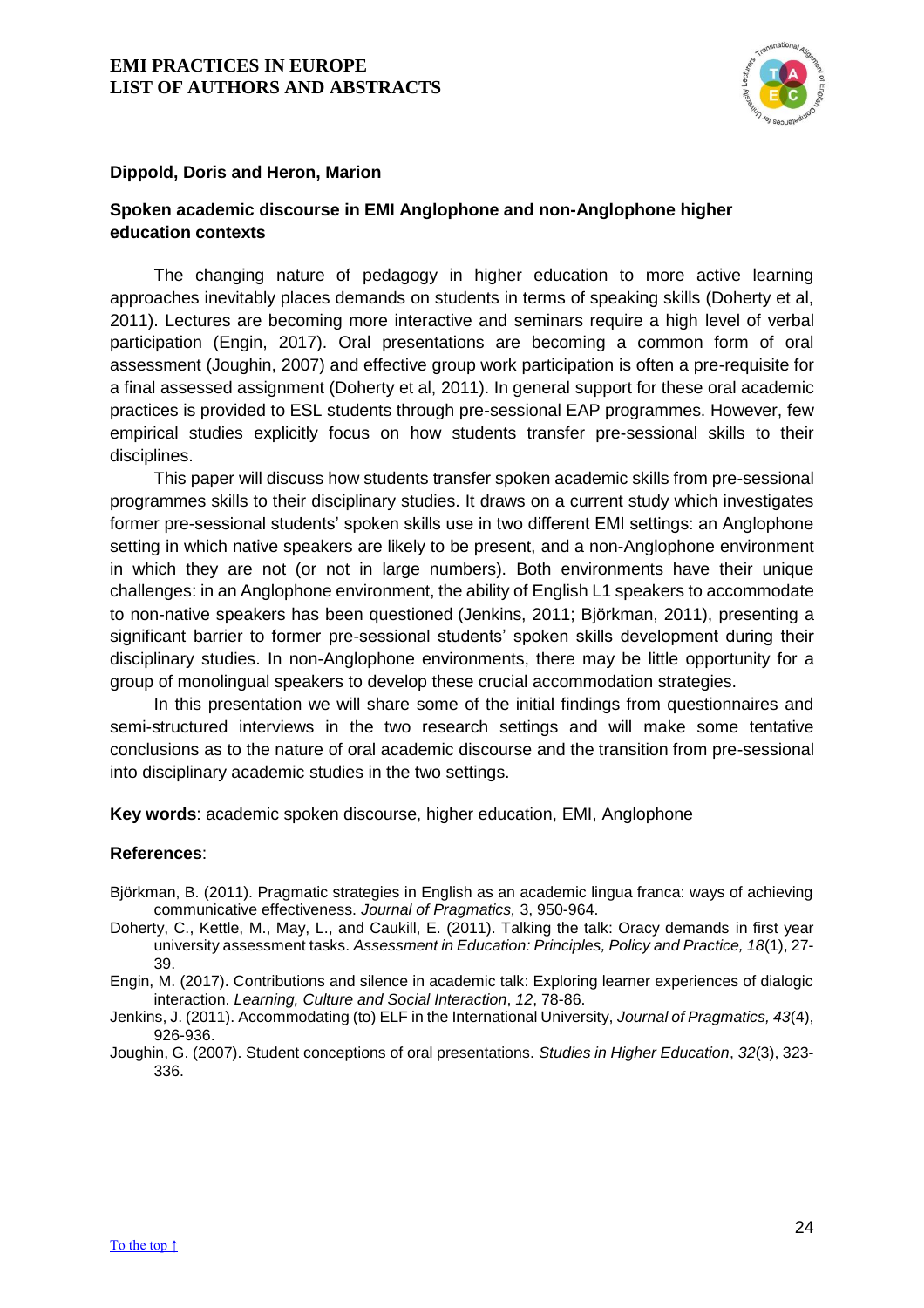

## **Drljača Margić, Branka, Meštrović Štajduhar, Irena and Vodopija-Krstanović, Irena**

## <span id="page-25-0"></span>**English in an EMI doctoral programme in physics: From a no-brainer to an overkill**

Following the trends that drive the knowledge society, efforts to enhance the competitiveness and international visibility of third-cycle education have also gained momentum. Modern doctoral programmes delivered through English are expected to enrich the European educational landscape and respond to the global labour market. One such example is an EMI Physics doctoral programme at Rijeka University. In physics, the use of English is situated in a specific disciplinary literacy shaped by a hierarchical knowledge structure, which influences attitudes towards its use in teaching practice and academic contexts (cf. Kuteeva and Airey 2014; Schmidt-Unterberger 2018).

Through document analysis and semi-structured interviews with ten teachers from the Physics Department, this study examines the motivation behind implementing an EMI doctoral programme and the teachers' viewpoints on English in physics, its use in this programme, and the language competences required for EMI.

The findings show that English, being the language of professional literature, scientific publication and international collaboration, is deemed inseparable from physics. This position is also evident in the programme documents, which stipulate that all programme-related activities will be conducted in English. Although all the participants have spent time at foreign institutions, where they used English daily, only two have taught in English. However, unlike other teachers at Rijeka University (cf. Drljača Margić and Tulić 2018; Drljača Margić and Vodopija-Krstanović 2017), physics teachers do not anticipate challenges with EMI and express no need for language support. Confident in their proficiency, many teachers would even be willing to give students feedback on the language. The interviews also revealed the teachers' somewhat condescending attitude towards language issues – English is considered a "no-brainer". However, in the absence of international students, the majority would use Croatian, a more natural alternative, as communication in English would be an "overkill" which inhibits student performance and diminishes spontaneous teacher-student interaction.

**Keywords**: English-medium instruction, doctoral programme, physics, university teachers

- Drljača Margić, Branka and Ivana Tulić. 2018. Teaching staff's critical perspectives on English-medium instruction: The case of a Croatian higher education context. In Marija Brala-Vukanović and Anita Memišević (eds.), *Language in research and teaching. Proceedings from the CALS conference*  2016, 73–84*.* Frankfurt am Main: Peter Lang.
- Drljača Margić, Branka and Irena Vodopija-Krstanović. 2017. *Uncovering English-medium instruction: Glocal issues in higher education*. Frankfurt am Main: Peter Lang.
- Kuteeva, Maria and John Airey. 2014. Disciplinary differences in the use of English in higher education: Reflections on recent language policy developments. *Higher Education* 67(5), 533–549.
- Schmidt-Unterberger, Barbara. 2018. The English-medium paradigm: A conceptualisation of Englishmedium teaching in higher education. *International Journal of Bilingual Education and Bilingualism* 21(5), 527–539.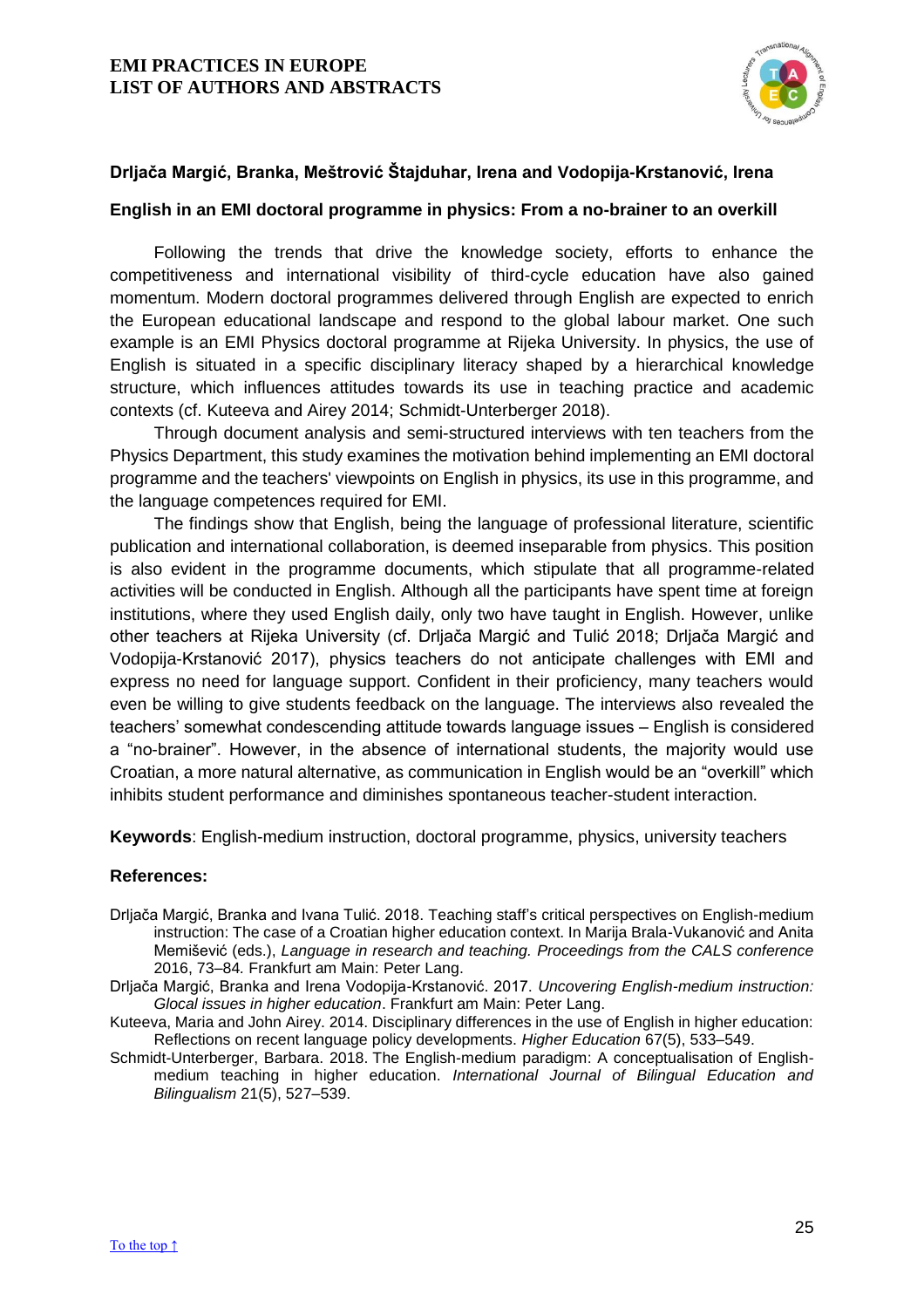

## **Earls, Clive**

# <span id="page-26-0"></span>**Walking on eggshells – competing teaching and learning demands and expectations in the EMI environment**

In 21<sup>st</sup> Century Europe, internationalisation is perceived as the key to survival for higher education institutions (HEIs) (Coleman, 2006). Many argue that English has become the most used foreign language worldwide (Altbach, 2004; Crystal, 2004; Graddol, 1997), the international *lingua franca* in a variety of domains ranging from the professional to everyday life (Seidlhofer *et al,* 2006). As a result of English's perceived ubiquity within the processes of globalisation, an ideology has emerged amongst HEIs in non-English-speaking countries that internationalisation is synonymous with the introduction of English medium-of-instruction (EMI) programmes (Marsh & Laitinen, 2005; DAAD, 2002). Countries from the "expanding circle" (Kachru, 1985) have, therefore, entered the language-in-education policy arena and initiated the self-catalysing process of introducing English-medium higher education as a means of overcoming any competitive disadvantage associated with their particular linguistic situation (Maiworm & Wächter, 2008: 15). While the individual benefits of teaching and learning English may be seen to outweigh losses, a risk of language attrition, loss of cultural identity (Smith, 2004: 87) and an array of academic and linguistic challenges frequently emerge in the EMI context.

Utilising extensive published data from a mixed-method, multi-site comparative study of student, lecturer and course director experiences (n= 176) of such programmes in Germany, this papers examines an array of competing teaching and learning demands and expectations expressed by the three key stakeholders in the EMI environment. In doing so, the paper presents the mismatch between idealised imagined language-in-education policies and the practical reality derived from the evidence of personal experience (Shohamy, 2009: 186), and the need for greater support initiatives for students and teachers.

**Keywords:** teaching and learning challenges, language-in-education policies, lived realities, personal benefits

- Altbach, P. G. (2007) 'Globalization and the university: Realities in an unequal world' in Forest, J. J. F. & Altbach, P. G., eds., *International handbook of higher education*, the Netherlands: Springer, 121-139.
- Coleman, J. A. (2006) 'English-medium teaching in European higher education', *Language Teaching*, 39, 1-14.
- Crystal, D. (2004) *The stories of English*, London: Penguin Books.
- DAAD Deutscher Akademische Austausch Dienst (2002) *Internationale Studiengänge (Master-Plus und Auslandsorientierte Studiengänge): Zahlen und Fakten,* Berlin: DAAD.
- Graddol, D. (1997) *The future of English?*, UK: The English Company Ltd., available: http://www.britishcouncil.org/learning-elt-future.pdf [accessed 20 April 2008].
- Kachru, B. B. (1985) 'Standards, codification and sociolinguistic realism: The English language in the outer circle', in Quirk, R. & Widdowson, H., eds., *English in the world: Teaching and learning the language and literatures*, Cambridge: Cambridge University Press, 11-36.
- Maiworm, F., & Wächter, B. (2008) *English-language-taught degree programmes in European higher education*, Bonn: Lemmens.
- Marsh, D., & Laitinen, J. (2005) *Medium of instruction in European higher education: Summary of research outcomes of European Network for Language Learning Amongst Undergraduates (ENLU) Task Group 4*, Jyväskylä: UniCOM.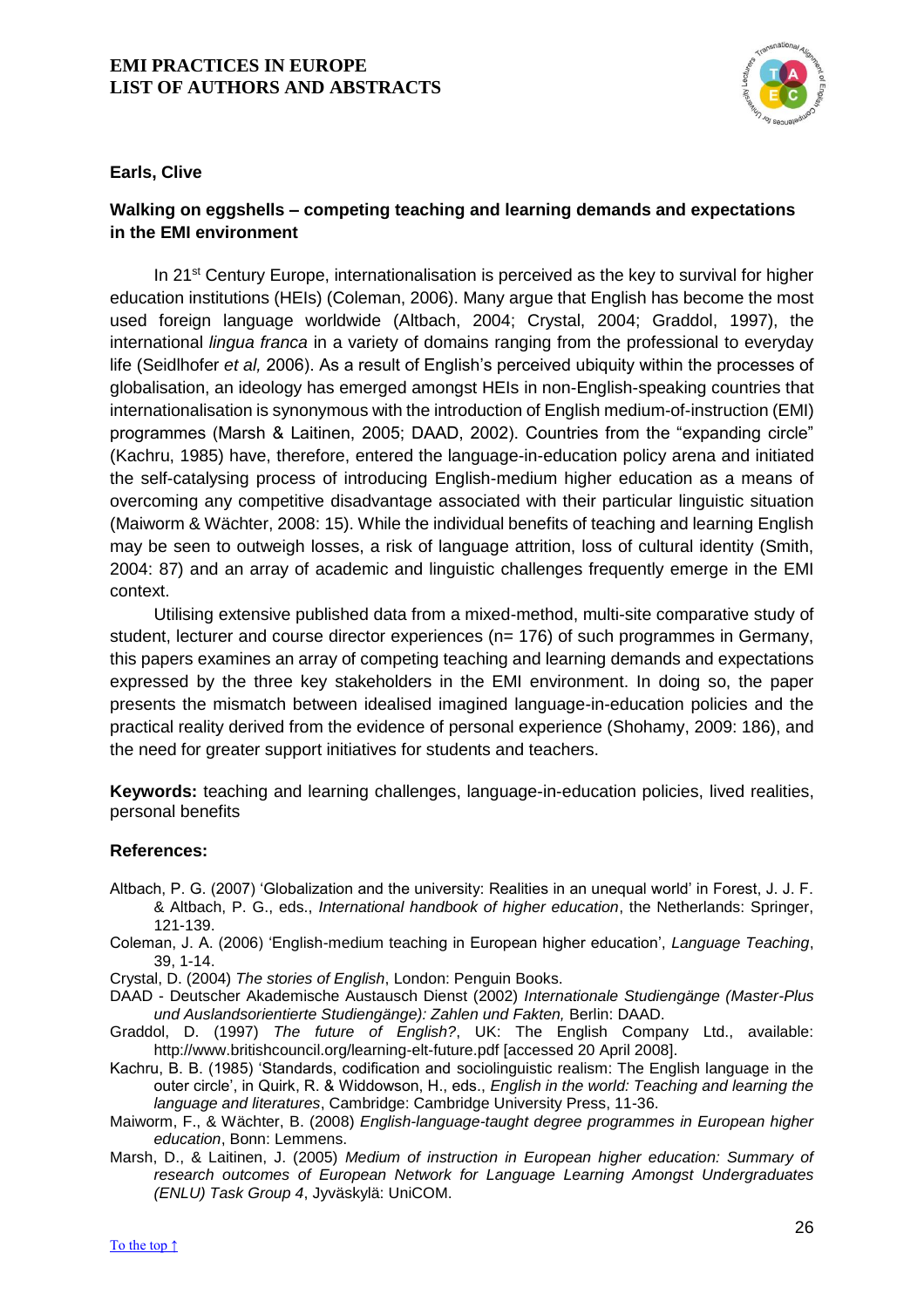

Seidlhofer, B., Breitender, A. & Pitzl, M.L. (2006) 'English as a lingua franca in Europe: Challenges for applied linguistics', *Annual Review of Applied Linguistics*, 26, 3-34.

Shohamy, E. (2009) 'Language policy as experiences', *Language Problems and Language Planning*, 33(2), 185-189.

Smith, K. (2004) 'Studying in an additional language: What is gained, what is lost and what is assessed?' in Wilkinson, R., ed., *Integrating content and language: Meeting the challenge of a multilingual higher education,* Maastricht: Maastricht University Press, 78-93.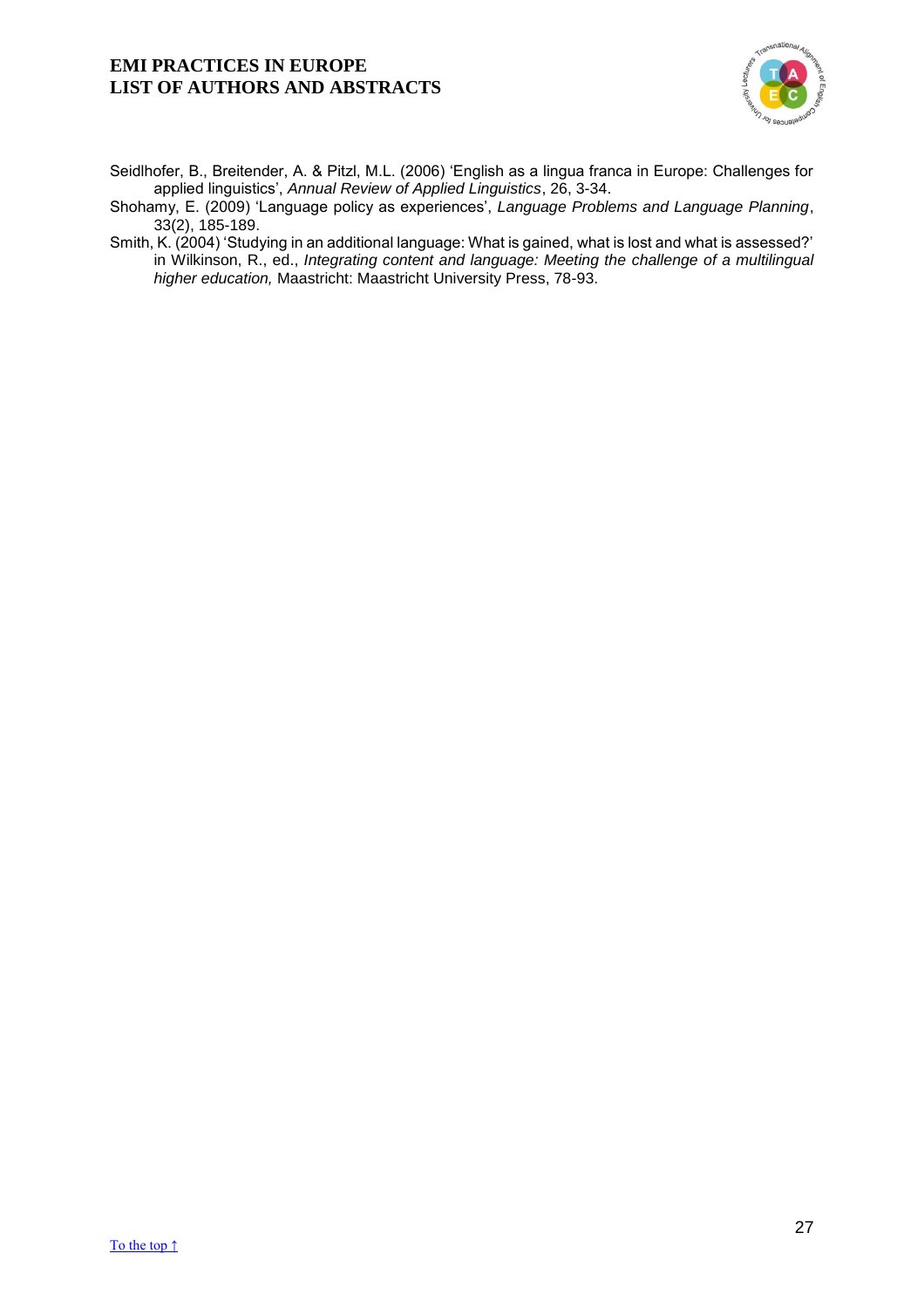

## **Gradečak-Erdeljić, Tanja and Varga, Mirna**

## <span id="page-28-0"></span>**Exploring the unexplored territory of English-medium instruction in the local context of higher education in Croatia**

One of the fundamental components of internalization of higher education is a provision of English-medium instruction (EMI). This requirement is especially prominent in small language communities which need to make substantial efforts in making their institutions internationally visible, in terms of both teaching and research. In view of a larger national strategy of internationalisation of higher education, University of Osijek is expected to introduce a language development programme for teachers in EMI in the Croatian context which would focus on adequate English language skills to manage the classroom, lesson content and student assessment (cf. Freeman et al. 2015) where their target performance should be at the C1 or C2 level (cf. CEFR 2001; O'Dowd 2015).

Against this background, the aim of the present paper is to report on the survey conducted with the teaching staff on the University of Osijek, Croatia. The aim of the study, which is the first of its kind in that university setting, is to explore teachers' attitudes towards the possibilities of EMI implementation on their institutions in order to provide recommendations for programme development. The instrument used is an anonymous online questionnaire in Croatian addressed at university teachers from all constituent institutions of the University and the findings are expected to provide significant implications for prospective EMI implementation in relation to the specifics of the given academic context.

Additionally, compared with the results obtained in a congruent research previously conducted at the University of Rijeka (Drljača Margić, Vodopija-Krstanović 2015), the present findings are expected to provide a more comprehensive insight into the position of EMI in Croatia, thus contributing to the strategic implementation of EMI at the national level and possibly add to the development of EMI policy in non-native tertiary contexts worldwide.

**Key words**: English-medium instruction, tertiary education, teachers, attitudes, Croatia

- CEFR Common European framework of reference for languages: Learning, teaching, assessment. 2001. Council of Europe. Cambridge: Cambridge University Press.
- Drljača Margić, Branka; Vodopija-Krstanović, Irena. 2015. [Introducing EMI at a Croatian university: Can](http://bib.irb.hr/prikazi-rad?&rad=838782)  [we bridge the gap between global emerging trends and local challenges?.](http://bib.irb.hr/prikazi-rad?&rad=838782) In: Dimova, Slobodanka; Hultgren, Anna Kristina; Jensen, Christian (eds.), *English-medium instruction in European higher education*. Berlin/Boston: Walter de Gruyter GmbH. 43-63.
- Freeman, Donald, Anne Katz, Pablo Garcia Gomey & Anne Burns. 2015. English-for teaching: Rethinking teacher proficiency in the classroom. ELT Journal 69(2). 129-139.
- O'Dowd, Robert. 2015. The training and accreditation of teachers for English medium instruction: A survey of European universities. SGroup News Bulletin 132. http://sgroup.be/sites/default/files/EMI%20Survey\_Report\_ODowd.pdf (accessed 21 March 2017).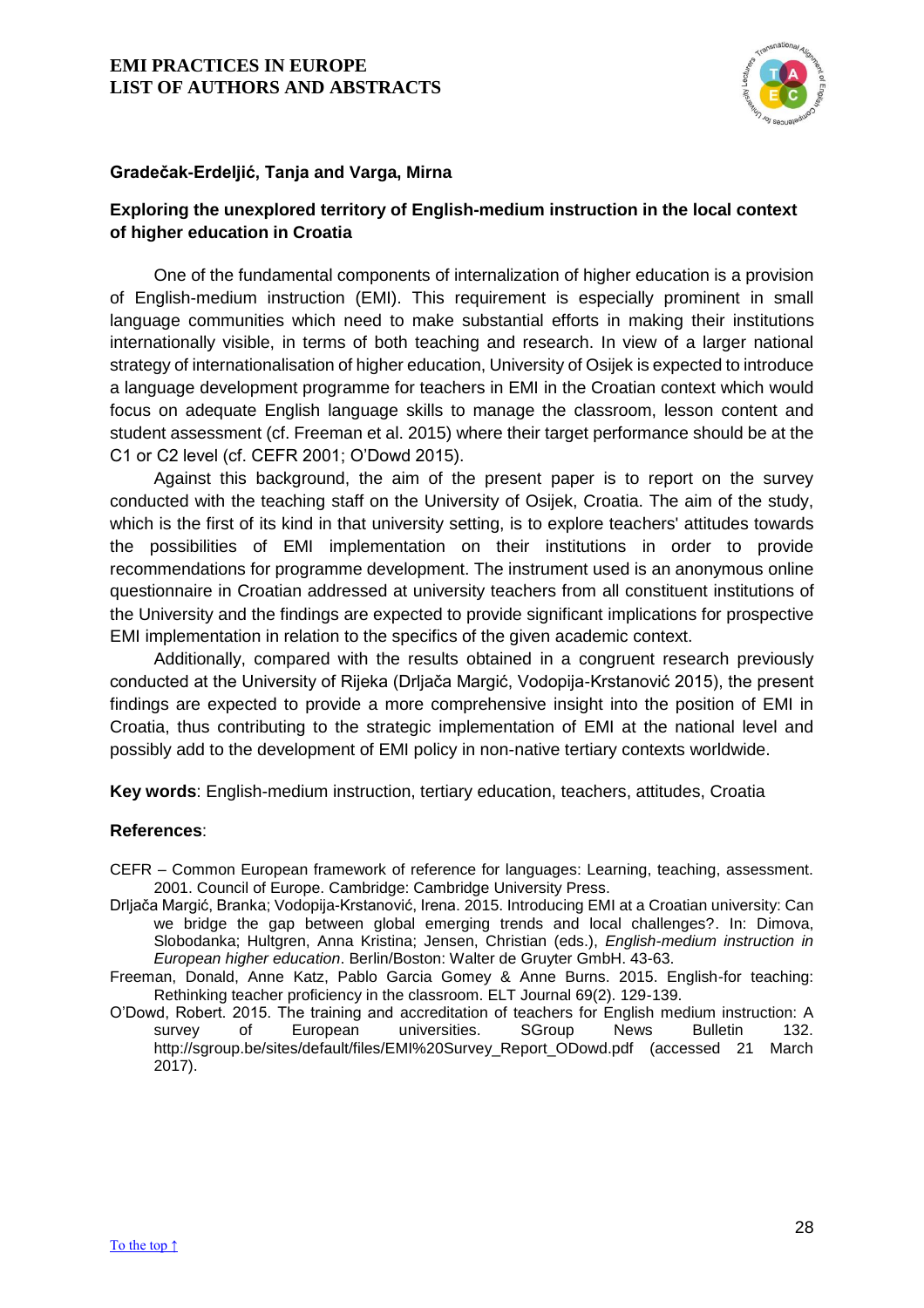

## **Hidalgo, Vanessa, Knospe, Yvonne and Sullivan, Kirk PH**

## <span id="page-29-0"></span>**Swedish pre-university students write English: An analysis of keystroke logs**

English a medium of instruction is encountered by many university students in Sweden. Lecturers who move to Sweden from outside of the Scandinavian countries tend to teach their courses in English. Many lecturers do this for many years and at time students request these lecturers teach in English as they find these lecturers' English easier to understand than their Swedish and the course books are English language texts. This study describes and analyses the English writing processes of students entering university degrees that include some courses that use English as a medium of instruction. A more nuanced understanding of these writers' approaches to writing in English can help the development of better writing support for Swedish university students being taught in English. This study used computer keystroke logging (see Sullivan and Lindgren, 2006 and Lindgren and Sullivan, 2019) to record the English writing of six Swedish pre-university students. Computer keystroke logging records all keystroke, cut-and-paste actions, insertions and deletions made by writers during the composition of a text along with the time of each action. This gives researchers detailed access to the process of writing as well as the final text. An earlier study (Knospe, 2017) placed three of these writers in a group who were controlled by their online sources, and three of these writers in a group who controlled their source use. Using regression analysis we explore how these two groups approach some aspects of their English writing differently and approach some aspects of their English writing in similar ways. Understanding that students approach their English writing differently and how they do this is necessary to be able to better support first semester university students being taught through English as a medium of instruction.

**Keywords**: pre-university students, Swedish, computer keystroke logging, online searching, English as a medium of instruction, writing processes, teaching writing

#### **References:**

Knospe, Y. (2017). *Writing in a third language: A study of upper secondary students' texts, writing processes and metacognition.* (Doctor of Philosophy thesis, Umeå University, Umeå, Sweden, and The University of Antwerp, Belgium). Retrieved from http://umu.divaportal.org/smash/get/diva2:1093554/FULLTEXT01.pdf

Lindgren, E., & Sullivan, K.P.H. (2019). *Observing writing: Insights from keystroke logging and handwriting*. Leiden, the Netherlands: Brill.

Sullivan, K.P.H., & Lindgren, E. (2006). *Computer keystroke logging and writing: Methods and applications*. Bingley, UK: Emerald.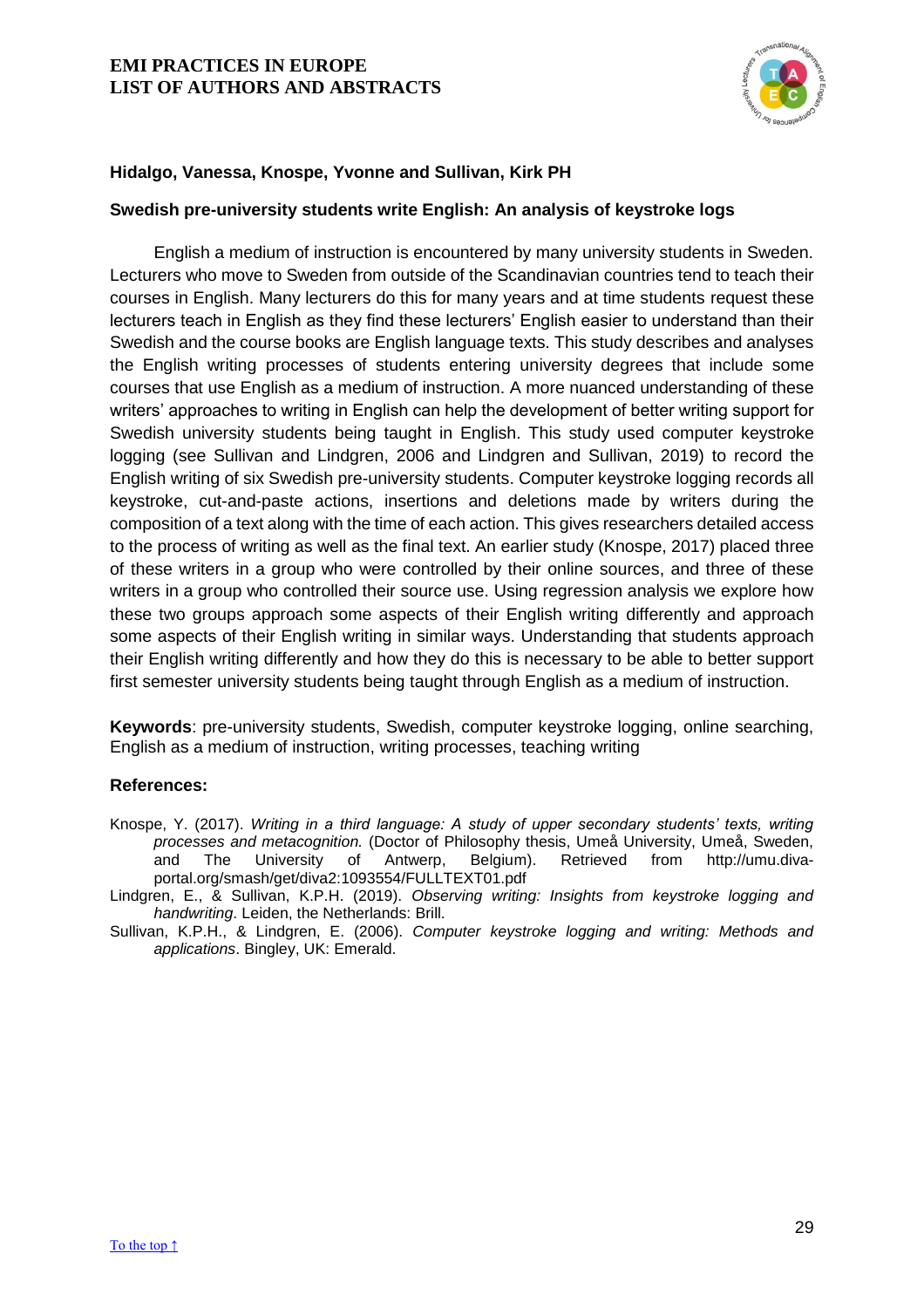

## **Horbacauskiene, Jolita**

# <span id="page-30-0"></span>**Students and lecturers approach towards possibilities and challenges of EMI: Case of Kaunas University of Technology**

Universities are increasing the number of English-medium programmes due to the internationalisation of higher education (HE) in Lithuania as well as other European countries. As argued by Westerholm and Räsänen (2015) the main reasons behind this are to attract foreign students, to improve the intercultural competence and skills of domestic students, and to promote the international profile of the institution and foster networking and partnerships in research and education. Students' academic skills, learning styles, level of content knowledge, academic practices, and varying ethical standards are considered to be the main problematic issues faced in multilingual and multicultural classrooms. As the change in learning and teaching language may deeply affect not only students but lecturers as well (Dearden, 2015), the current study seeks to analyze the students and university lecturers' approach towards learning and teaching disciplinary content in English as well as their preferences and perceptions. The study is conducted in one of the largest technological universities in the Baltic states, hosting a rapidly increasing number of international students and international academic staff (full-time or part-time/ visiting. According to the recent figures, KTU has 9% of students and nearly 8% of academic staff. The participants of the questionnaire study are students from faculties of Civil Engineering and Architecture, Mechanical Engineering and Design and social Sciences, Arts and Humanities as well as lectures delivering courses in the English Language. The results suggest that students do not have preferences to being taught discipline by native speaker or non-native speaker as long as the communication process is fluent. The previous foreign language experiences are mentioned as a major factor influencing the obtaining of knowledge in a particular discipline.

## **References:**

Dearden, J. (2015). English as a medium of instruction in a growing global phenomenon. Oxford: British Council.

Westerholm, K., & Räsänen, A. (2015). Sharing and promoting disciplinary competences for university teaching in English: voices from the University of Jyväskylä language centre's TACE programme. In J. Jalkanen, E. Jokinen, & P. Taalas (Eds.), Voices of pedagogical development – Expanding, enhancing and exploring higher education language learning (pp. 131-157). Dublin: Researchpublishing.net. doi:10.14705/rpnet.2015.000290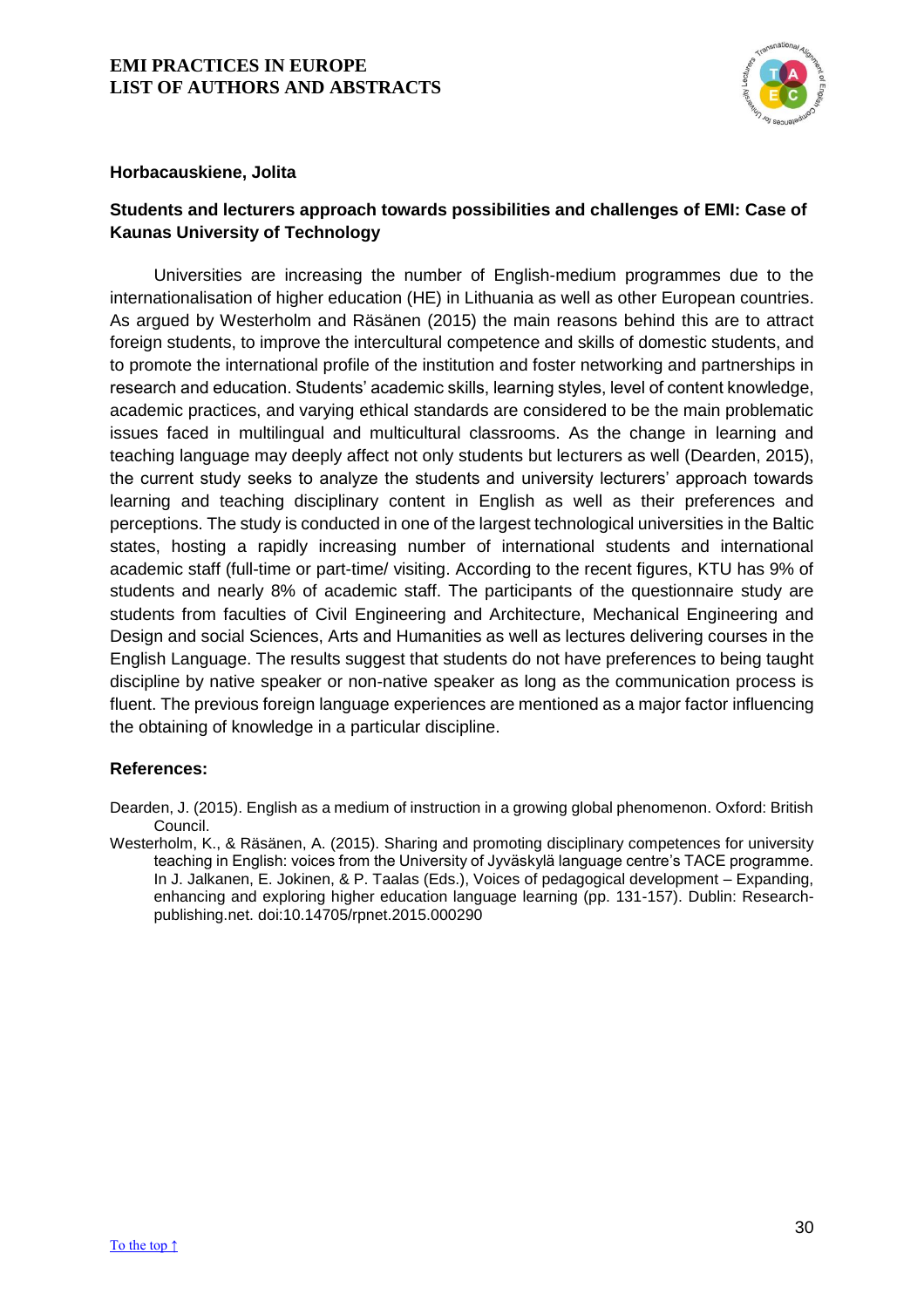

## **Hunter, Michelle**

#### <span id="page-31-0"></span>**EMI effectiveness at a German university: Affective strategies**

In this paper, I will focus on EMI practices at a German University, and highlight the urgency for more research addressing affective dimensions in EMI teaching and learning, from both learner and teacher perspectives.

I will present a research project addressing this lacuna, focusing on affective and selfefficacy strategies, used by both students and instructors on a 100% English-taught Bachelor degree programme at a German university. Germany, with the second highest number of English taught programmes in Europe (Wächter and Maiworm 2014), offers a god context for this project.

The study rests on Soruç and Griffiths (2017) conceptualisation of EMI learner strategies. The authors highlighted the intersectionality of affective dimensions (shyness, embarrassment, boredom and distraction) and pedagogical challenges in EMI classes.

The proposed project will be longitudinal and comprise a mix of domestic and international students so that comparisons can be made between the start and end of the course, and between students with different first languages. Instructors are predominantly native-Germans with typically high levels of English proficiency. Research questions will focus on issues around learning and teaching difficulties arising from individuals' "Affect", i.e.: emotions, feelings and moods (Williams, Mercer & Ryan, 2015), as well as "Self-efficacy", i.e.: individuals' confidence in their abilities (Bandura, 1977).

Findings arising from the proposed study will offer qualitative evidence of what students and teachers do in relation to affect and self-efficacy that helps or hinders effective learning in the EMI setting.

This project aims to contribute to - generally lacking - guidelines and advice for both learning and teaching in EMI classes (Dearden, 2014, Macaro et al. (2018)).

This knowledge, combined with that from other learner strategy research, could be used to develop guidelines for participants of EMI classes – both the students and instructors.

**Keywords**: EMI teacher and student needs, teacher preparation for EMI, intercultural issues in EMI, affective strategies, self-efficacy

#### **References:**

Bandura, A. (1977). Self-efficacy: Toward a unifying theory of behavioural change. *Psychological Review, 84*(2), 191-215

Dearden, J. (2014). *English as a medium of instruction-a growing global phenomenon*. British Council.

Soruç, A., & Griffiths, C. (2018). English as a medium of instruction: students' strategies. Elt Journal, 72(1), 38-48.

Macaro, E., Curle, S., Pun, J., An, J., & Dearden, J. (2018). A systematic review of English medium instruction in higher education. *Language Teaching*, *51*(1), 36-76.

Wächter, B., & Maiworm, F. (Eds.). (2014). *English-taught programmes in European higher education: The state of play in 2014*. Lemmens Medien GmbH.

Williams, M., Mercer, S., & Ryan, S. (2015). Exploring psychology in language learning and teaching. Oxford: Oxford University Press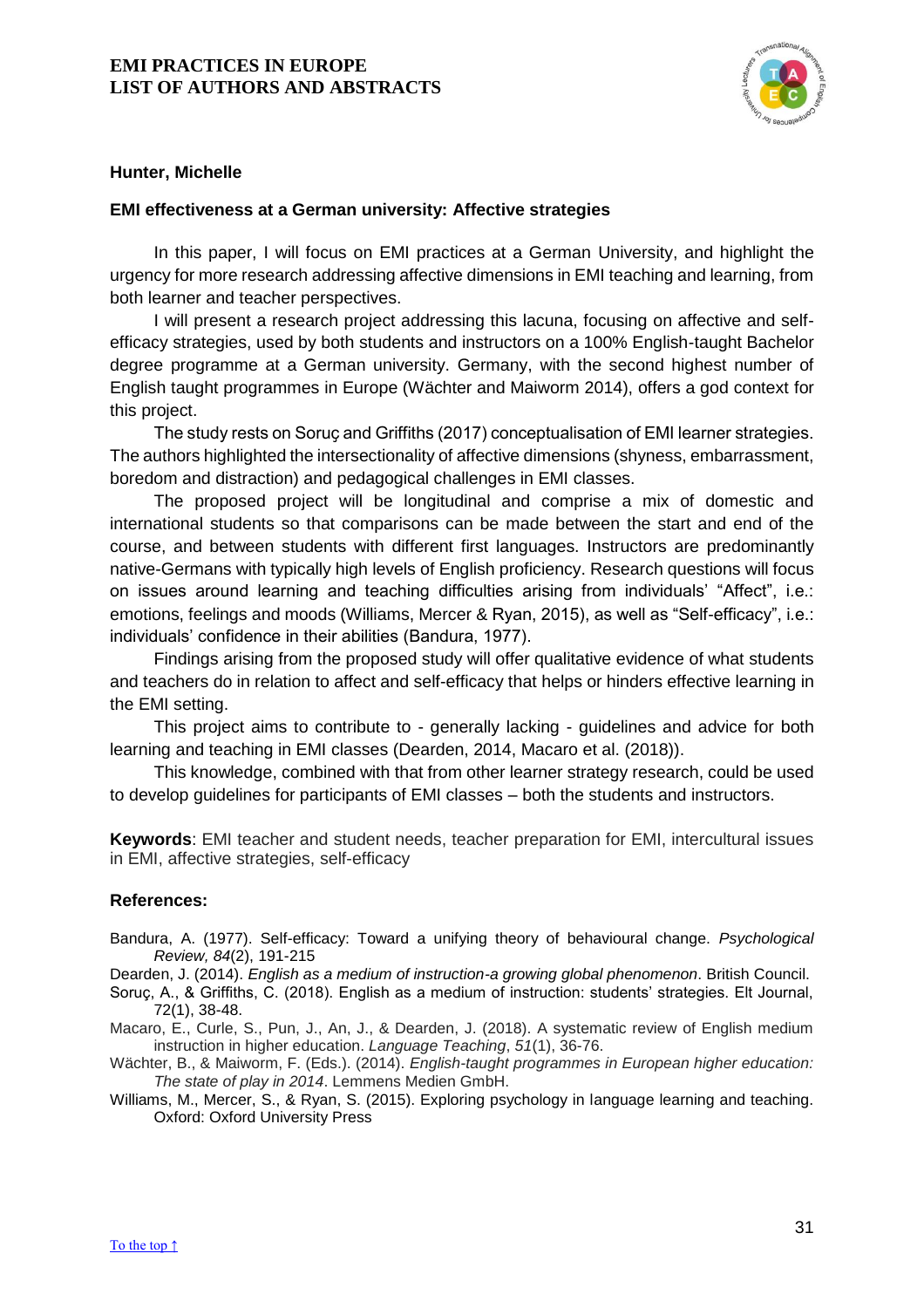

## **Kuteeva, Maria**

# <span id="page-32-0"></span>**Revisiting the 'E' in EMI: Students' perceptions of standard English, lingua franca and translingual practices**

Conceptualizations of English as a standard language, as a lingua franca, or as part of translingual practices constitute the discourses surrounding its use in EMI. While researchers generally agree that the "E" in EMI should not stand for native varieties of standard English, the stakeholders' perceptions of English have not received sufficient attention. This paper aims to address this gap by examining students' conceptualizations of English in an undergraduate EMI programme at a Swedish university. Drawing on interview data collected from both local and international students, the analysis focuses on students' conceptualizations of English in connection to their positionings (e.g. Davies & Harré 1990).

The analysis shows that all three conceptualizations of English (standard, lingua franca, and translingual practice) are present. The tensions in the students' conceptualizations of English and positionings point towards issues related to power relations, group dynamics, social integration, and learning. The analysis also shows that translingual practices are perfectly compatible with standard language ideologies, as some students involved in such practices act as language regulators for their peers whose English they consider to be below the required standard. Translingual practices in EMI contexts are not always associated with empowering the students by allowing them to resort to their L1 or another linguistic or semiotic resource to fill lexical or other gaps in English. Translanguaging can also function as a mechanism of exclusion and reinforcement of language standards by a group of "elite" translinguals.

I conclude by arguing that the idea of what is acceptable English in EMI is not static and can move along the standard – non-standard continuum. Standardization can be taking place at the same time as language uses are diversifying. This dual dynamic should be kept in mind by both teachers and students involved in EMI programmes.

#### **References**:

Davies, B. & Harré, R. (1990). Positioning: The discursive production of selves. *Journal for the Theory of Social Behavior*, 20, 43–63.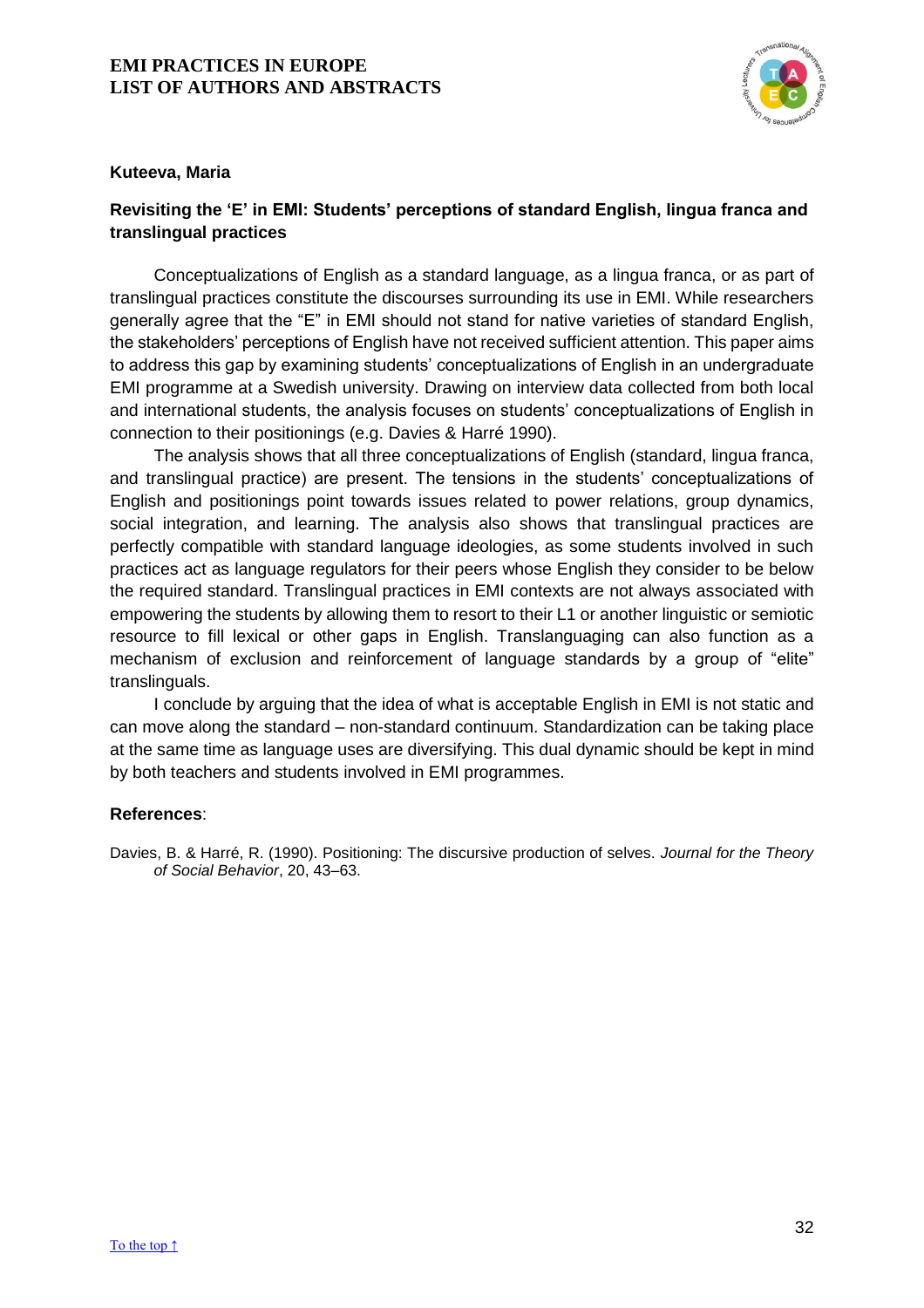

## **Lazarescu, Raluca Catalina**

## <span id="page-33-0"></span>**The challenge of writing appropriate emails in an EMI setting**

This paper focuses on the use of email as an out of class communication medium between students and teachers (Stephens et al., 2009; 2011) in an EMI context at a Spanish university. More specifically, it analyzes naturally-occurring requests in emails from BA students to their lecturers and the perlocutionary effect of these requests on lecturers. Requesting is one of the most recurrent speech acts in student initiated emails to lecturers (Biesenbach-Lucas, 2005; 2007). Nonetheless, research suggests that students need a high level of pragmatic competence to choose the appropriate linguistic strategies when writing emails to lecturers (Chejnová, 2014; Economidou-Kogetsidis, 2011; 2015). Exploring authentic student-initiated emails can shed light on students' L2 pragmalinguistic and sociopragmatic competence (Savic´, 2018). Drawing on a corpus of emails collected during the academic year 2014-15, this study addresses the following research questions:

- 1. Does the linguistic realization of requests have an influence on lecturers' perception of students' requests in terms of formality, appropriateness, politeness and willingness to comply with the request?
- 2. Is there a difference between the perception of lecturers from the area of linguistics and lecturers from other disciplinary areas?

At the first stage of the study, request were analyzed for strategy type and modification according to the framework of request analysis proposed by Blum-Kulka et al. (1989), as adapted to email by Economidou-Kogetsidis (2011). Subsequently, a perception questionnaire was distributed to lecturers from different disciplinary areas. The questionnaire included some of the most representative high imposition requests in the corpus and had the purpose of examining the extent to which students were successful in achieving their communicative purposes. The present paper aims at contributing to research on pragmatics, an area in need of more studies in EMI settings (Pinyana and Khan, 2014) and will have implications for EMI degrees.

**Keywords**: EMI, pragmatic competence, request speech acts, computer-mediated communication

- Biesenbach-Lucas, S. (2005). Communication topics and strategies in e- mail consultation: Comparison between American and international university students. *Language Learning and Technology*, 9 (2): 24-46.
- Biesenbach-Lucas, S. (2007). Students writing e-mails to faculty: an examination of e-politeness among native and non-native speakers of English. *Language Learning and Technology*, 11 (2): 59-81.
- Blum-Kulka, S., House, J. and Kasper, G. (Eds.) (1989). *Cross-Cultural Pragmatics: Requests and Apologies*. Norwood, N.J: Ablex.
- Chejnová, P. (2014). Expressing politeness in the institutional e-mail communications of university students in the Czech Republic. *Journal of Pragmatics*, 60: 175-192.
- Economidou-Kogetsidis, M. (2011). 'Please answer me as soon as possible': Pragmatic failure in nonnative speakers' e-mail requests to faculty. *Journal of Pragmatics*, 43: 3193-3215.
- Economidou-Kogetsidis, M. (2015). Teaching email politeness in the EFL/ESL classroom. *ELT Journal*, 69 (4): 415-424.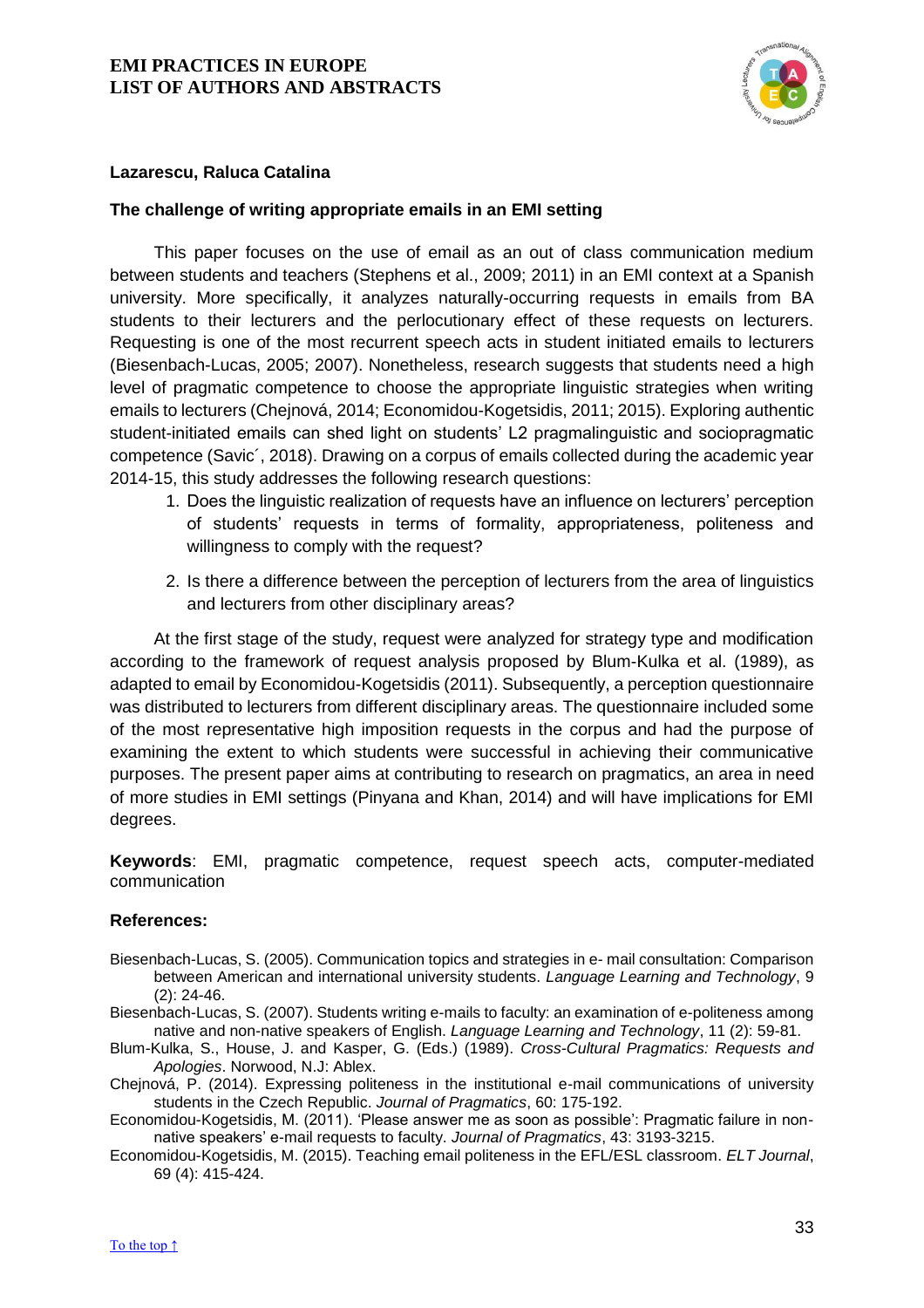

- Pinyana, A. and Khan, S. (2014). A review of second language acquisition research in CLIL contexts in European Higher Education. Paper presented at the HEPCLIL International conference. Vic, Spain, 27th-28th March, 2014.
- Savic´, M. (2018). Lecturer perceptions of im/politeness and in/appropriateness in student e-mail requests: A Norwegian perspective. *Journal of Pragmatics*, 124: 52-72.
- Stephens, K., Houser, M. and Cowan, R. (2009). R U able to meat me: The impact of students' overly casual email messages to instructors. *Communication Education*, 58 (3): 303-326.
- Stephens, K., Cowan, R. and Houser, M. (2011). Organizational norm congruency and interpersonal familiarity in e-mail: Examining messages from two different status perspectives. *Journal of Computer-Mediated Communication*, 16: 228–249.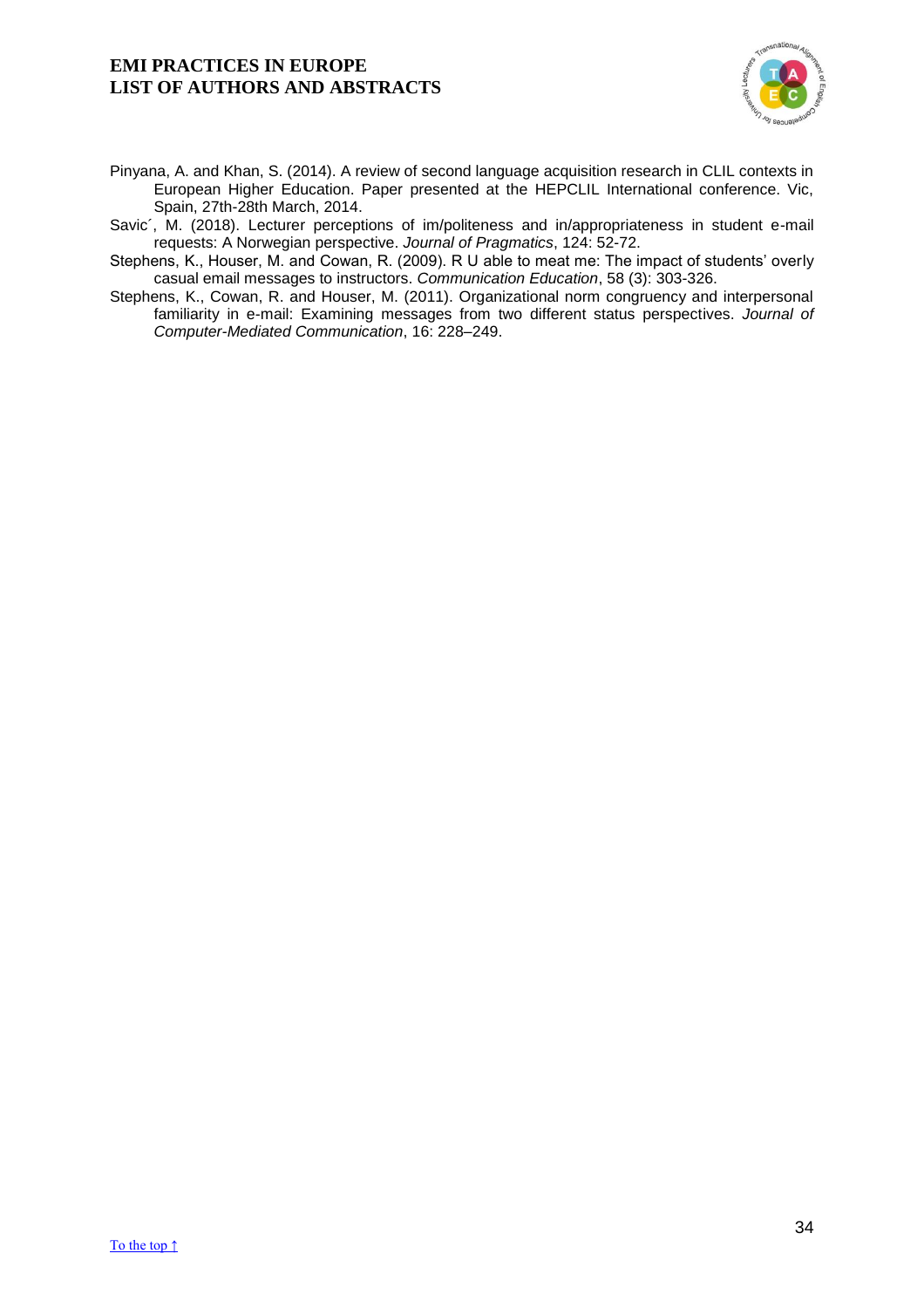

# **Llanos, Angela, Doolittle, Tim and Crespo, Begoña**

## <span id="page-35-0"></span>**Using the growth mindset approach to enhance EMI teacher performance**

This article describes the potential of using the "growth mindset" theory, as developed by Stanford psychology professor Carol Dweck, to improve the skills, motivation, and performance of EMI university teachers. While two opposing mindsets, fixed vs. growth, seem to be part of every teacher's basic make-up, those teachers among our EMI trainees who have a predominant growth mindset are observed to be more open to trying techniques for improving their pronunciation and for making their classes more learner-centered and interactive. Teachers who operate more from a fixed mindset appear more resistant to experimenting with interactive techniques, more easily exasperated with pronunciation practice, more insistent on merely translating their lessons from L1 into English, and more opposed to in-class observations. This article discusses ways in which teachers can develop their growth mindset in order to overcome the difficult challenges of EMI teaching, helping them to embrace feedback as a valuable resource in improving EMI skills.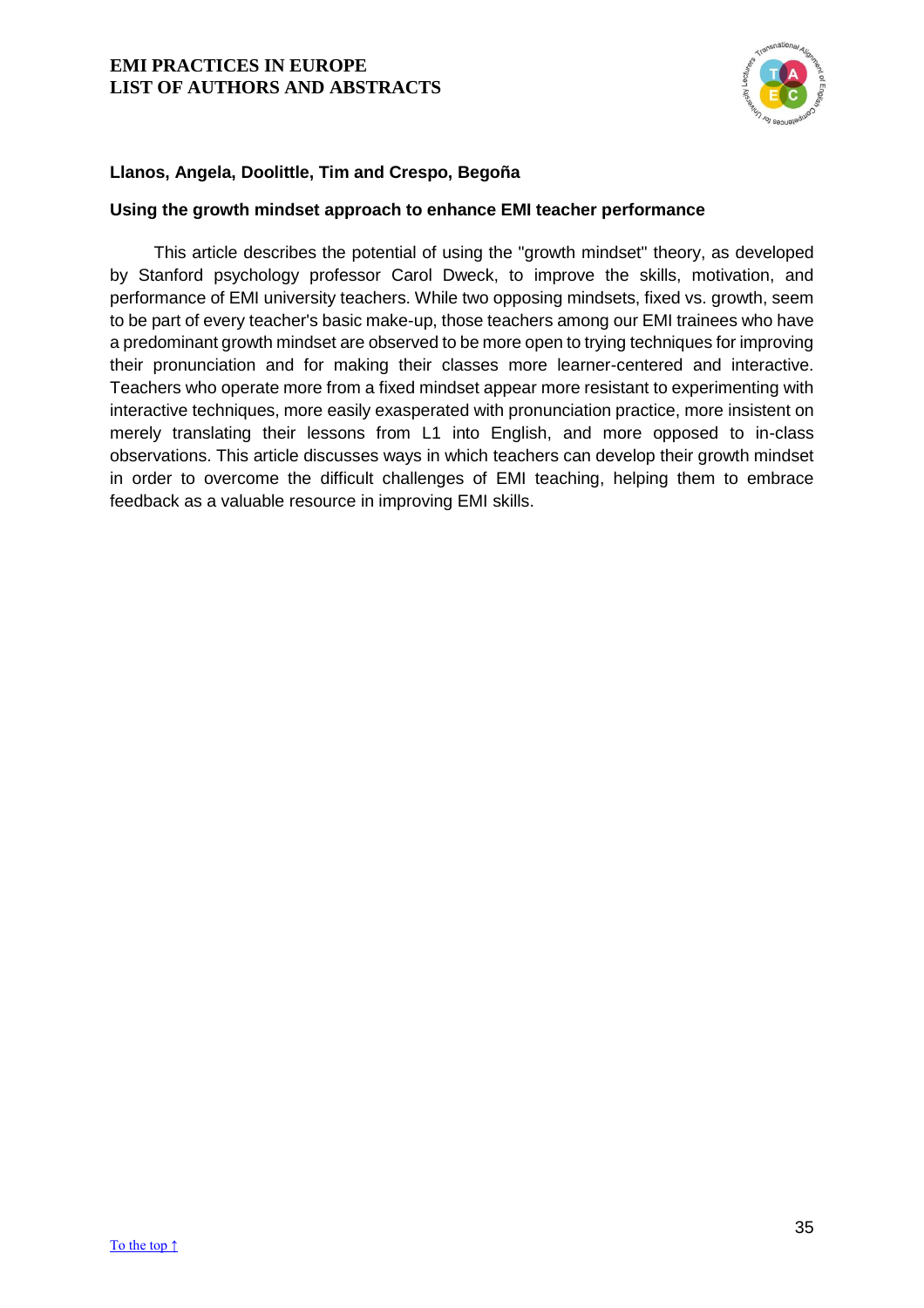

#### **Mair, Olivia**

# <span id="page-36-0"></span>**EMI professional development in Italy: Raising awareness of assessment practices and needs in the international learning environment**

Assessment is a key aspect of teaching and learning and in the EMI and international context, it requires careful consideration. Dunn and Wallace (2008, p. 249) identify "designing and delivering curriculum and assessment for 'localized (yet) international' content and teaching approaches" as one of the four main challenges in transnational education. Assessment practices vary greatly in different countries, but academic staff who teach their subject through the medium of English as part of university internationalisation strategy sometimes have limited knowledge of how students are assessed elsewhere. As a result, they are often unaware of international students' expectations regarding assessment practices, or of the different "biographies, perspectives and emotional responses" (Killick, p. 157) that diverse students bring to learning and assessment. While assessment modes are specific to disciplinary areas, some generalisations can be made about assessment across cultures: Anglophone countries, for example, tend to use continuous assessment, written assignments and exam papers, while in countries such as Italy, oral exams at the end of a course prevail in many disciplines.

In response to a perceived need to raise awareness of cultural differences in assessment practices and meanings, a northern Italian university developed a module focusing on assessment, feedback and learning outcomes as part of its EMI professional development programme. This paper reports on some of the considerations made and activities proposed as part of the module. Activities were developed based on case studies and student interviews in Marginson and Sawir (2011) and Handa and Power (2005) to provide insight into the experiences of international students and to support lecturers in integrating a stronger intercultural dimension and communication in their teaching and assessment. Staff are also guided in using appropriate functional language and interaction skills for assessment and feedback and in expressing learning outcomes.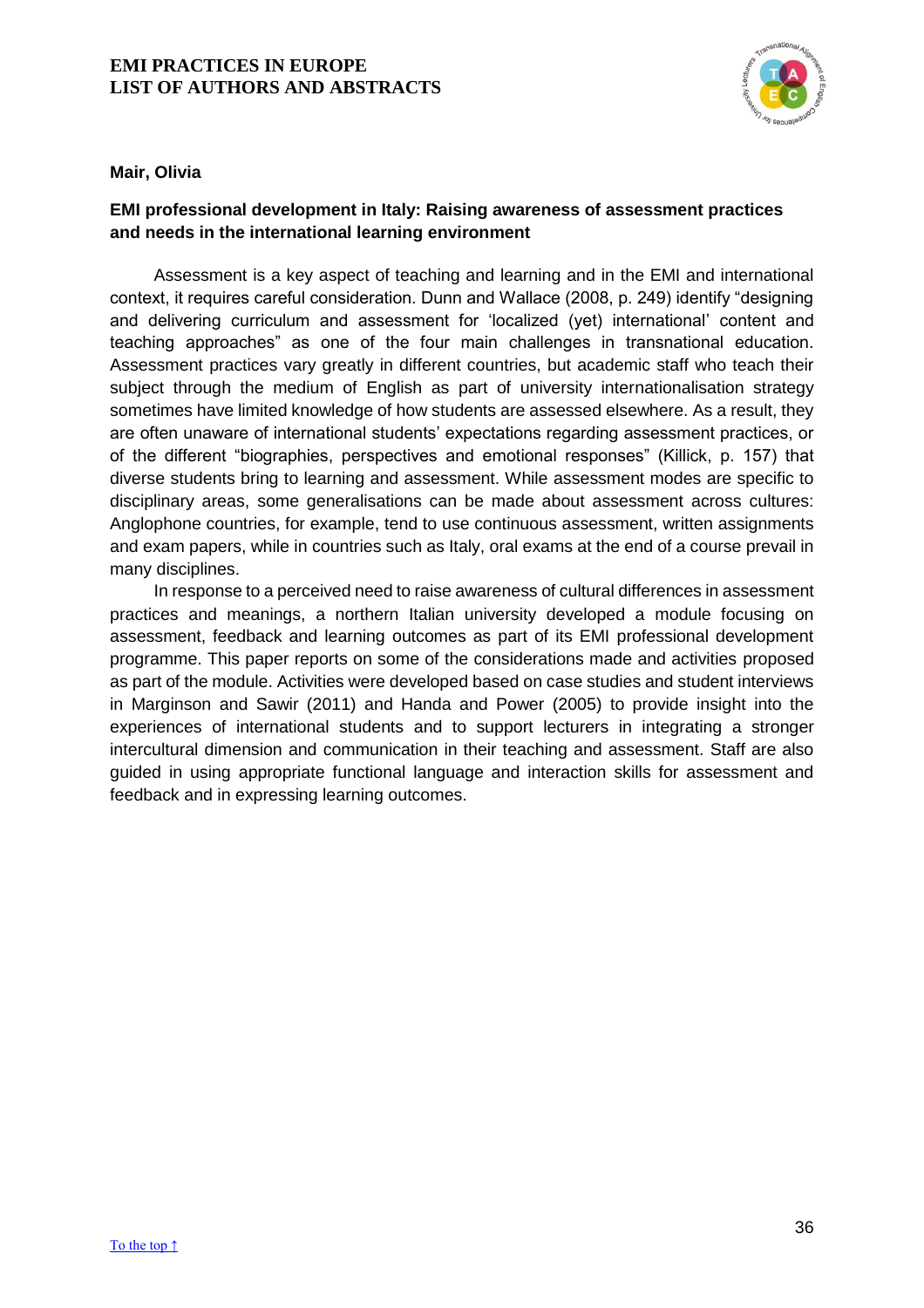

## **Malmström, Hans and Pecorari, Diane**

## <span id="page-37-0"></span>**EMI and the vocabulary challenge: Triangulating measures of receptive and productive academic vocabulary knowledge**

In all contexts which involve English medium instruction, students' proficiency in English is a critical factor for academic success. Underpinning the ability to listen to lectures, take part in seminar discussions, read textbooks, write assessment texts etc. is vocabulary knowledge. A considerable body of research exists which investigates the development of vocabulary knowledge in L2 users of English (and students in EMI typically are). However, this research has tended to focus more on receptive than productive knowledge, and very few studies have explored the relationship between the two (but see Fan, 2000; Laufer & Paribakht, 1998; Webb, 2008), especially in academic contexts (see Nizonkiza, 2016). There is, therefore, a lack of data speaking to vocabulary knowledge in relation to the full range of academic communicative situations, both receptive and productive, which are needed by L2 users of English (cf. Authors, a). This paper will report the results of an investigation into the receptive and productive academic vocabulary knowledge of students at EMI master's programs in Sweden. Three measures of vocabulary knowledge were used: (i) a test of receptive academic vocabulary knowledge using the format of the Vocabulary Levels Test (Schmitt, Schmitt & Clapham, 2001) (assessing the ability to recognize a word and match form with meaning); (ii) a test of academic words using the format of the Productive Vocabulary Levels Test (Laufer & Nation, 1999) (assessing the ability to produce a word in an appropriate context); and (iii) a vocabulary profile of students' use of academic vocabulary in a corpus of assessment writing tasks (Laufer, 1998) (an approach which has high ecological validity and is a measure of entirely unprompted productive use of the words attested in the corpus). The combination of these three approaches permits the findings to be triangulated, resulting in improved understanding of the relationship between receptive and productive vocabulary knowledge. The results reveal distinct patterns when the students' receptive and productive vocabularies are compared. Implications for learning, and teaching, in contexts of EMI will be discussed.

**Keywords**: English medium instruction, academic vocabulary, vocabulary knowledge, receptive, productive

#### **References:**

Authors (a).

- Fan, M. (2000). How Big Is the Gap and How To Narrow It? an Investigation Into the Active and Passive Vocabulary Knowledge of L2 Learners. *RELC Journal*, *31*, 105–119.
- Laufer, B. (1998). The development of passive and active vocabulary in a second language: same or different?. *Applied Linguistics*, *19*(2), 255-271.
- Laufer, B., & Paribakht, T. S. (1998). The Relationship Between Passive and Active Vocabularies: Effects of Language Learning Context. *Language Learning*, *48*, 365–391.
- Laufer, B., & Nation, P. (1999). A vocabulary-size test of controlled productive ability. *Language Testing*, *16*(1), 33-51.
- Nizonkiza, D. (2016). First-year university students' receptive and productive use of academic vocabulary. *Stellenbosch Papers in Linguistics*, *45*, 169–187.
- Schmitt, N., Schmitt, D., & Clapham, C. (2001). Developing and exploring the behaviour of two new versions of the Vocabulary Levels Test. *Language Testing*, *18*(1), 55-88.
- Webb, S. (2008). Receptive and productive vocabulary sizes of L2 learners. *Studies in Second Language Acquisition*, *30*.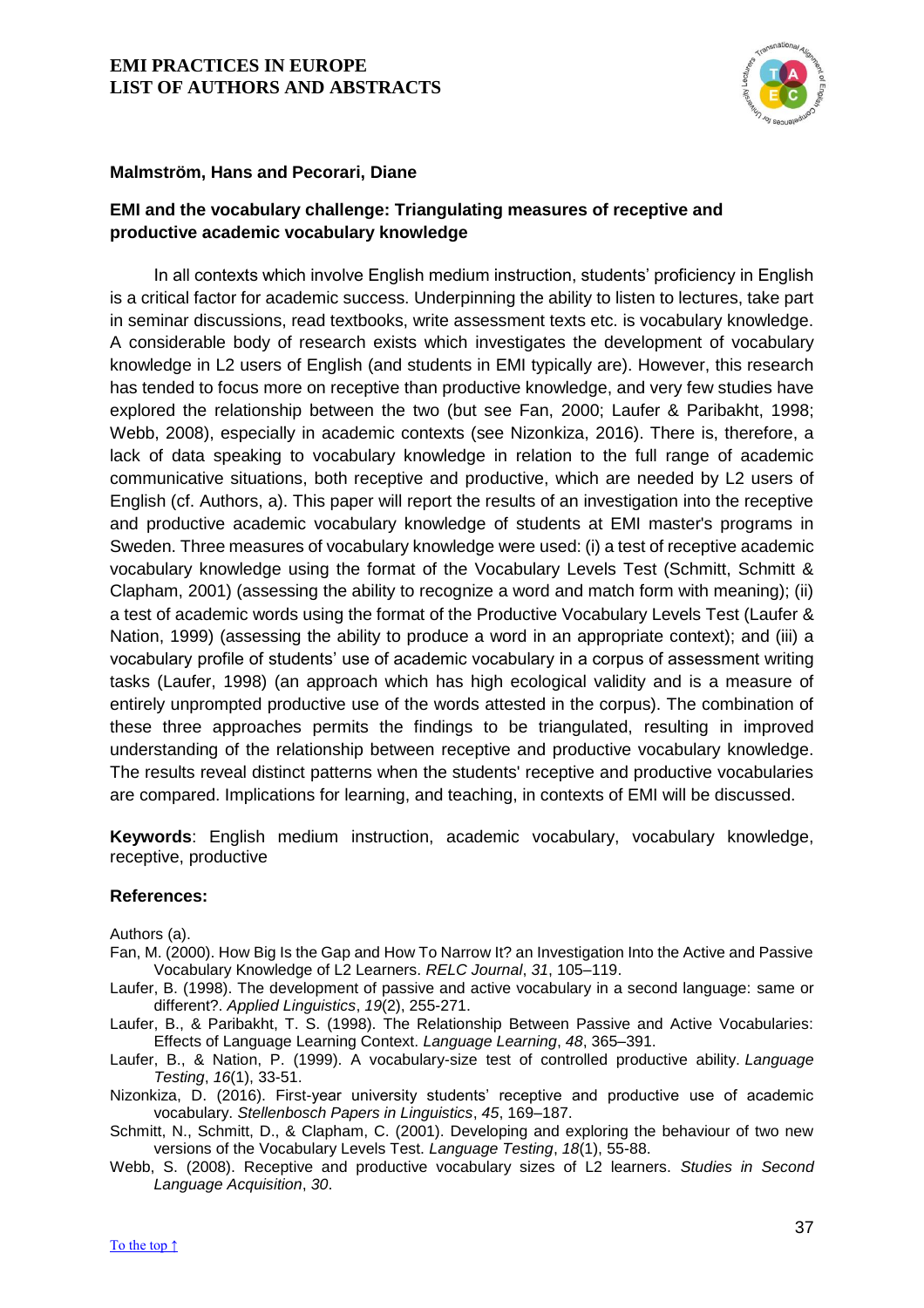

## **Mancho-Barés, Guzman**

# <span id="page-38-0"></span>**Communicating disciplinary knowledge for assessment purposes in EMI: A preliminary study following a corpus linguistics approach**

English-medium instruction (EMI) in European universities is gaining momentum (Wächter & Maiworm, 2014). Despite the progressive adaptation of language policy to this new pedagogic scenario, its de facto implementation is grounded in grassroots initiatives with little attention to disciplinary language learning. This paper focuses on EMI assessment, precisely on the effect of student competence in English on the process of communicating disciplinary knowledge for assessment purposes. The data discussed in this paper were collected as part of a larger project examining EMI in action at a Catalan University. Specifically, the focus is on the answers to two hand-written exam questions produced by students enrolled in two STEM subjects. The answers were digitalized for computer-based analysis. In XXX (2018), the questions in such exams were typified according to genre families (Nesi and Gardner, 2012), with the exam questions selected here belonging to the *Exercise* genre family type. The answers were analyzed using corpus linguistics tools and the BAWE corpus as the reference corpus. Preliminary results indicate the fact that despite language errors evidenced in the answers, elaborated syntactical patterns were used in the answers together with expected collocations, and the keywords of the answers tended to fit precisely into the disciplinary knowledge field. Further analysis of the answers was carried out in relation to the assessment process, and those answers which were marked as *right* or *wrong* did not differ regarding the language patterns used. However, answers marked as *wrong* were not complete for concept development and in general, content-based marking seemed to prevail without any penalization for language errors. Hence, no negative effect was evident in participants' English competence in communicating disciplinary knowledge for assessment purposes.

## **References**:

Nesi, H. & S. Gardner (2012). *Genres across the Disciplines*. Cambridge: CUP, 2012

Wächter, B. & F. Maiworm (eds.) (2014). *English-Taught Programmes in European Higher Education*. Bonn: Lemmens, 2014.

XXX (2018). Analyzing assessment of EMI subjects. Paper presented at an international conference.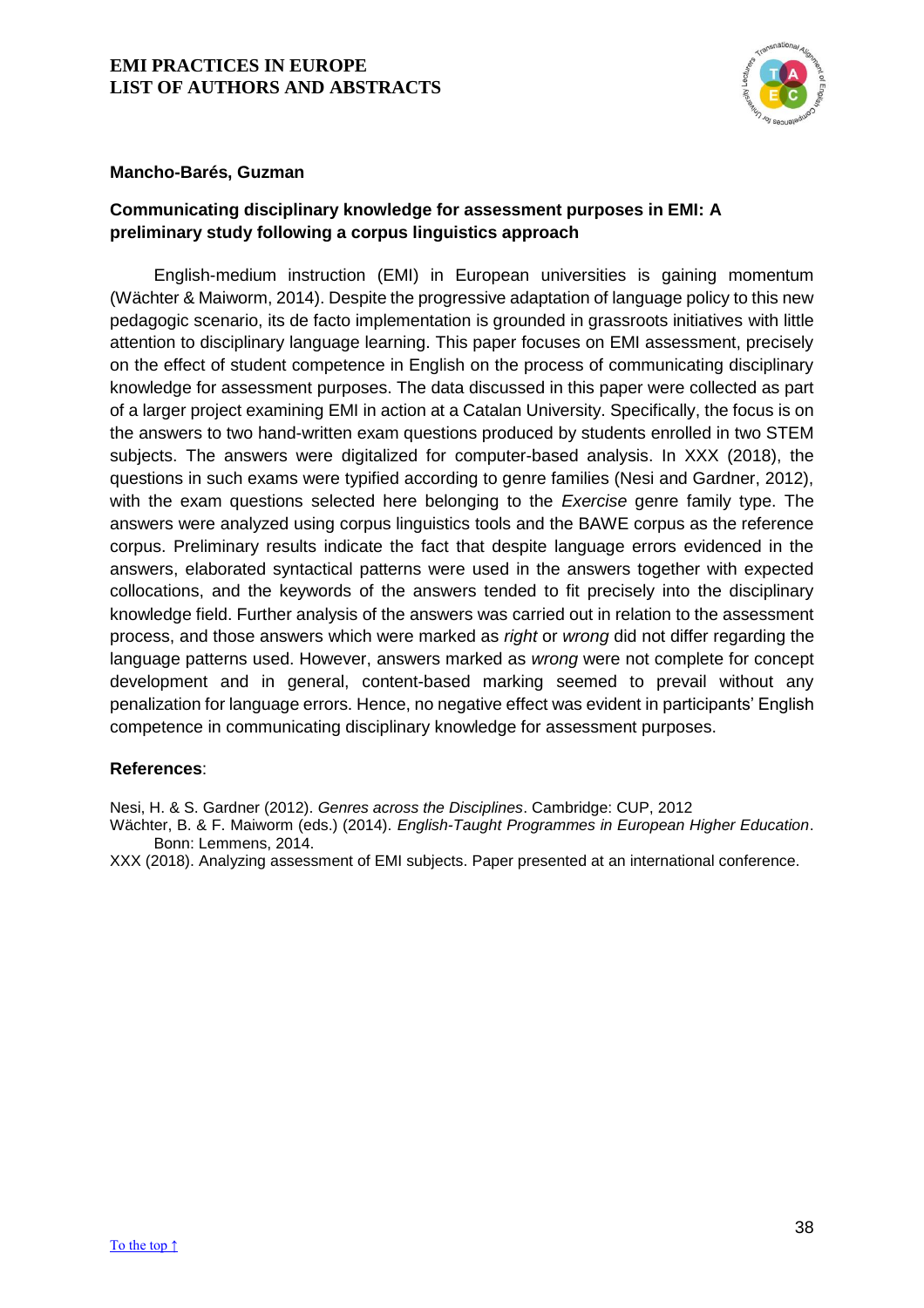

# **Moncada Comas, Balbina and Block, David**

## <span id="page-39-0"></span>**CLIL-ised EMI in practice: Issues arising**

In the shift to English-medium instruction (EMI) in European higher education, policy often runs ahead of research and curricular decisions are taken independent of evidence regarding their suitability for achieving broader educational goals, which may range from internationalisation as a general strategy to English language learning as a more specific one. Where English language learning is a goal, EMI many be said to have been *CLILised*, that is, it is adopted not only for content delivery, but also as a means through which students may improve their English language knowledge and skills. Drawing on interviews and classroom observations, and employing a Membership Categorization Analysis methodology, this paper examines how a lecturer in Agronomic engineering at a Catalan university, experiences *CLILised* EMI. It documents how the lecturer positions himself as a content lecturer and how categories are produced and negotiated in interviews and classroom practices.

Among other things, the paper shows that while the lecturer refuses to inhabit an English language teacher identity, he nonetheless acts in this capacity when he focusses on vocabulary learning through the provision of glossaries and translation. These and other findings point to a more general disjuncture between policy and practice, which, it is argued, needs to be addressed by university administrators and EMI lecturers.

**Keywords:** EMI (English-medium instruction), HE (higher education), multilingualism, teaching practice, policy issues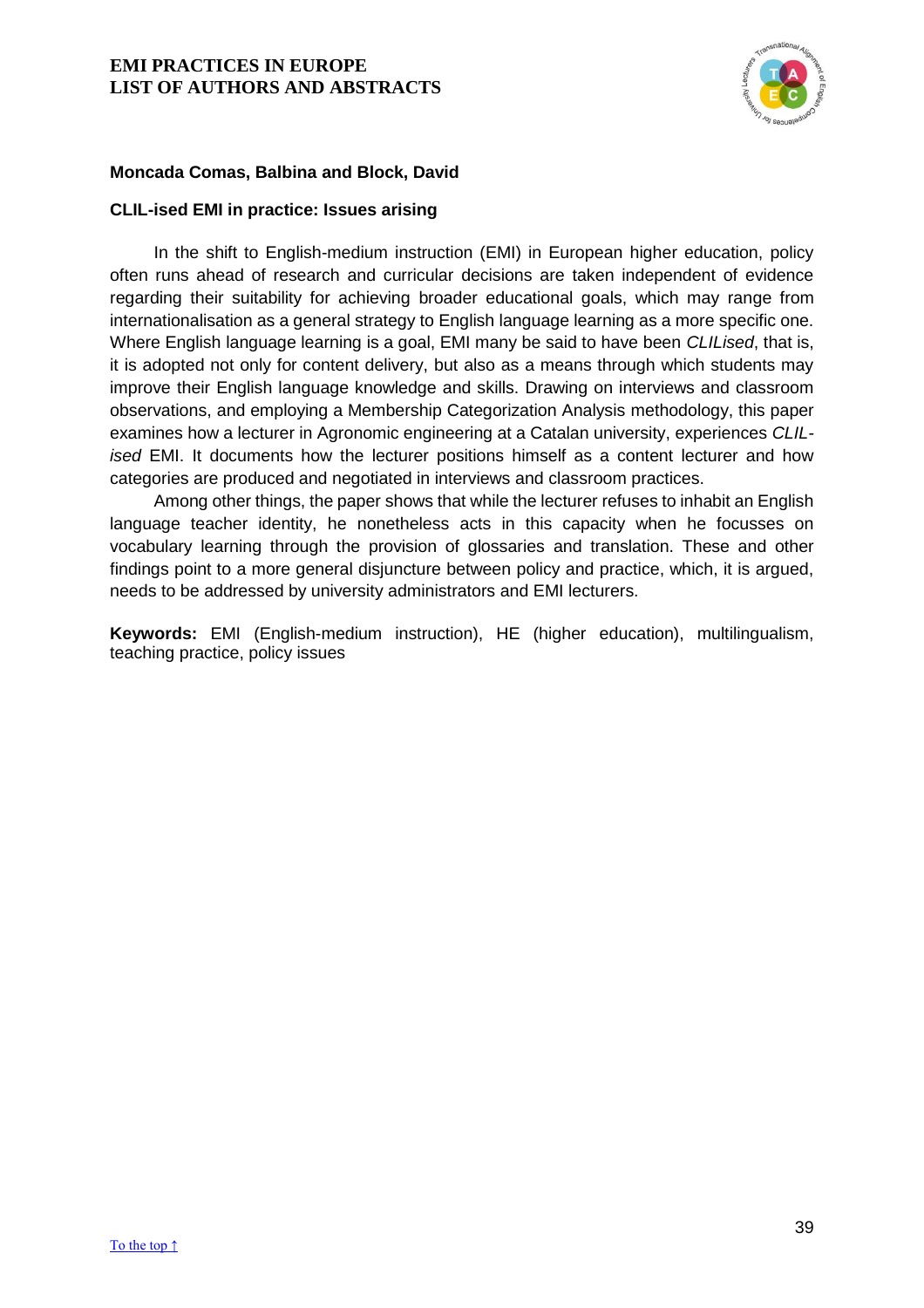

## **Nissen, Camilla Falk Rønne**

## <span id="page-40-0"></span>**"The answer is 'what is the question'?" – oral exam interaction in an EMI context**

Following the Bologna process, a noticeable trend has emerged at traditionally non-English speaking universities towards English Medium Instruction (EMI) in order to attract more international students. Thus, the setting for content learning at university level has changed due to a diversity of the classroom in relation to linguistic and potentially cultural repertoires (including educational background). This paper presents an analysis of how students within the Faculty of Humanities at University of Copenhagen (UCPH) experience and perform in oral exams, which is arguably one of the most consequential types of interaction during their time of study. The data presented in this paper was collected as a part of an ethnographic study of three different disciplinary EMI settings at UCPH: natural science, health science and humanities, respectively. Findings from the oral exams will be discussed in relation to findings from the other disciplinary and educational settings examined in this study using Brosseau's concept of the didactical contract (Brosseau, 1997) and Ulriksen's notion of the implied student (Ulriksen, 2009). Oral exam interaction differs from classroom interaction in the sense that students are left with no other option than to participate in the academic discussion. Moreover, although issues related to language use and decoding of the didactical contract also play out in classroom interaction, they are likely to be intensified in the case of an oral exam. By analyzing exam interaction, it might thus be possible to gain unique insight into the roles of language and culture in an EMI context altogether. Findings of the analyses serve a basis for pedagogical recommendations pointing to very specific aspects of linguistic awareness in EMI classroom interaction.

**Key words:** English Medium Instruction, the international classroom, student experiences, classroom interaction

#### **References:**

Brousseau, G. (1997). *Theory of didactical situations in mathematics.* Balacheff, N., Cooper, M., Sutherland, R., Warfield, V. (eds). Dordrecht: Kluwer Academic Publishers.

Ulriksen, L. (2009). The implied student. *Studies in Higher Education, 34(5),* 517–532. <https://doi.org/10.1080/03075070802597135>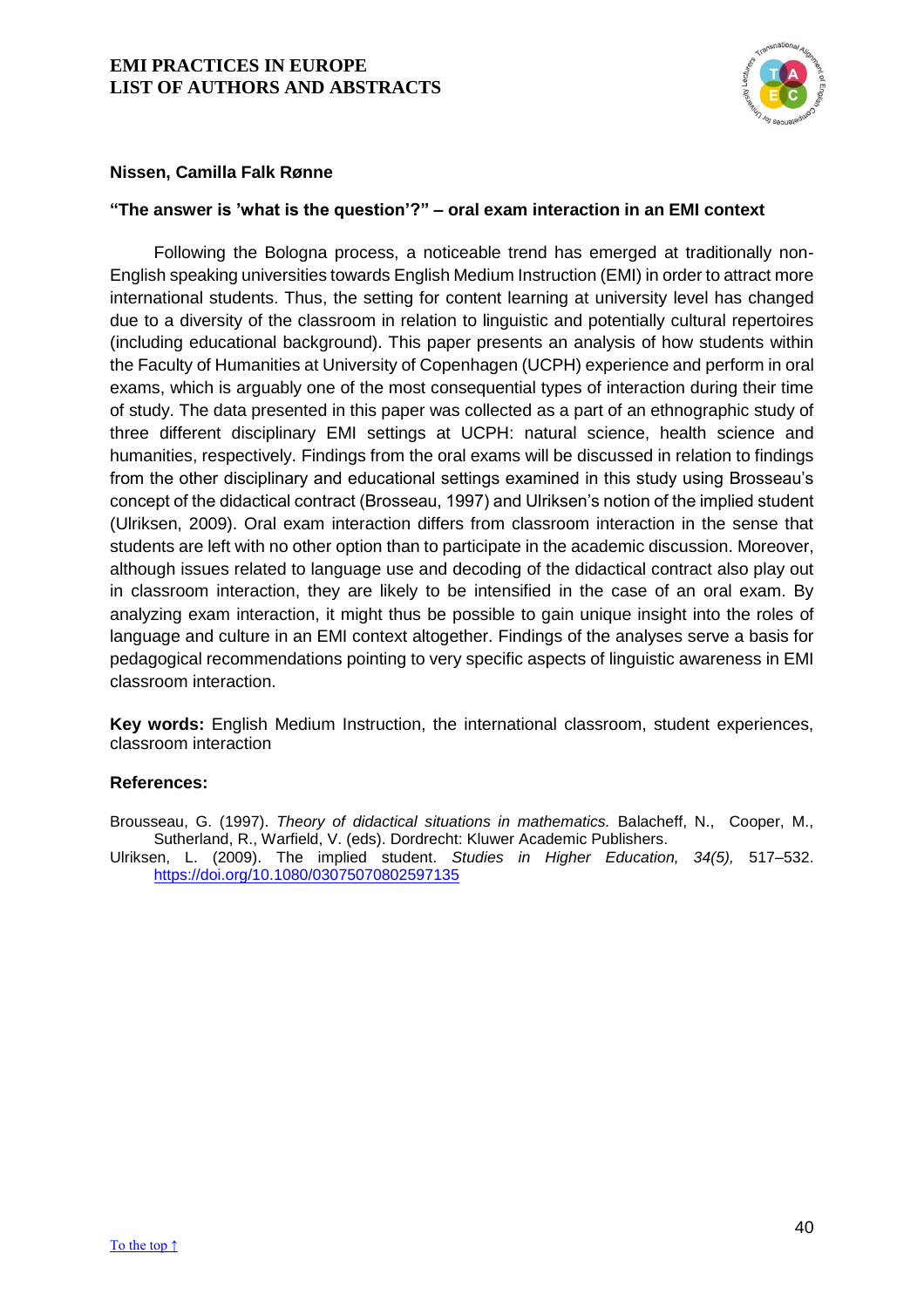

#### **Picciuolo, Mariangela and Johnson, Jane**

# <span id="page-41-0"></span>**'And at the end we are all learners'. Assessing students' and lecturers' needs in an EMI context at an Italian university**

Twenty years after the Bologna declaration, the European Higher Education Area is still far from being finalised. However, the major driving force of this radical change in higher education – English-Medium Instruction – is being felt by universities worldwide. While EMI has become consolidated particularly in northern Europe (Coleman, 2006), it has appeared comparatively recently in Italy (Broggini & Costa, 2017). However, the speed at which EMI courses are appearing continue to outpace empirical research (Martín del Pozo, 2017).

Although research into EMI clearly indicates that switching to a foreign language for instruction embraces issues other than language, such as pedagogical and intercultural awareness (Galloway *et al*., 2017), and therefore it is recognized that a more student-centered approach is needed, there is still little research into students' needs. Research has mainly focused on lecturers, thereby prioritizing their need for training in EMI, with a view that seems to recall the traditional picture of the teacher as the master of all knowledge. Furthermore, research has mainly responded to Dearden's (2014) call for a 'research-driven approach which consults key stakeholders at a national and international level' by providing insights on lecturers' and students' self-perceptions of respectively their teaching quality in EMI and English language proficiency. But, how far does their self-perception of teaching and language competence affect teaching and learning ability? Also, to what extent would their attitudes towards EMI make a difference in their teaching quality and learning proficiency?

 Our study aims to contribute further to this last call, by going beyond students' and lecturers' perceptions towards EMI and investigating the strategies they both – consciously or unconsciously – use to compensate their reciprocal needs when dealing with EMI. Questionnaires, interviews and focus groups with lecturers and students at the University of Bologna are analysed together with recordings of conversations and interactions during class and office-hours with a view to providing insights into their approaches to, driving forces behind, and attitudes towards EMI.

**Keywords**: students' and lecturers' needs, attitudes, self-perception

- Broggini, S. and Costa, F. 2017. ["A survey of English-medium instruction in Italian higher education".](https://benjamins.com/catalog/jicb.5.2.04bro) [Journal of Immersion and Content-Based Language Education](https://benjamins.com/catalog/jicb.5.2) 5:2, 238–264.
- Coleman, J. 2006. English-medium Teaching in European Higher Education. *Language Teaching* 39/ 1, 1-14.
- Dearden, J. 2014. English as a medium of instruction a growing global phenomenon. The British Council.
- Galloway, N., Kriukow, J., and Numajiri, T. 2017. *Internationalisation, Higher Education and the Growing Demand for English: An Investigation into the English Medium of Instruction (EMI) Movement in China and Japan*. The British Council.
- Martín del Pozo, M. A. 2017. "Training teachers for English Medium Instruction: lessons from research on second language listening comprehension". *Revista de Lingüística y Lenguas Aplicadas*, 12, 55-63.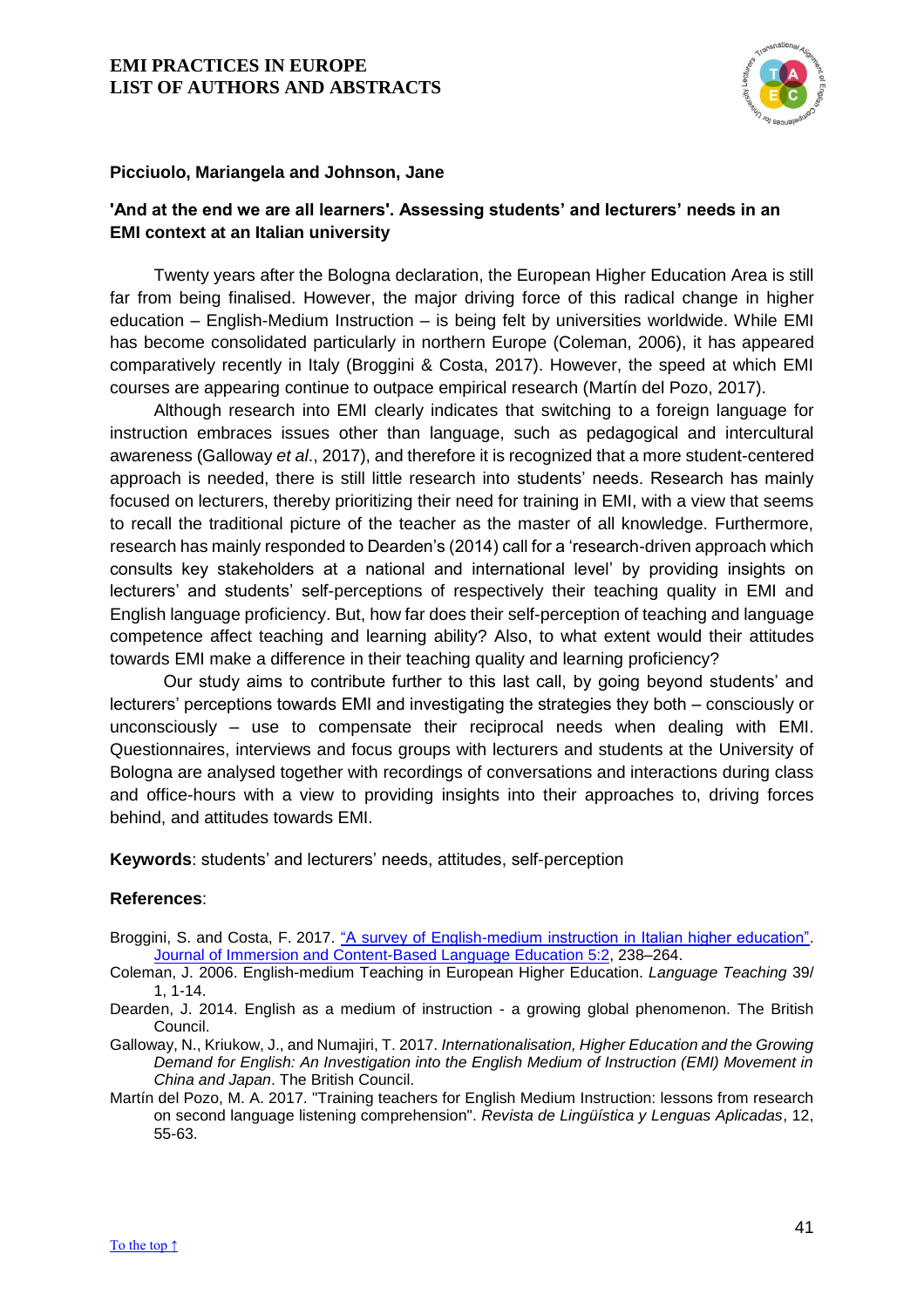

## **Quick, Emma**

# <span id="page-42-0"></span>**Aligning policy and practice: Linguistic and pedagogical strategies for the EMI classroom**

The growing internationalisation of higher education has positioned university lecturers at the 'interface between institutional demands and students' expectations' (Tange, 2010: 141). This change process can produce evolving institutional language policies as English medium education in multilingual university settings becomes a common practice (Dafouz and Smit, 2016). The interrelationship between language policy and practice can be critical as non-native English speaking lecturers deal with issues concerning language proficiency, developing ways to increase student understanding and ensure that programme quality is maintained (Doiz *et al,* 2011).

This paper presents the results of a research study into EMI language policies and teaching practices at the Free University of Bozen-Bolzano in Northern Italy. A vertical approach to data collection was adopted using classroom observation (lecturers) and semistructured interviews (language managers and implementors). Post-observation interviews employed Coyle's (2005) critical incident technique, offering lecturers a chance to reflect on examples of good practice/problem areas in the EMI classroom.

The results of the study showed that despite apparently high levels of individual selfawareness on the challenges of teaching in English, there appeared to be varying levels of effectiveness displayed by lecturers with the capacity to draw upon the appropriate linguistic and pedagogical strategies necessary to meet the needs of multilingual and multicultural student audiences. Problems related to levels of language proficiency, reliance on a limited range of pedagogical approaches, and lack of cultural awareness could be identified as tensions illustrating a gap between EMI practices in the classroom context and language policies at institutional level.

Nevertheless, the data also revealed evidence of lecturers who successfully aligned language, academic content and didactic approaches to fully reflect what Bonacina-Pugh(2012) defines as 'language policy as practice', when classroom practices mirror language policy. Such examples of good practice in this trilingual university could have implications for wider EMI settings.

**Keywords:** internationalisation, English-medium instruction, multilingual university, EMI practices

- Bonacina-Pugh. F. (2012). Researching 'practiced language policies': insights from conversation analysis. *Language Policy* 11:213–23
- Coyle, D. (2005). CLIL. Planning Tools for Teachers. University of Nottingham.
- Dafouz, E. and Smit, U. (2016). Towards a Dynamic Conceptual Framework for English-Medium Education in Multilingual University Settings. *Applied Linguistics* 37/3: 397–415
- Doiz, A., Lasagabaster, D. & Sierra, J.M. (2011). Internationalisation, multilingualism and Englishmedium instruction. *World Englishes.* 30:3, 345–359
- Franceschini, R. and Veronesi, D, (2014). "Multilingual Universities: Policies and Practices". In *Teaching and Learning the European Union: Traditional and Innovative Methods*, Innovation and Change in Professional Education 9, edited by S. Baroncelli*. et al*, 55-72. Dordrecht. Springer.
- Jones, E. and de Wit, H. (2012). Globalization of Internationalization: Thematic and Regional Reflections on a Traditional Concept. *AUDEM.* 3: 35-54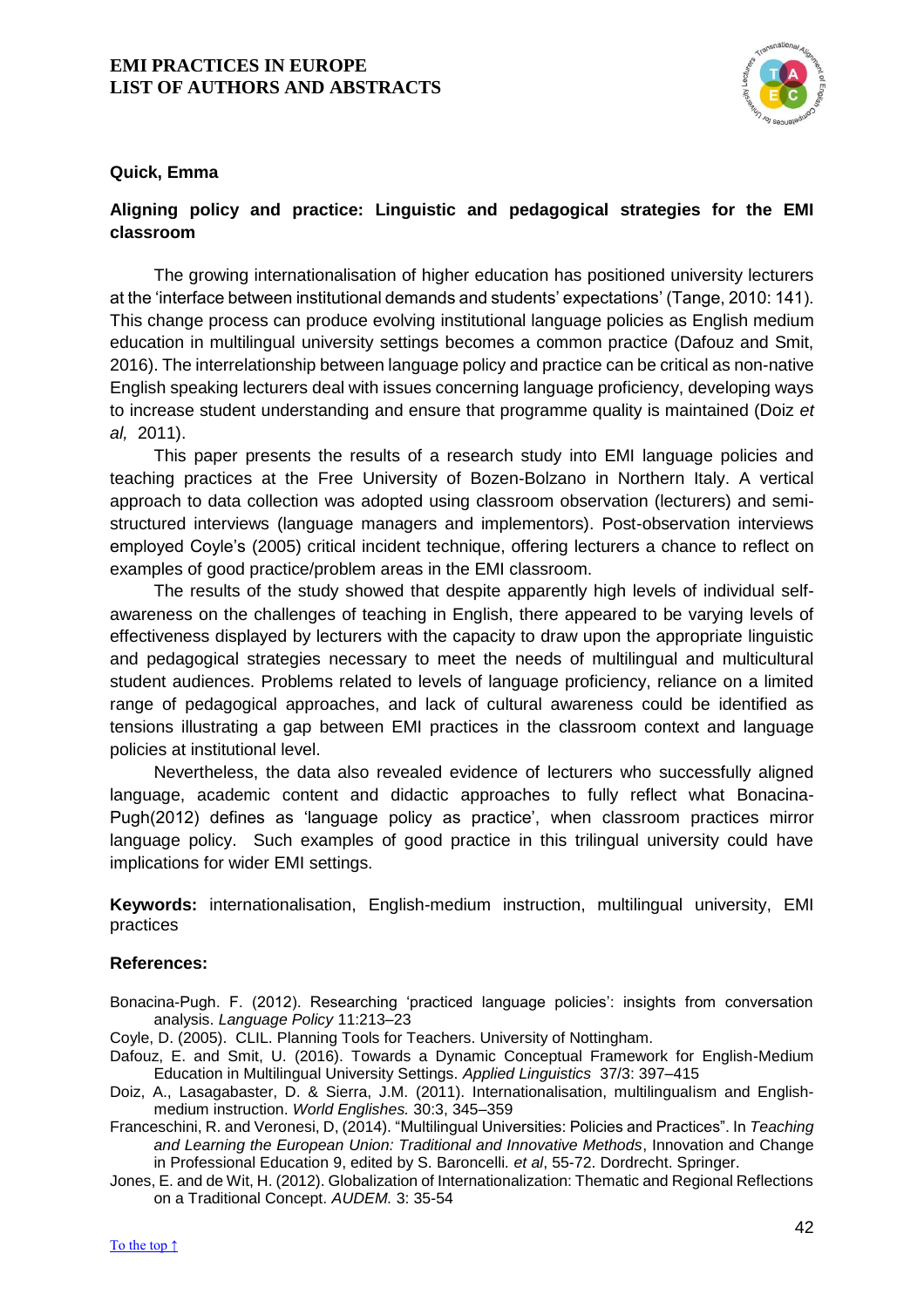

- Lavelle, T. 2008. "English in the Classroom: Meeting the Challenge of English-Medium Instruction in International Business Schools." *In Teaching and Learning at Business Schools*, edited by P. Mårtensson, M. Bild, and K. Nilsson, 137–153. Aldershot: Gower.
- Tange, H. (2010) Caught in the Tower of Babel: university lecturers' experiences with internationalisation, *Language and Intercultural Communication*. 10:2, 137-149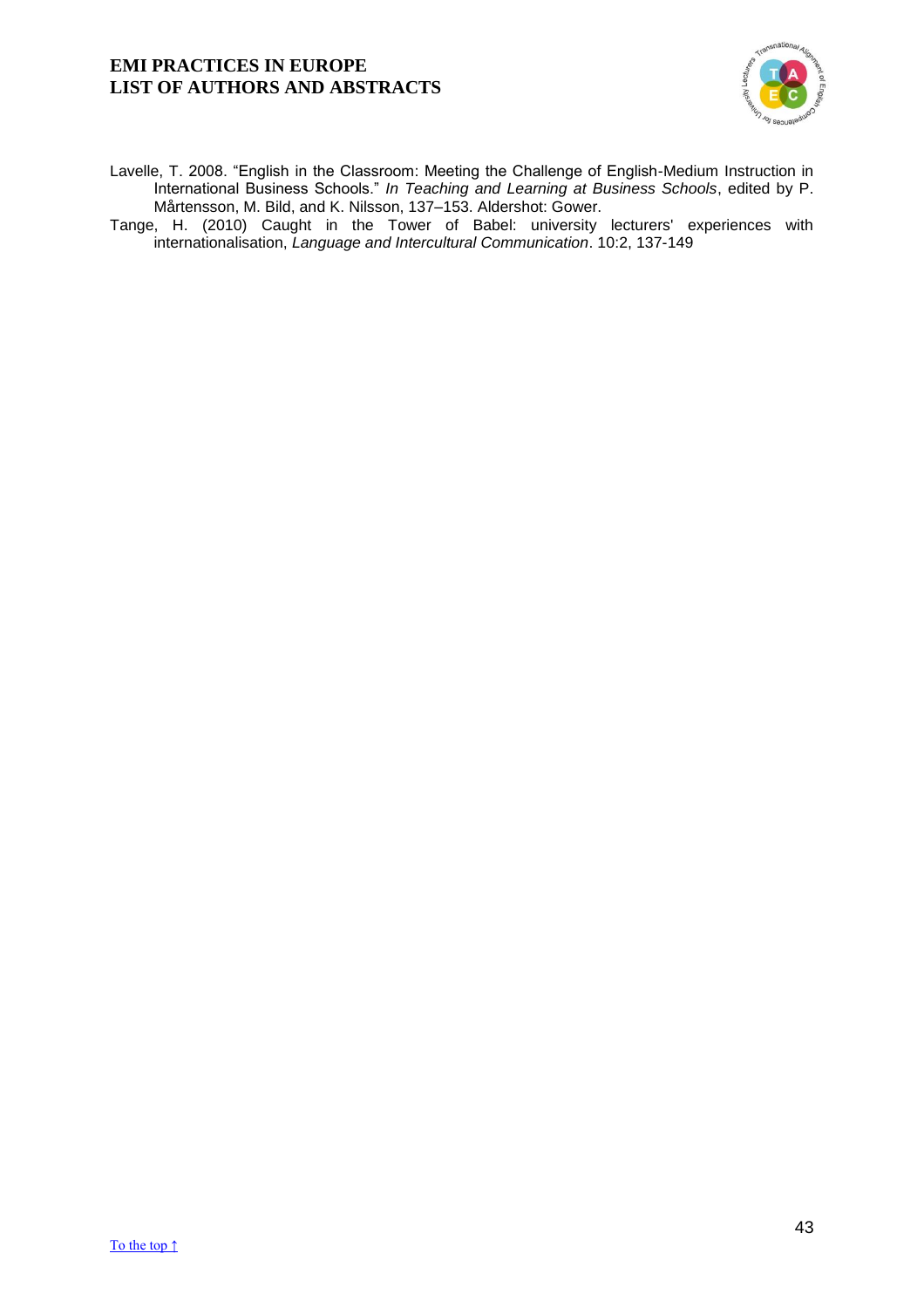

## **Reitbauer, Margit, Fürstenberg, Ulla, Kletzenbauer, Petra and Marko, Karoline**

#### <span id="page-44-0"></span>**Balancing content and language in EMI: Cognitive load theory and teacher training**

Recent research (among others Nikula et al., 2016; Dalton-Puffer et al., 2010) in EMI has led to new thinking about the interplay of content and language in higher education. In line with Ball (2016) we agree that language and content cannot be seen as two domains merely coexisting side by side, but that instead, integration needs to be addressed more closely. Moreover, language sensitivity needs to be fostered in EMI teachers in order to facilitate the learning of content and language. In other words, if "the existence and stability of content separate from language is an illusion" (Byrnes, 2005, p. 280) and "an understanding of CLIL as fusion implies a multiperspectival view on both language and content […]" (Dalton-Puffer et al., 2010, p. 289), EMI teacher training has to bridge this particular gap by acknowledging that both language and content are equal drivers of the development of subject knowledge.

In higher education, the learning environment is particularly challenging as the complexity of the subject and the simultaneous use of a foreign language increase the cognitive load in teachers and students alike. To reduce the cognitive load in such teaching situations, our talk introduces a framework for teacher training based on cognitive linguistic theories. We believe that this may encourage EMI teachers to see language as a transversal element which unites cognition, content and language. By applying our framework, we hope that EMI teachers do not only start to re-think their methodological range, but also begin to see language as an asset for successful learning and teaching.

**Keywords:** dual focus, cognitive load theory, language sensitivity, EMI teacher training

- Byrnes, H. (2005). Reconsidering the nexus of content and language: A mandate of the NCLB legislation. Modern Language Journal, 89 (2), 277-282.
- Dalton-Puffer, C., Nikula, T., & Smit, U. (Eds.). (2010). Language use and language learning in CLIL classrooms. Amsterdam, The Netherlands: John Benjamins Publishing.
- Nikula, T., Dalton-Puffer, C., Llinares, A., & Lorenzo, F. (2016). More than content and language: The complexity of integration in CLIL and bilingual education. *Conceptualising integration in CLIL and multilingual education*, *101*, 1.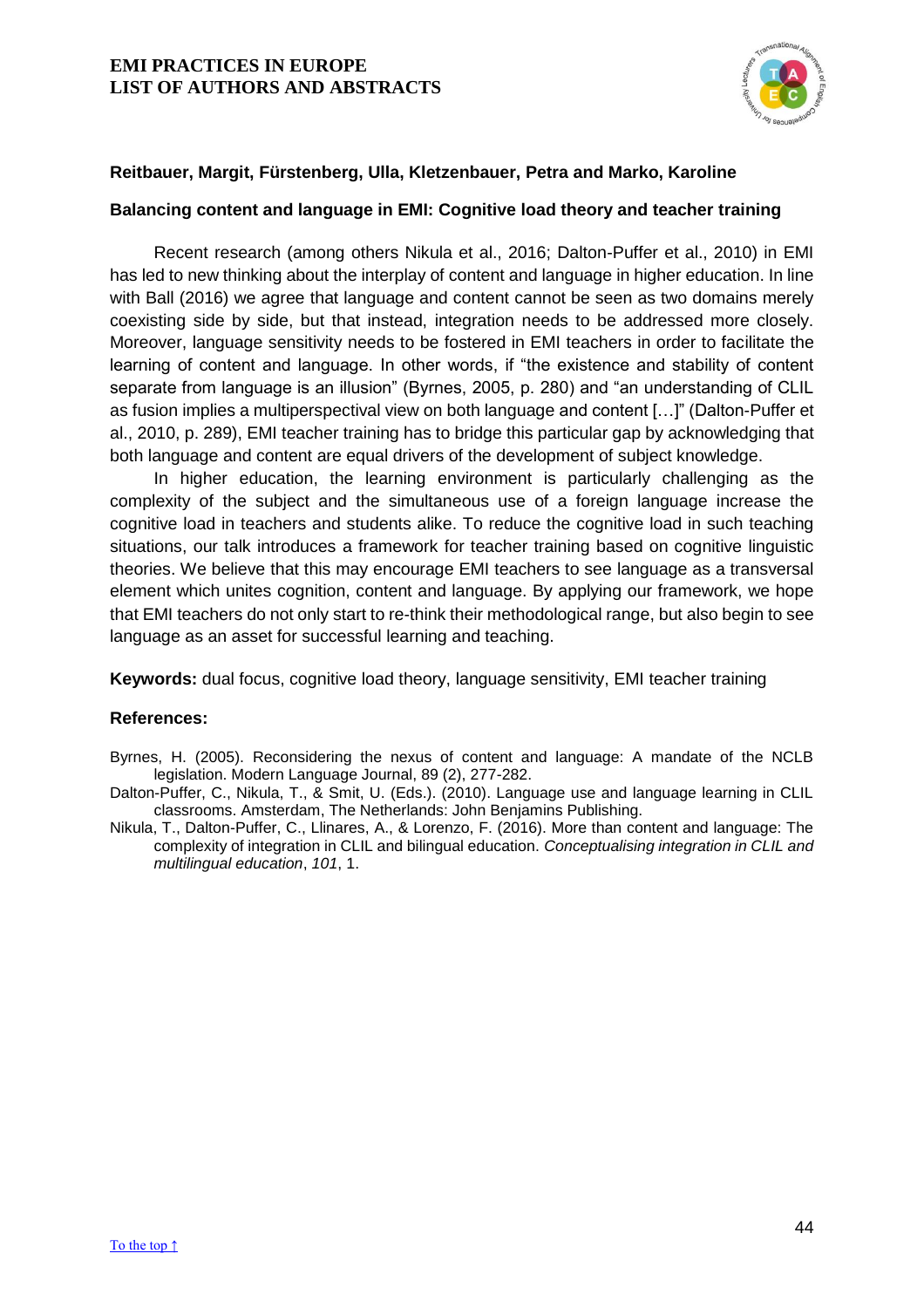

## **Romanowski, Piotr**

## <span id="page-45-0"></span>**Perceptions of translanguaging among the students and teachers of EMI classrooms in Poland**

Advances in our understanding of multilingual communication have solidified academic interest around the term *translanguaging* (Canagarajah 2011). Hence, this study deals with the reality and complexity of emergent translanguaging in superdiverse EMI classrooms. In my presentation, I will focus on what students and teachers think and do about translanguaging practices. A questionnaire survey was administered to randomly selected 100 students who voluntarily agreed to provide their answers showing that almost all of them were inclined to a multilingual form of instruction. Their choice derives from the fact that translanguaging allows its users to draw on their linguistic resources making the process of learning faster and easier (Garcia & Li Wei 2014). Quite contrary to the students' opinions, the results of the semistructured interviews conducted among 27 teachers revealed their partially ambivalent attitudes towards classroom language choice. Every third teacher found it difficult to accommodate multilingualism whereas over half of the sample population embraced the idea of adopting translanguaging as a strategy. It seems evident from the collected findings that student-teacher interactions as well as classroom pedagogies have been reconfigured. In addition, it is essential to give explicit guidance to practitioners because the challenges arising from the increasing levels of diversity in multilingual classrooms may only be met through teachable strategies. Last but not least, it is necessary for teachers to create a classroom ecology where students' voices and inputs are legitimate. This, however can only become possible in an environment where ideological language boundaries cease to exist.

**Keywords**: translanguaging, EMI, multilingualism

## **References**:

Canagarajah, S. (2011) Translanguaging in the classroom: Emerging issues for research and pedagogy. *Applied Linguistics Review. Vol. 2, 1-28*.

Garcia, O. & Li Wei (2014) *Translanguaging - Language, Bilingualism and Education*. Palgrave Macmillan, UK.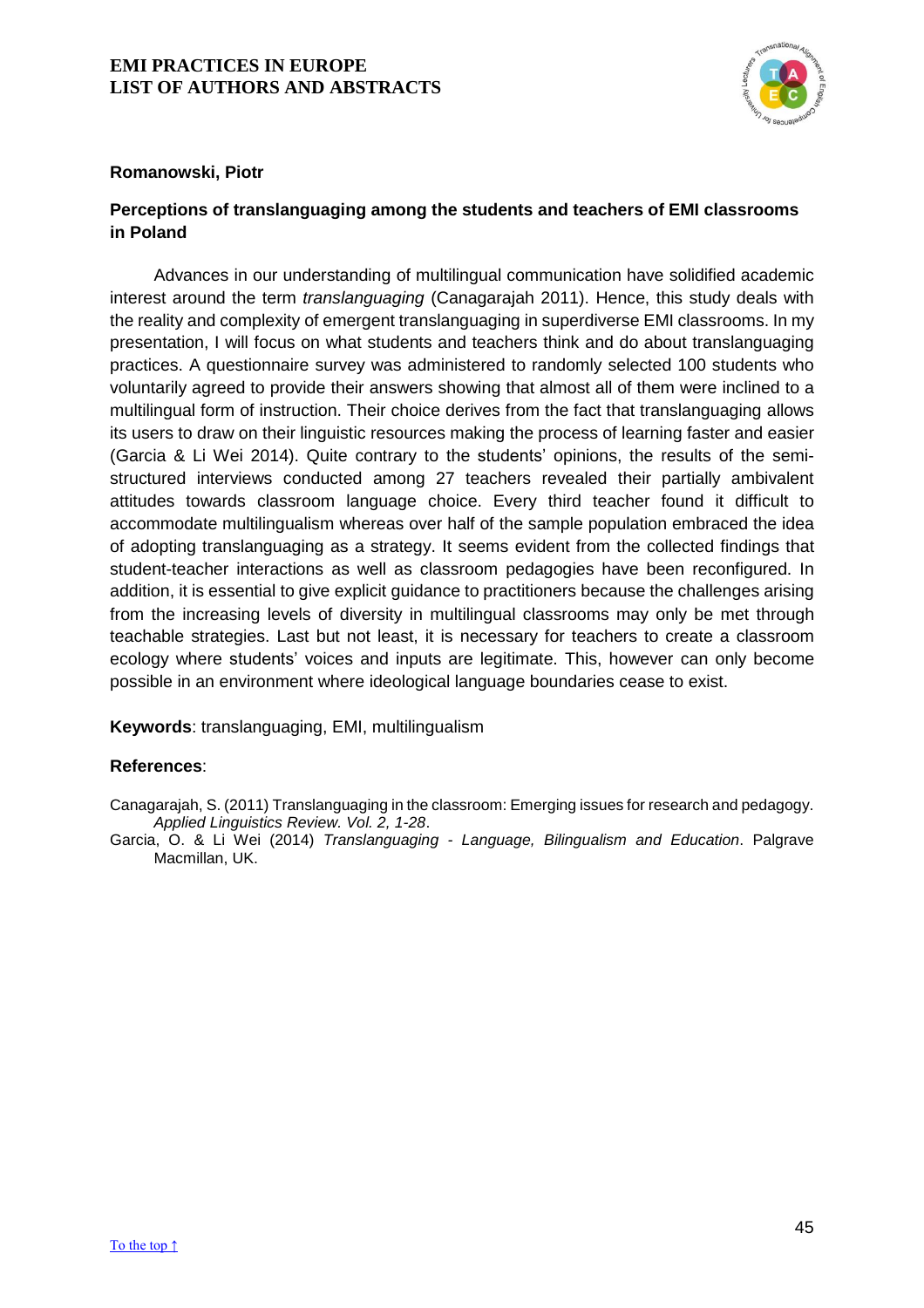

## **Sahan, Kari**

# <span id="page-46-0"></span>**Implementing English-medium instruction: Language policies and practices in engineering classrooms in Turkey**

In response to the growing use of English as an international language, the number of English-medium programs in higher education has increased. English-medium instruction (EMI) policies are typically determined through top-down decision making processes. However, disparities between the central policies regulating EMI and the everyday classroom practices shaping EMI inhibit its equal or expected implementation. This study examines the variation with which EMI is implemented in the broader European context by examining the education policies and language practices of EMI classrooms in Turkey. Data for this study were collected through classroom observations and semi-structured interviews with 21 EMI lecturers from engineering departments at seven state universities in Turkey. For each lecturer, a minimum of two EMI lessons were observed and interviews were conducted after each class, resulting in a total of 68 hours of classroom observations and 20 hours of interview data. Furthermore, focus group interviews were conducted with approximately 4-8 students from each class to triangulate the data and incorporate a student perspective. Observations and interviews were voice-recorded and transcribed using NVivo 11. Data from classroom observations were analyzed according to a structured coding scheme, and qualitative content analysis was used to identify recurring themes in interviews with teachers and students. The analysis revealed four distinct profiles of EMI classroom language practices, with each set of lecturers varying in terms of their language choices and classroom practices. The findings suggest that teachers' beliefs about the role of language in EMI and the purpose of EMI education for engineers contribute to their implementation of language policy in the classroom. By highlighting the variation with which EMI is implemented at Turkish universities, this study suggests that teachers serve as EMI micro-level policymakers. Implications are discussed in terms of policy development with respect to quality, consistency, and support in EMI implementation.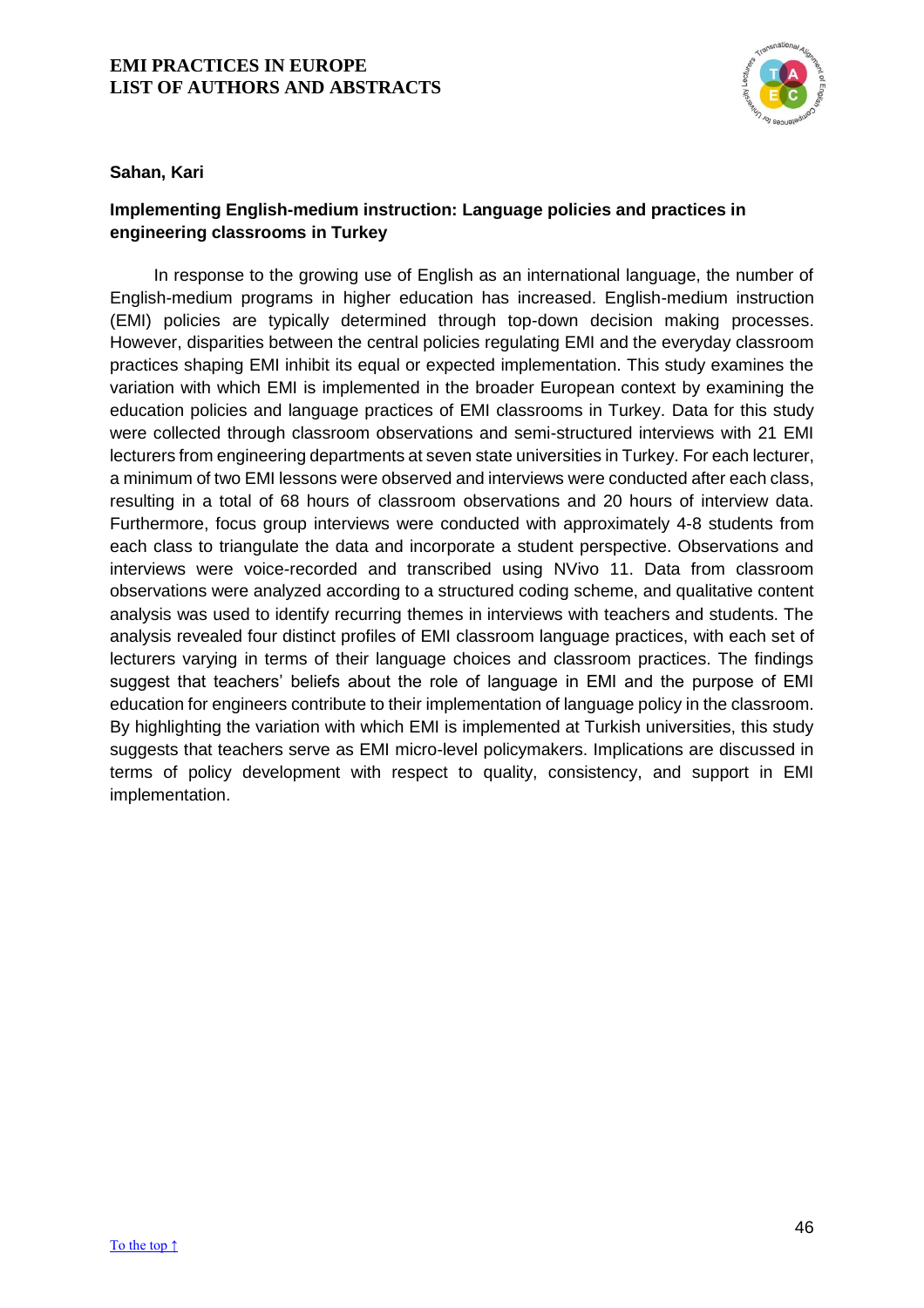

## **Schüppert, Anja**

# <span id="page-47-0"></span>**Parallel language use in practice: A pairwise comparison of speech samples from two HE lecturers**

The majority of lectures at Master level and an increasing number of lectures at Bachelor level in the Netherlands are currently taught using English-medium instruction (EMI). In those programmes, students are predominantly confronted with non-native English-speaking teachers.

While the inclusive and transnational character of EMI programmes should not be ignored, previous research suggests that EMI lectures differ from lectures taught in the lecturers' native language. More specifically, lecturers use more formal rhetorical styles in EMI (Thøgersen & Airey 2011) and speak slower (Hincks 2010, Vinke 1995; Vinke, Snippe & Jochems 1998; Thøgersen & Airey 2011) than in their L1. Some investigations report more redundancy in EMI speech (Thøgersen & Airey 2011), others less (Vinke, Snippe & Jochems 1998).

This project analyses audio recordings of teachers' EMI and Dutch-medium instruction (DMI) speech samples. In addition to the investigation of speech rate and redundancies in EMI and DMI, this project quantifies the lecturers' vocabulary size and their use of pitch across the two conditions.

Speakers are two native speakers of Dutch each giving the same lecture twice to two comparable audiences: one in EMI, and one in DMI. The design enabled us to conduct a direct pairwise comparison of two lecturers' speech in comparable settings. Importantly, EMI students were mainly L2 speakers of English, while DMI students were almost exclusively L1 speakers of Dutch.

Results confirmed a slightly slower speech rate and a smaller vocabulary size in EMI than in DMI. This could either be (a) a manifestation of the lecturers' slightly lower proficiency in English than in Dutch, or (b) an indication that lecturers adapt to the supposed lower language proficiency in the EMI group, thereby further fostering inclusiveness. Finally, the pitch measurements revealed a smaller pitch range for EMI than in DMI. This finding makes the scenario (a) more likely.

**Keywords:** English-medium instruction, Dutch-medium instruction, speech rate, vocabulary size, pitch range, L1, L2

- Hincks, Rebecca (2010). Speaking rate and information content in English lingua franca oral presentations. *English for Specific Purposes*, 29, 4-18.
- Thøgersen, Jacob & John Airey (2011). Lecturing undergraduate science in Danish and in English: A comparison of speaking rate and rhetorical style. *English for Specific Purposes*, 30, 209–221.
- Vinke, Adriana A. (1995). *English as the medium of instruction in Dutch Engineering Education*. Doctoral thesis. Delft: Department of Communication and Education, Delft University of Technology.
- Vinke, Adriana A., Joke Snippe & Wim Jochems (1998). English-medium content courses in Non-English higher education: A study of lecturer experiences and teaching behaviours. *Teaching in Higher Education*, 3, 383-394.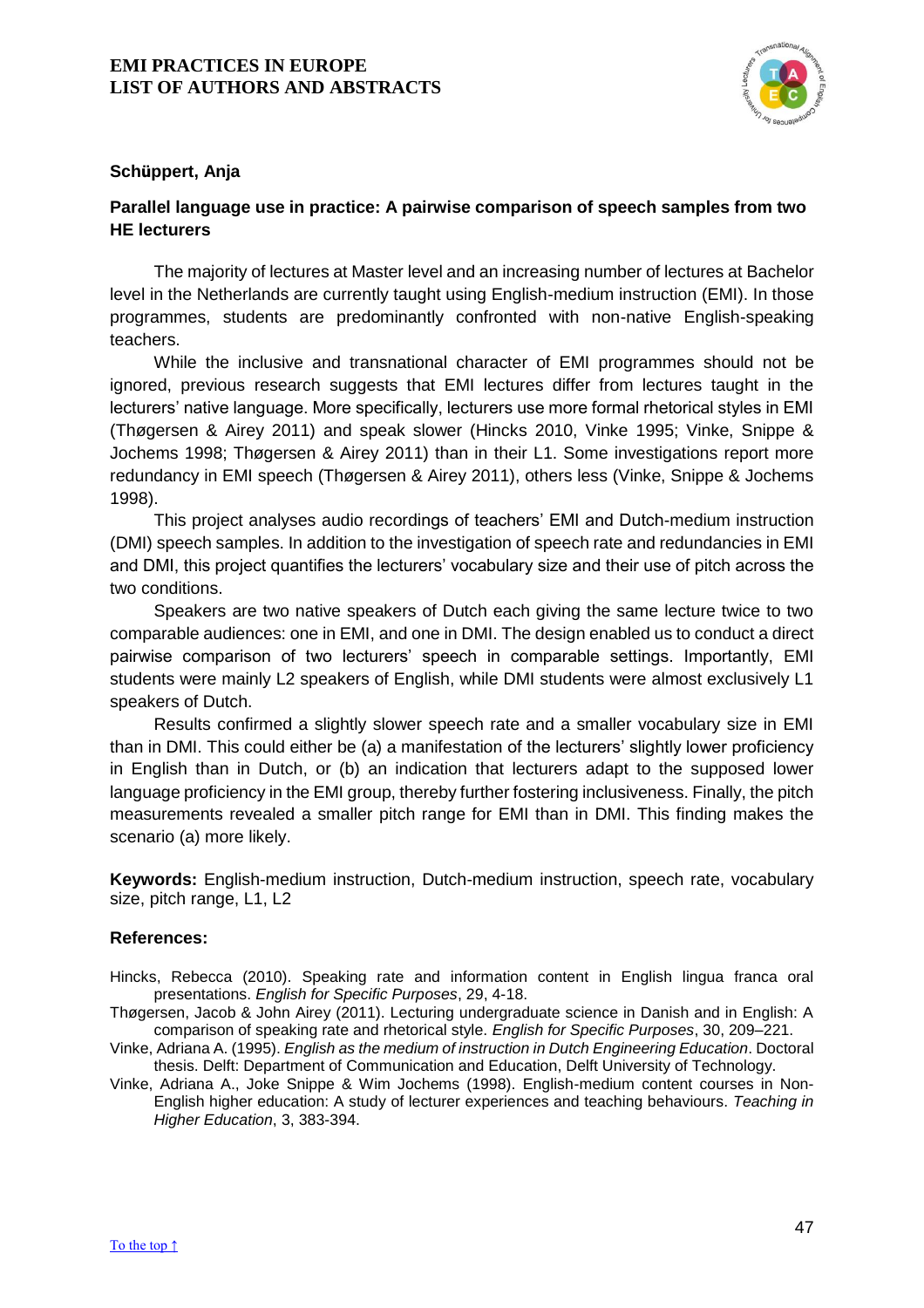

## **Senn, Léa Dominique**

# <span id="page-48-0"></span>**Quality assessment and assurance of international programmes delivered in English: A misalignment of policy and quality indicators in the Italian higher education system**

This paper focuses on the current Italian higher education system, its quality assessment and assurance framework, and its internationalisation agenda. The objective is to frame the analysis of two policy documents in order to identify key gaps and limitations found in the quality assessment methodology as it is currently applied to international programmes offered at Italian universities, with particular attention to those taught in English.

The first policy document is a set of recommendations made by the Conference of Rectors of Italian Universities (CRUI – Conferenza dei Rettori delle Università Italiane) regarding the "Internationalisation Indicators for the Italian University System" (Gruppo di lavoro CRUI sull'Internazionalizazzione, Indicatori di internazionalizzazione del sistema universitario italiano, Roma 2015), which is directly inspired by the 2015 European Commission's "Report on the implementation of the Bologna Process".

The second document is "Ministerial Decree 104/2014," which dictates to individual Italian institutions the qualitative measures to be used and reported on to the state.

The analysis of these two documents highlights gaps and limitations that the CRUI document presents as a direct result of a restricted interpretation and subsequent implementation of the recommendations set at the European level. It becomes clear that where the policy focuses on primarily quantitative measures to assess and assure quality, the indicators used are inadequate to provide a clear assessment, and thus assurance, of the quality of the teaching of internationally driven curricula delivered in English.

The aim of this paper is to inform and provide a number of policy correction recommendations that can be applied at either the national or institutional level. A heavier and more prescribed accreditation policy could be enacted at the national level while a more localized process could be implemented at the institutional level to assess the quality of the actions taken towards internationalisation and the use of English as a medium of instruction.

**Keywords:** internationalisation of higher education, quality assessment and assurance, policy analysis, English-medium instruction, Italian universities, accreditation

#### **References:**

Conferenza dei Rettori delle Università Italiane (CRUI) (2015). Indicatori di internazionalizzazione del Sistema universitario italiano. Gruppo di lavoro CRUI sull'internazionalizzazione, Roma. Retrieved from<https://www.crui.it/intern-ne/documenti.html>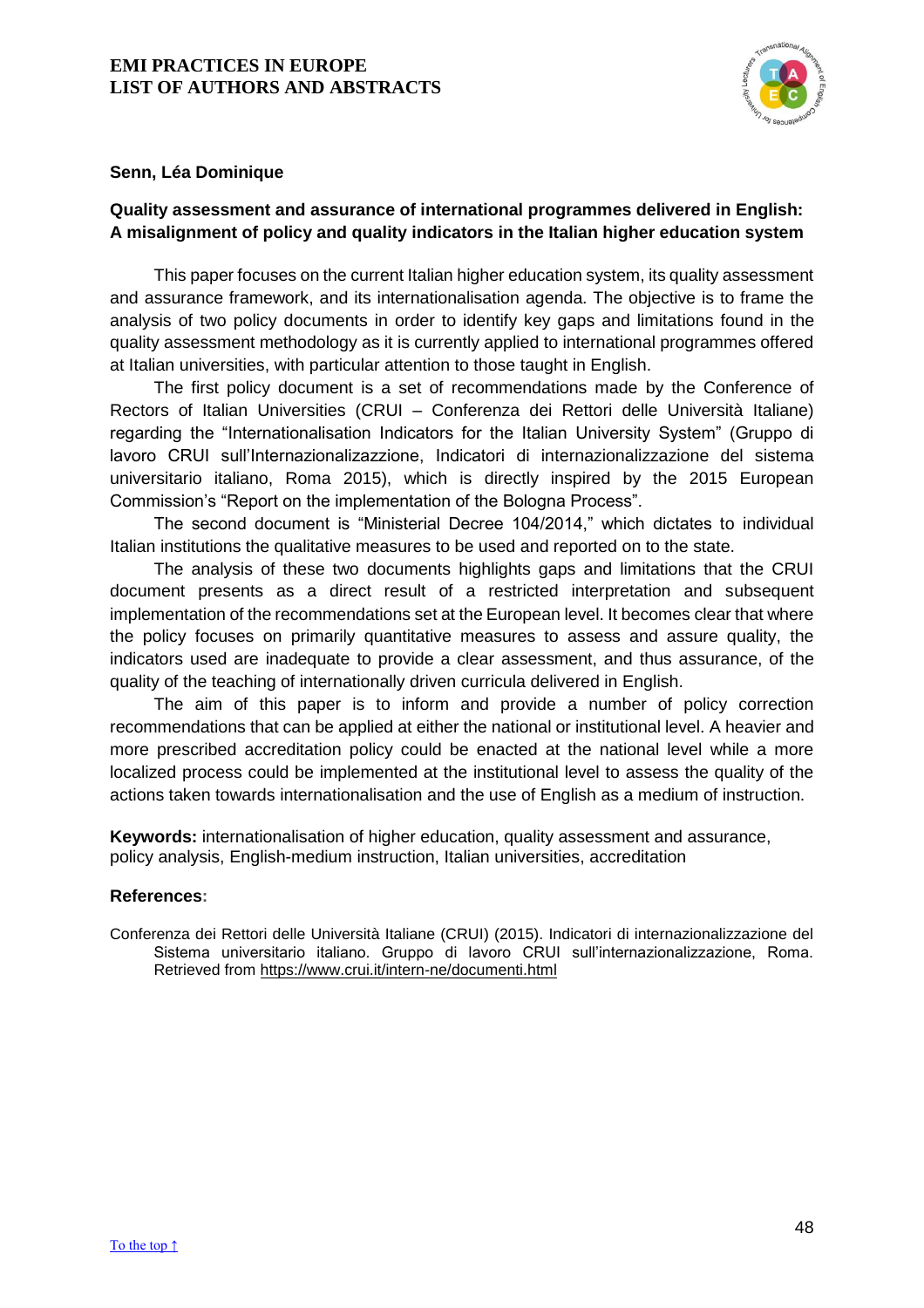

## **Swerts Knudsen, Sophie**

## <span id="page-49-0"></span>**From onsite to online EMI Support**

From 2010 until 2015, the Department of Nutrition, Exercise and Sports (NEXS) at the University of Copenhagen offered, in cooperation with the Center of Internationalisation and Parallel Language Use (CIP), a pre-semester introductory workshop on English Medium Instruction (EMI) for all students in the English-based master programme. This successful twoday workshop presented the students with the opportunity to establish the level of their individual English skills, to understand the requirements of English academic skills in the master programme, and to obtain tools and strategies to cope with EMI challenges. Under the auspices of the Language Strategy, a research-supported project aimed at improving the language skills of the students across the University of Copenhagen (2013 – 2018), NEXS in cooperation with CIP, 'reinvented' the EMI workshop and developed on the existing learning platform an online blended learning design of the original onsite workshop: The Toolbox for English Medium Instruction (TOEMI). Maintaining the same high standard of knowledge delivery but offering more flexibility through the e-learning format, the department aims to reach an increasing number of students willing to prepare for EMI and thereby further supporting the learning process of the students. The TOEMI consists of online lectures on the four academic skills, screencasts on how to read academic articles and texts, links to relevant websites, further reading and online self-assessment tools. In this talk, I will elaborate on (1) the general background of the TOEMI, (2) the challenges we experienced in developing the videos such as, for example, the pitfalls of 'teaching' in front of a camera, and (3) the efficiency of the videos (as opposed to in class teaching). Finally, I will present our preliminary experiences and reflections of teachers and students on the transfer from a face-to-face language workshop to a blended learning design.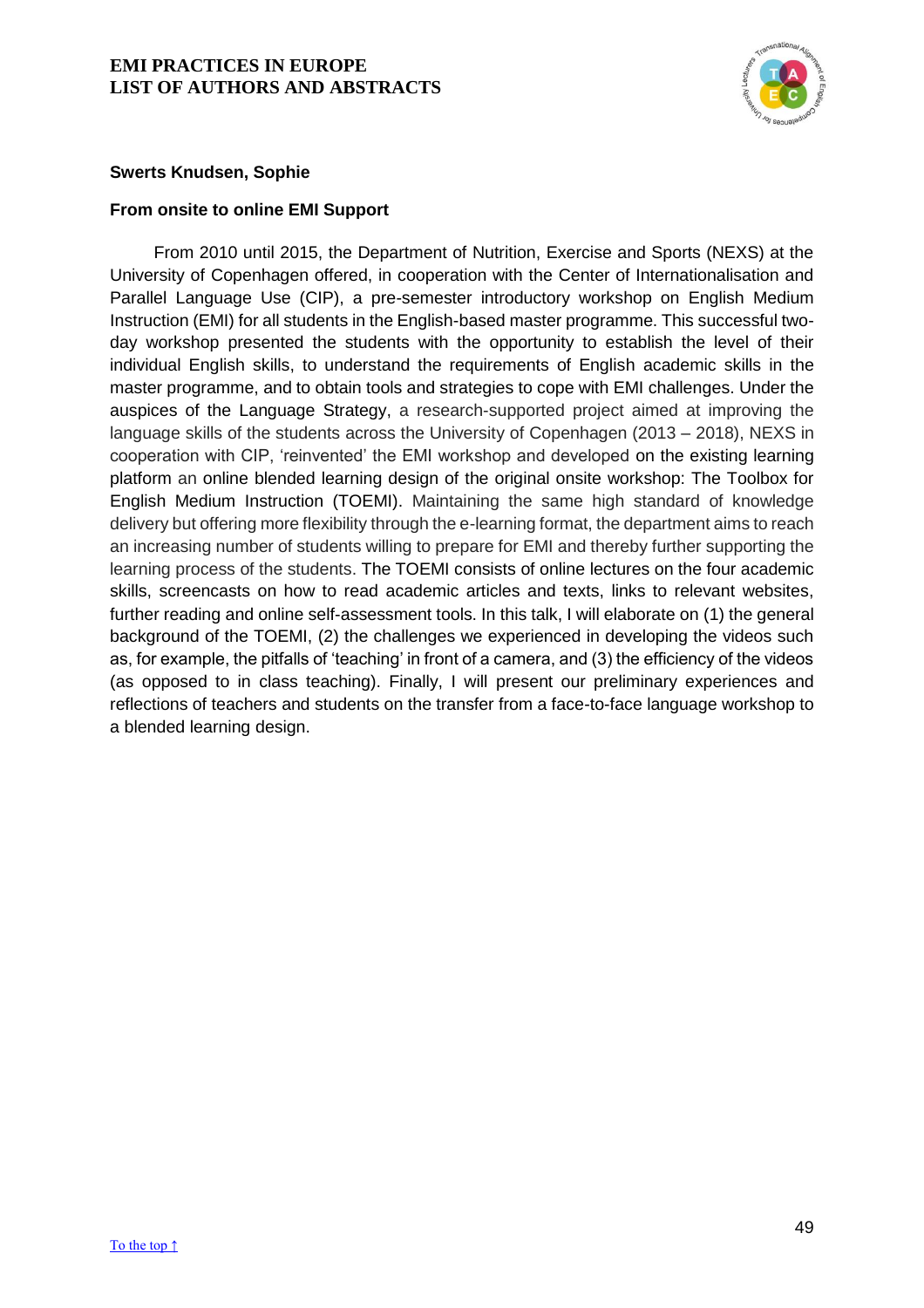

## **van Hilten, Myrte**

# <span id="page-50-0"></span>**'What we are going to talk about today': Metadiscourse and communicative effectiveness in lectures in English as a** *lingua franca*

Due to the rise of English-Medium Instruction (EMI) in European higher education, English is spoken as a *lingua franca* by students and lecturers who do not share a first language, resulting in particularly complex and high-stakes classroom interaction. This study investigated English as a lingua franca (ELF) in EMI lectures at a Dutch university, focussing on the use of metadiscourse and its communicative effectiveness. Lecturers teaching courses both in English (ELF) and in Dutch (L1) were found to use metadiscourse slightly more frequently in ELF than in their L1. Moreover, several strategies were found to be characteristic of ELF discourse, such as *enumerating* and *highlighting the main point*. Assuming that lecturers use more metadiscourse in ELF, it was hypothesized that these lectures would also be more effective. The follow-up study examining this hypothesis showed that students in the L1 lectures were slightly more positive about the effectiveness of metadiscourse than the ELF students. However, the ELF and L1 students comprehended the content of the lectures equally well. In conclusion, despite the fact that L1 students were slightly more positive than ELF students, ELF lectures may be considered at least as effective as L1 Dutch lectures regarding both the lecturer's use of metadiscourse and the effect on students' comprehension. This result has important implications for the debate concerning the increasing use of EMI in (Dutch) higher education.

**Keywords:** English-medium instruction (EMI), English as a Lingua Franca (ELF), metadiscourse, communicative effectiveness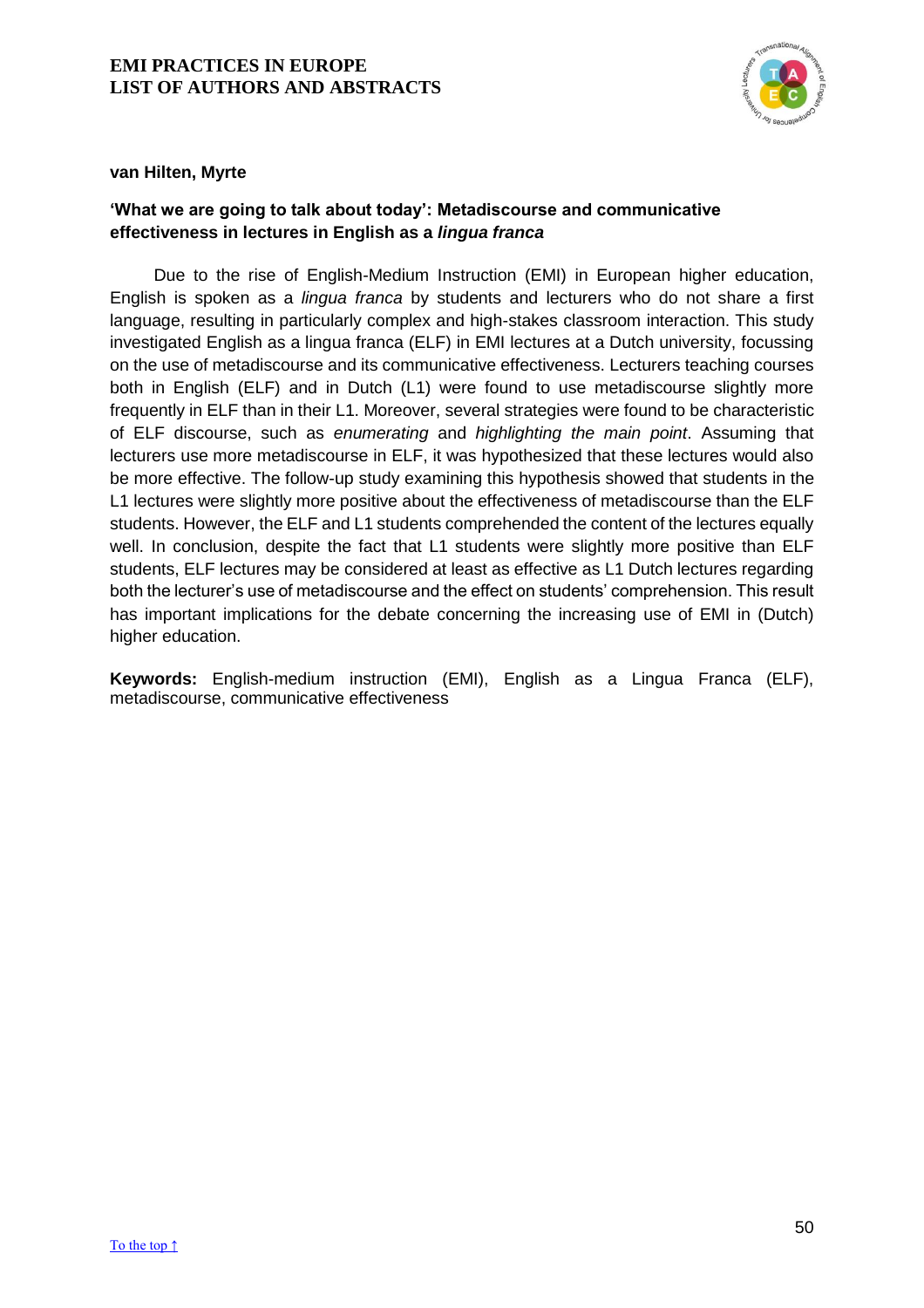

# **Walaszczyk, Julie, Falkenauer, Anne and Zangara, Giacomo**

## <span id="page-51-0"></span>**Podcasting in a CLIL context: Voicing teachers' concerns**

Within the framework of internationalisation at home, the university's centre for modern languages has been providing pedagogical assistance and language support to teaching staff members across the faculties for the past two years. Many efforts have been made to raise awareness among academics. Workshops and seminars have been provided, individual coaching has been offered, and online modules have been designed to better prepare content teachers for the international classroom. Although some individual initiatives and joint projects have been successfully implemented, resistance to CLIL is still strongly felt. The main reasons include, among others, the fear of losing face, rejection of internationalisation as a threat to more local languages and cultures, and the questioning of traditional teaching practices. Recently, the centre for modern languages has decided to launch an audio podcast programme to give language and content teachers the opportunity to voice their concerns. The episodes cover a wide array of topics, ranging from lecturing to internationalisation, from assessment to the gender gap in STEM subjects.

In this presentation, we will first introduce the project and discuss the local setting in which it was initiated. We will then have a closer look at the benefits and disadvantages of the podcast in a CLIL context and reflect on the aspects that need improving, or the lessons to be learned. On the basis of recording extracts, we will provide some discourse analysis, in terms of language performance, together with some teachers' takes on EMI-related subjects.

**Keywords**: CLIL, EMI, podcasting, internationalisation at home, teacher training